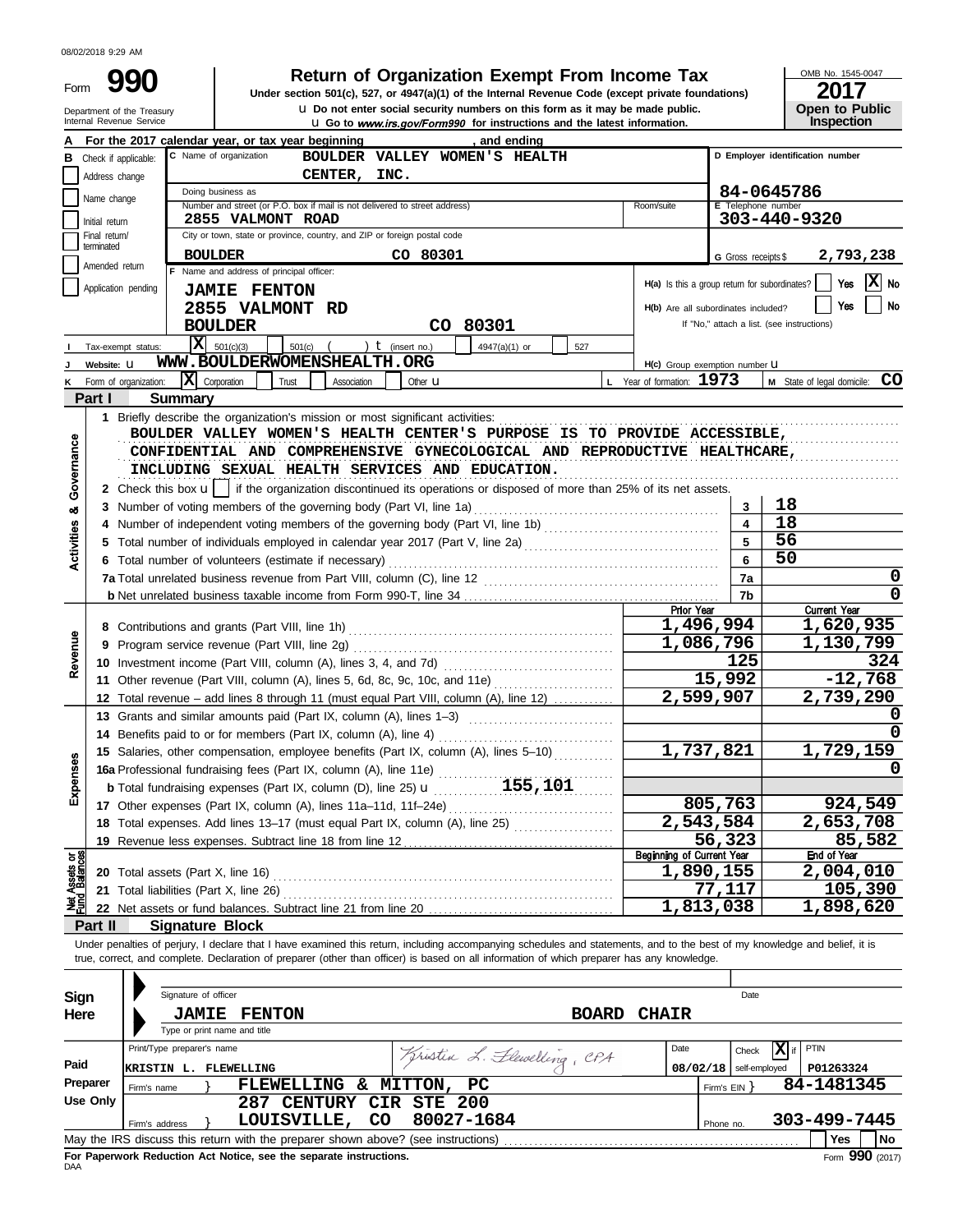| Form 990 (2017) <b>BOULDER VALLEY WOMEN'S HEALTH</b>                                                                                                      |                                                                                                                                                                                                                                                                                                                                                                                                                                                                                                                                                                                                              |                                                                           | 84-0645786                                            |                                                                                                                                                                           | Page 2                                              |
|-----------------------------------------------------------------------------------------------------------------------------------------------------------|--------------------------------------------------------------------------------------------------------------------------------------------------------------------------------------------------------------------------------------------------------------------------------------------------------------------------------------------------------------------------------------------------------------------------------------------------------------------------------------------------------------------------------------------------------------------------------------------------------------|---------------------------------------------------------------------------|-------------------------------------------------------|---------------------------------------------------------------------------------------------------------------------------------------------------------------------------|-----------------------------------------------------|
| Part III                                                                                                                                                  | <b>Statement of Program Service Accomplishments</b>                                                                                                                                                                                                                                                                                                                                                                                                                                                                                                                                                          |                                                                           |                                                       |                                                                                                                                                                           | 区                                                   |
|                                                                                                                                                           |                                                                                                                                                                                                                                                                                                                                                                                                                                                                                                                                                                                                              |                                                                           |                                                       |                                                                                                                                                                           |                                                     |
| 1 Briefly describe the organization's mission:                                                                                                            | BOULDER VALLEY WOMEN'S HEALTH CENTER'S PURPOSE IS TO PROVIDE ACCESSIBLE,<br>CONFIDENTIAL AND COMPREHENSIVE GYNECOLOGICAL AND REPRODUCTIVE HEALTHCARE,<br>INCLUDING SEXUAL HEALTH SERVICES AND EDUCATION.                                                                                                                                                                                                                                                                                                                                                                                                     |                                                                           |                                                       |                                                                                                                                                                           |                                                     |
| 2 Did the organization undertake any significant program services during the year which were not listed on the<br>prior Form 990 or 990-EZ?               | If "Yes," describe these new services on Schedule O.                                                                                                                                                                                                                                                                                                                                                                                                                                                                                                                                                         |                                                                           |                                                       |                                                                                                                                                                           | Yes $ X $ No                                        |
| 3.<br>services?<br>If "Yes," describe these changes on Schedule O.                                                                                        | Did the organization cease conducting, or make significant changes in how it conducts, any program                                                                                                                                                                                                                                                                                                                                                                                                                                                                                                           |                                                                           |                                                       |                                                                                                                                                                           | Yes $\overline{X}$ No                               |
|                                                                                                                                                           | Describe the organization's program service accomplishments for each of its three largest program services, as measured by                                                                                                                                                                                                                                                                                                                                                                                                                                                                                   |                                                                           |                                                       |                                                                                                                                                                           |                                                     |
|                                                                                                                                                           | expenses. Section 501(c)(3) and 501(c)(4) organizations are required to report the amount of grants and allocations to others,<br>the total expenses, and revenue, if any, for each program service reported.                                                                                                                                                                                                                                                                                                                                                                                                |                                                                           |                                                       |                                                                                                                                                                           |                                                     |
| ) (Expenses \$<br>4a (Code:<br>ACCORDING TO THEIR INCOME.                                                                                                 | 2,009,566<br>THE FAMILY PLANNING, GYNECOLOGY AND SEXUAL HEALTH PROGRAM OFFERS<br>COMPREHENSIVE REPRODUCTIVE AND SEXUAL HEALTH CARE SERVICES AND COMMUNITY<br>EDUCATION WITHIN THIS SPECIALIZED SCOPE OF EXPERTISE.<br>AVAILABLE AT CLINICS IN LONGMONT AND BOULDER, CO.<br>THAT ALL PATIENTS CAN RECEIVE THE HEALTH CARE THEY NEED REGARDLESS OF<br>INCOME OR INSURANCE COVERAGE.<br>INCOME, MOST CLINICAL SERVICES<br>FEE SCALE THAT SLIDES TO \$0 FOR THE LOWEST INCOME PATIENTS.<br>CHARGE. COMMUNITY HEALTH EDUCATION (CHE) IS PROVIDED WITHOUT CHARGE IN THE<br>TWO SCHOOL DISTRICTS IN BOULDER COUNTY. | including grants of \$                                                    | IN THIS PROGRAM ARE PROVIDED                          | ) (Revenue \$<br><b>SERVICES ARE</b><br>WOMEN'S HEALTH ASSURES<br>THUS, FOR THOSE WHO ARE UNINSURED AND LOW<br>TEENS UNDER 18 CAN RECEIVE SERVICES WITHOUT                | 966,383<br>ON A SLIDING<br>OTHERS PAY               |
| 4b (Code:<br>) (Expenses \$<br><b>PROGRAM:</b><br><b>ABORTION</b><br>SERVICES.<br><b>ABORTION</b><br>IN-OFFICE PROCEDURES<br>PRIVACY OF<br>AND EDUCATION. | 292,143<br><b>SINCE 1973,</b><br><b>EXPERIENCED</b><br>THE PATIENT'S HOME.<br>INDIVIDUALLY WITH EACH PATIENT PRIOR TO THE PROCEDURE TO PROVIDE SUPPORT<br>FEDERATION (NAF) AND MEETS ALL THE STANDARDS FOR HIGH QUALITY ABORTION CARE<br>THAT NAF REQUIRES OF ITS MEMBERS. ABORTION CARE IS PROVIDED ON A FEE FOR<br>SERVICE BASIS, HOWEVER, FOR THOSE WHO HAVE FINANCIAL DIFFICULTY PAYING FOR<br>THE PROCEDURE, OUR REPRODUCTIVE EQUALITY FUND AND OTHER FUNDING SOURCES CAN<br>BE UTILIZED TO OFFSET THE COST. LARC OR OTHER METHODS OF BIRTH CONTROL CAN                                                 | including grants of \$<br><b>MEDICAL STAFF</b><br>OR MEDICATION ABORTIONS | <b>PROVIDE</b><br>THAT ARE<br><b>MASTERS-PREPARED</b> | ) (Revenue \$<br>WOMEN'S HEALTH HAS PROVIDED FIRST<br>ULTRASOUND<br><b>COMPLETED</b><br>COUNSELORS<br><b>MEET</b><br>WOMEN'S HEALTH IS CERTIFIED BY THE NATIONAL ABORTION | 164,416<br><b>TRIMESTER</b><br>DATING AND<br>IN THE |
|                                                                                                                                                           |                                                                                                                                                                                                                                                                                                                                                                                                                                                                                                                                                                                                              |                                                                           |                                                       |                                                                                                                                                                           |                                                     |
|                                                                                                                                                           |                                                                                                                                                                                                                                                                                                                                                                                                                                                                                                                                                                                                              |                                                                           |                                                       |                                                                                                                                                                           |                                                     |
|                                                                                                                                                           |                                                                                                                                                                                                                                                                                                                                                                                                                                                                                                                                                                                                              |                                                                           |                                                       |                                                                                                                                                                           |                                                     |
|                                                                                                                                                           |                                                                                                                                                                                                                                                                                                                                                                                                                                                                                                                                                                                                              |                                                                           |                                                       |                                                                                                                                                                           |                                                     |
|                                                                                                                                                           |                                                                                                                                                                                                                                                                                                                                                                                                                                                                                                                                                                                                              |                                                                           |                                                       |                                                                                                                                                                           |                                                     |
|                                                                                                                                                           |                                                                                                                                                                                                                                                                                                                                                                                                                                                                                                                                                                                                              |                                                                           |                                                       |                                                                                                                                                                           |                                                     |
|                                                                                                                                                           |                                                                                                                                                                                                                                                                                                                                                                                                                                                                                                                                                                                                              |                                                                           |                                                       |                                                                                                                                                                           |                                                     |
|                                                                                                                                                           |                                                                                                                                                                                                                                                                                                                                                                                                                                                                                                                                                                                                              |                                                                           |                                                       |                                                                                                                                                                           |                                                     |
|                                                                                                                                                           |                                                                                                                                                                                                                                                                                                                                                                                                                                                                                                                                                                                                              |                                                                           |                                                       |                                                                                                                                                                           |                                                     |
|                                                                                                                                                           |                                                                                                                                                                                                                                                                                                                                                                                                                                                                                                                                                                                                              |                                                                           |                                                       |                                                                                                                                                                           |                                                     |
| 4d Other program services (Describe in Schedule O.)                                                                                                       |                                                                                                                                                                                                                                                                                                                                                                                                                                                                                                                                                                                                              |                                                                           |                                                       |                                                                                                                                                                           |                                                     |
| (Expenses \$                                                                                                                                              | including grants of \$                                                                                                                                                                                                                                                                                                                                                                                                                                                                                                                                                                                       |                                                                           | (Revenue \$                                           |                                                                                                                                                                           |                                                     |
| 4e Total program service expenses <b>u</b>                                                                                                                | 2,301,709                                                                                                                                                                                                                                                                                                                                                                                                                                                                                                                                                                                                    |                                                                           |                                                       |                                                                                                                                                                           |                                                     |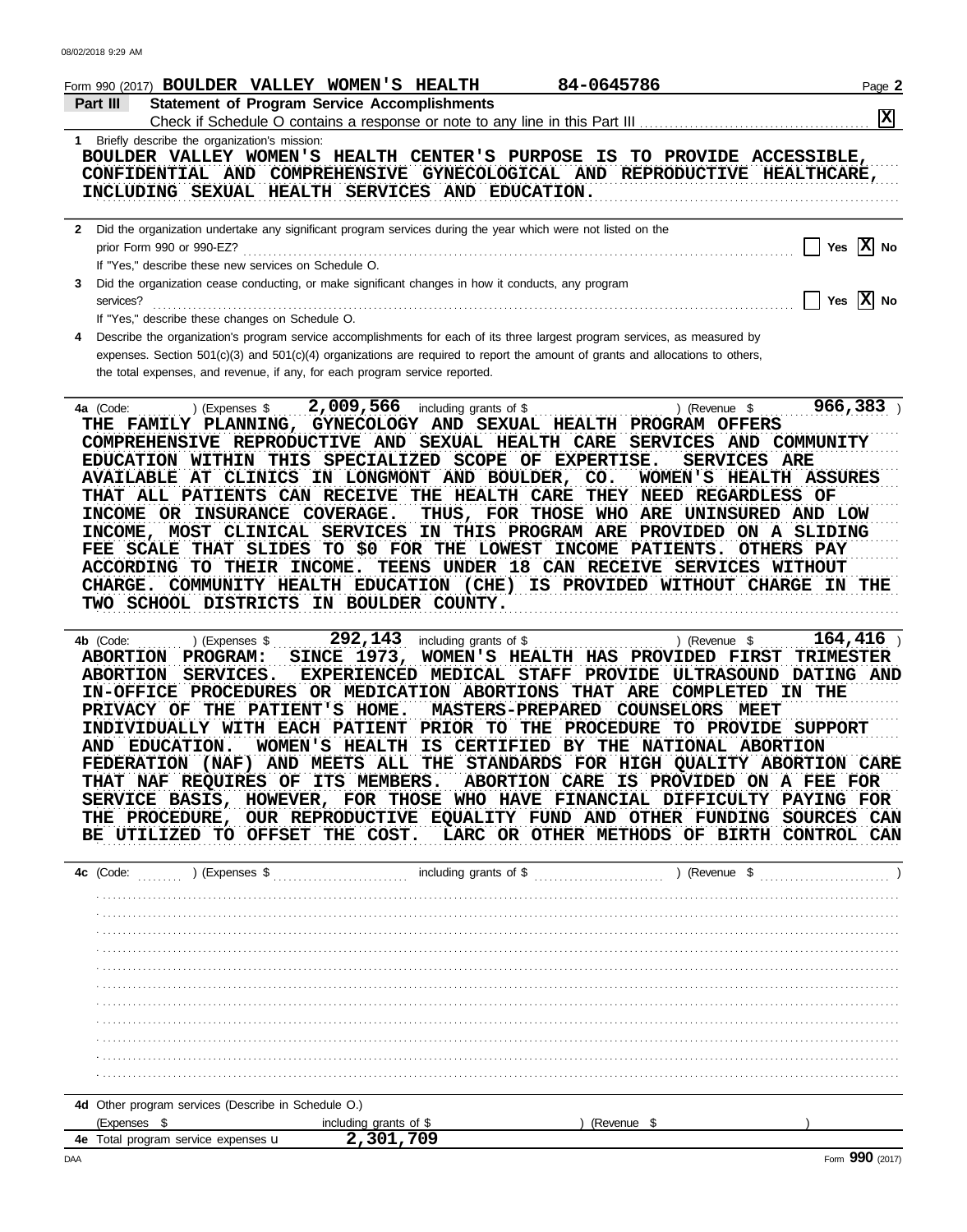|     | 84-0645786<br>Form 990 (2017) <b>BOULDER VALLEY WOMEN'S HEALTH</b>                                                                                                                                                          |                |             | Page 3 |
|-----|-----------------------------------------------------------------------------------------------------------------------------------------------------------------------------------------------------------------------------|----------------|-------------|--------|
|     | Part IV<br><b>Checklist of Required Schedules</b>                                                                                                                                                                           |                |             |        |
|     |                                                                                                                                                                                                                             |                | Yes         | No     |
| 1   | Is the organization described in section 501(c)(3) or 4947(a)(1) (other than a private foundation)? If "Yes,"                                                                                                               |                |             |        |
|     | complete Schedule A                                                                                                                                                                                                         | 1              | X           |        |
| 2   | Is the organization required to complete Schedule B, Schedule of Contributors (see instructions)?                                                                                                                           | $\overline{2}$ | $\mathbf x$ |        |
| 3   | Did the organization engage in direct or indirect political campaign activities on behalf of or in opposition to                                                                                                            |                |             |        |
|     | candidates for public office? If "Yes," complete Schedule C, Part I                                                                                                                                                         | 3              |             | x      |
| 4   | Section 501(c)(3) organizations. Did the organization engage in lobbying activities, or have a section 501(h)                                                                                                               |                | х           |        |
|     | election in effect during the tax year? If "Yes," complete Schedule C, Part II                                                                                                                                              | 4              |             |        |
| 5   | Is the organization a section $501(c)(4)$ , $501(c)(5)$ , or $501(c)(6)$ organization that receives membership dues,                                                                                                        |                |             |        |
|     | assessments, or similar amounts as defined in Revenue Procedure 98-19? If "Yes," complete Schedule C,                                                                                                                       | 5              |             | x      |
| 6   | Part III<br>Did the organization maintain any donor advised funds or any similar funds or accounts for which donors                                                                                                         |                |             |        |
|     |                                                                                                                                                                                                                             |                |             |        |
|     | have the right to provide advice on the distribution or investment of amounts in such funds or accounts? If                                                                                                                 | 6              |             | X      |
|     | "Yes," complete Schedule D, Part I                                                                                                                                                                                          |                |             |        |
| 7   | Did the organization receive or hold a conservation easement, including easements to preserve open space,                                                                                                                   | 7              |             | X      |
|     | the environment, historic land areas, or historic structures? If "Yes," complete Schedule D, Part II<br>Did the organization maintain collections of works of art, historical treasures, or other similar assets? If "Yes," |                |             |        |
| 8   |                                                                                                                                                                                                                             | 8              |             | X      |
| 9   | complete Schedule D, Part III<br>Did the organization report an amount in Part X, line 21, for escrow or custodial account liability, serve as a                                                                            |                |             |        |
|     | custodian for amounts not listed in Part X; or provide credit counseling, debt management, credit repair, or                                                                                                                |                |             |        |
|     | debt negotiation services? If "Yes," complete Schedule D, Part IV                                                                                                                                                           | 9              |             | X      |
| 10  | Did the organization, directly or through a related organization, hold assets in temporarily restricted                                                                                                                     |                |             |        |
|     | endowments, permanent endowments, or quasi-endowments? If "Yes," complete Schedule D, Part V                                                                                                                                | 10             |             | x      |
| 11  | If the organization's answer to any of the following questions is "Yes," then complete Schedule D, Parts VI,                                                                                                                |                |             |        |
|     | VII, VIII, IX, or X as applicable.                                                                                                                                                                                          |                |             |        |
| a   | Did the organization report an amount for land, buildings, and equipment in Part X, line 10? If "Yes,"                                                                                                                      |                |             |        |
|     | complete Schedule D, Part VI                                                                                                                                                                                                | 11a            | x           |        |
| b   | Did the organization report an amount for investments—other securities in Part X, line 12 that is 5% or more                                                                                                                |                |             |        |
|     | of its total assets reported in Part X, line 16? If "Yes," complete Schedule D, Part VII                                                                                                                                    | 11b            |             | x      |
| C   | Did the organization report an amount for investments—program related in Part X, line 13 that is 5% or more                                                                                                                 |                |             |        |
|     | of its total assets reported in Part X, line 16? If "Yes," complete Schedule D, Part VIII                                                                                                                                   | 11c            |             | x      |
| d   | Did the organization report an amount for other assets in Part X, line 15 that is 5% or more of its total assets                                                                                                            |                |             |        |
|     | reported in Part X, line 16? If "Yes," complete Schedule D, Part IX                                                                                                                                                         | 11d            |             | x      |
|     | Did the organization report an amount for other liabilities in Part X, line 25? If "Yes," complete Schedule D, Part X                                                                                                       | 11e            | X           |        |
| f   | Did the organization's separate or consolidated financial statements for the tax year include a footnote that addresses                                                                                                     |                |             |        |
|     | the organization's liability for uncertain tax positions under FIN 48 (ASC 740)? If "Yes," complete Schedule D, Part X                                                                                                      | 11f            | X           |        |
|     | 12a Did the organization obtain separate, independent audited financial statements for the tax year? If "Yes," complete                                                                                                     |                |             |        |
|     |                                                                                                                                                                                                                             | 12a            |             | X      |
|     | <b>b</b> Was the organization included in consolidated, independent audited financial statements for the tax year? If                                                                                                       |                |             |        |
|     | "Yes," and if the organization answered "No" to line 12a, then completing Schedule D, Parts XI and XII is optional                                                                                                          | 12b            |             | X      |
| 13  |                                                                                                                                                                                                                             | 13             |             | X      |
| 14a | Did the organization maintain an office, employees, or agents outside of the United States?                                                                                                                                 | 14a            |             | X      |
| b   | Did the organization have aggregate revenues or expenses of more than \$10,000 from grantmaking,                                                                                                                            |                |             |        |
|     | fundraising, business, investment, and program service activities outside the United States, or aggregate                                                                                                                   |                |             |        |
|     |                                                                                                                                                                                                                             | 14b            |             | X      |
| 15  | Did the organization report on Part IX, column (A), line 3, more than \$5,000 of grants or other assistance to or                                                                                                           |                |             |        |
|     | for any foreign organization? If "Yes," complete Schedule F, Parts II and IV                                                                                                                                                | 15             |             | X      |
| 16  | Did the organization report on Part IX, column (A), line 3, more than \$5,000 of aggregate grants or other                                                                                                                  |                |             |        |
|     | assistance to or for foreign individuals? If "Yes," complete Schedule F, Parts III and IV                                                                                                                                   | 16             |             | X      |
| 17  | Did the organization report a total of more than \$15,000 of expenses for professional fundraising services on                                                                                                              |                |             |        |
|     |                                                                                                                                                                                                                             | 17             |             | X      |
| 18  | Did the organization report more than \$15,000 total of fundraising event gross income and contributions on                                                                                                                 |                |             |        |
|     | Part VIII, lines 1c and 8a? If "Yes," complete Schedule G, Part II                                                                                                                                                          | 18             | X           |        |
| 19  | Did the organization report more than \$15,000 of gross income from gaming activities on Part VIII, line 9a?                                                                                                                |                |             |        |
|     |                                                                                                                                                                                                                             | 19             |             | X      |

Form **990** (2017)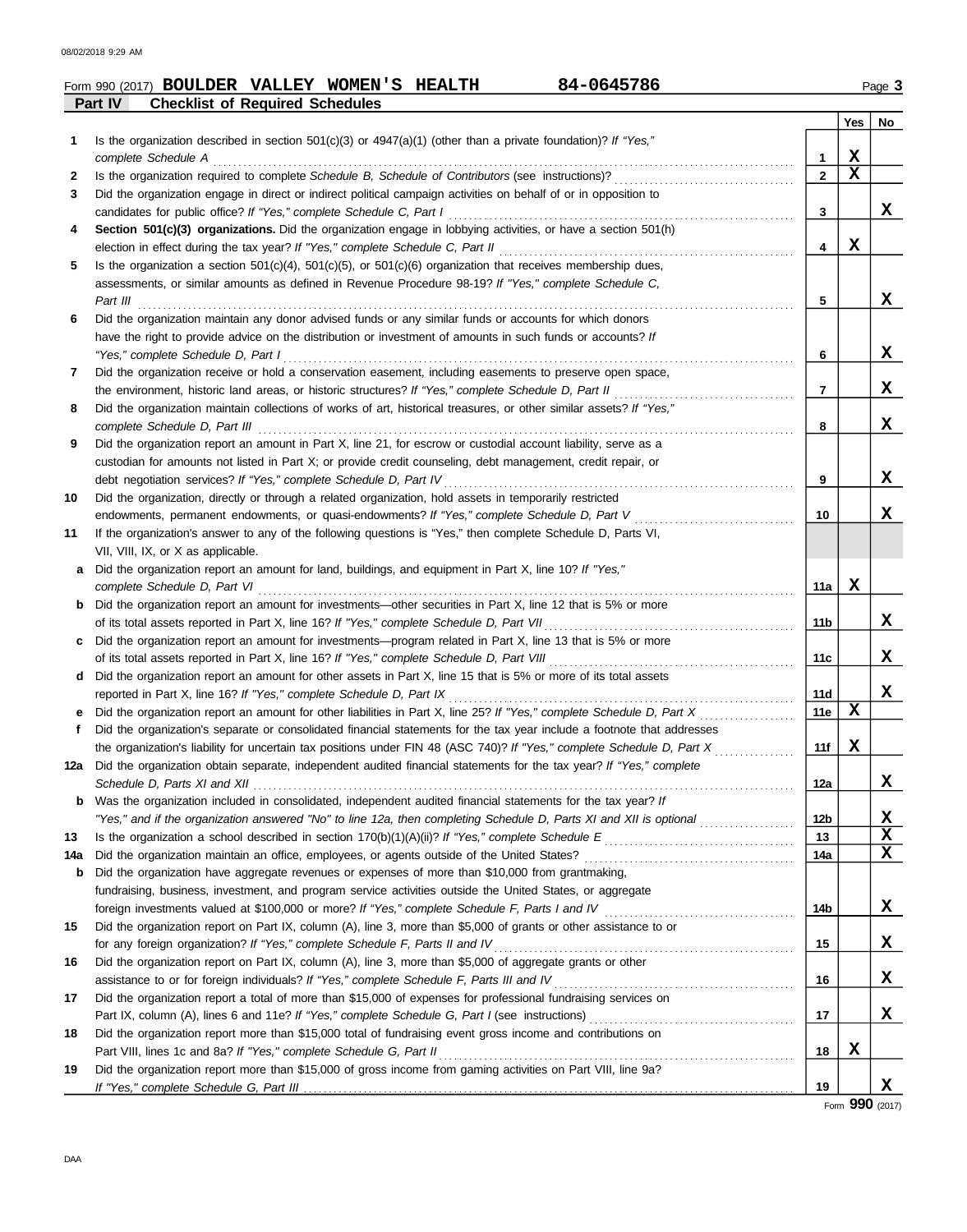DAA

08/02/2018 9:29 AM

|     | 84-0645786<br>Form 990 (2017) <b>BOULDER VALLEY WOMEN'S HEALTH</b>                                                                                                                                                       |                 |     | Page 4            |
|-----|--------------------------------------------------------------------------------------------------------------------------------------------------------------------------------------------------------------------------|-----------------|-----|-------------------|
|     | Part IV<br><b>Checklist of Required Schedules (continued)</b>                                                                                                                                                            |                 |     |                   |
|     |                                                                                                                                                                                                                          |                 | Yes | No                |
| 20a | Did the organization operate one or more hospital facilities? If "Yes," complete Schedule H                                                                                                                              | 20a             |     | X                 |
| b   | If "Yes" to line 20a, did the organization attach a copy of its audited financial statements to this return?                                                                                                             | 20b             |     |                   |
| 21  | Did the organization report more than \$5,000 of grants or other assistance to any domestic organization or                                                                                                              |                 |     |                   |
|     | domestic government on Part IX, column (A), line 1? If "Yes," complete Schedule I, Parts I and II                                                                                                                        | 21              |     | X                 |
| 22  | Did the organization report more than \$5,000 of grants or other assistance to or for domestic individuals on                                                                                                            |                 |     | X                 |
|     | Part IX, column (A), line 2? If "Yes," complete Schedule I, Parts I and III<br>Did the organization answer "Yes" to Part VII, Section A, line 3, 4, or 5 about compensation of the                                       | 22              |     |                   |
| 23  |                                                                                                                                                                                                                          |                 |     |                   |
|     | organization's current and former officers, directors, trustees, key employees, and highest compensated<br>employees? If "Yes," complete Schedule J                                                                      | 23              |     | x                 |
| 24a | Did the organization have a tax-exempt bond issue with an outstanding principal amount of more than                                                                                                                      |                 |     |                   |
|     | \$100,000 as of the last day of the year, that was issued after December 31, 2002? If "Yes," answer lines 24b                                                                                                            |                 |     |                   |
|     | through 24d and complete Schedule K. If "No," go to line 25a                                                                                                                                                             | 24a             |     | x                 |
| b   | Did the organization invest any proceeds of tax-exempt bonds beyond a temporary period exception?                                                                                                                        | 24b             |     |                   |
|     | Did the organization maintain an escrow account other than a refunding escrow at any time during the year                                                                                                                |                 |     |                   |
|     | to defease any tax-exempt bonds?                                                                                                                                                                                         | 24c             |     |                   |
| d   | Did the organization act as an "on behalf of" issuer for bonds outstanding at any time during the year?                                                                                                                  | 24d             |     |                   |
| 25a | Section 501(c)(3), 501(c)(4), and 501(c)(29) organizations. Did the organization engage in an excess benefit                                                                                                             |                 |     |                   |
|     | transaction with a disqualified person during the year? If "Yes," complete Schedule L, Part I                                                                                                                            | 25a             |     | x                 |
| b   | Is the organization aware that it engaged in an excess benefit transaction with a disqualified person in a prior                                                                                                         |                 |     |                   |
|     | year, and that the transaction has not been reported on any of the organization's prior Forms 990 or 990-EZ?                                                                                                             |                 |     |                   |
|     | If "Yes," complete Schedule L, Part I                                                                                                                                                                                    | 25 <sub>b</sub> |     | x                 |
| 26  | Did the organization report any amount on Part X, line 5, 6, or 22 for receivables from or payables to any                                                                                                               |                 |     |                   |
|     | current or former officers, directors, trustees, key employees, highest compensated employees, or                                                                                                                        |                 |     |                   |
|     | disqualified persons? If "Yes," complete Schedule L, Part II                                                                                                                                                             | 26              |     | X                 |
| 27  | Did the organization provide a grant or other assistance to an officer, director, trustee, key employee,                                                                                                                 |                 |     |                   |
|     | substantial contributor or employee thereof, a grant selection committee member, or to a 35% controlled                                                                                                                  |                 |     |                   |
|     | entity or family member of any of these persons? If "Yes," complete Schedule L, Part III                                                                                                                                 | 27              |     | x                 |
| 28  | Was the organization a party to a business transaction with one of the following parties (see Schedule L,                                                                                                                |                 |     |                   |
|     | Part IV instructions for applicable filing thresholds, conditions, and exceptions):                                                                                                                                      |                 |     |                   |
| a   | A current or former officer, director, trustee, or key employee? If "Yes," complete Schedule L, Part IV                                                                                                                  | 28a             |     | X                 |
| b   | A family member of a current or former officer, director, trustee, or key employee? If "Yes," complete                                                                                                                   |                 |     |                   |
|     | Schedule L, Part IV                                                                                                                                                                                                      | 28 <sub>b</sub> |     | x                 |
| c   | An entity of which a current or former officer, director, trustee, or key employee (or a family member thereof)                                                                                                          |                 |     |                   |
|     | was an officer, director, trustee, or direct or indirect owner? If "Yes," complete Schedule L, Part IV                                                                                                                   | 28c             |     | x                 |
| 29  | Did the organization receive more than \$25,000 in non-cash contributions? If "Yes," complete Schedule M                                                                                                                 | 29              | Y   |                   |
| 30  | Did the organization receive contributions of art, historical treasures, or other similar assets, or qualified                                                                                                           |                 |     |                   |
|     | conservation contributions? If "Yes," complete Schedule M                                                                                                                                                                | 30              |     | x                 |
| 31  | Did the organization liquidate, terminate, or dissolve and cease operations? If "Yes," complete Schedule N,                                                                                                              |                 |     |                   |
|     | Part 1                                                                                                                                                                                                                   | 31              |     | X                 |
| 32  | Did the organization sell, exchange, dispose of, or transfer more than 25% of its net assets? If "Yes,"                                                                                                                  |                 |     |                   |
|     |                                                                                                                                                                                                                          | 32              |     | X                 |
| 33  | Did the organization own 100% of an entity disregarded as separate from the organization under Regulations                                                                                                               |                 |     |                   |
|     | sections 301.7701-2 and 301.7701-3? If "Yes," complete Schedule R, Part I                                                                                                                                                | 33              |     | X                 |
| 34  | Was the organization related to any tax-exempt or taxable entity? If "Yes," complete Schedule R, Part II, III,                                                                                                           |                 |     |                   |
|     | or IV, and Part V, line 1                                                                                                                                                                                                | 34              |     | X,<br>$\mathbf x$ |
| 35a |                                                                                                                                                                                                                          | 35a             |     |                   |
| b   | If "Yes" to line 35a, did the organization receive any payment from or engage in any transaction with a                                                                                                                  |                 |     |                   |
|     |                                                                                                                                                                                                                          | 35 <sub>b</sub> |     |                   |
| 36  | Section 501(c)(3) organizations. Did the organization make any transfers to an exempt non-charitable                                                                                                                     | 36              |     | x                 |
| 37  | related organization? If "Yes," complete Schedule R, Part V, line 2                                                                                                                                                      |                 |     |                   |
|     | Did the organization conduct more than 5% of its activities through an entity that is not a related organization<br>and that is treated as a partnership for federal income tax purposes? If "Yes," complete Schedule R, |                 |     |                   |
|     | Part VI                                                                                                                                                                                                                  | 37              |     | x                 |
| 38  | Did the organization complete Schedule O and provide explanations in Schedule O for Part VI, lines 11b and                                                                                                               |                 |     |                   |
|     | 19? Note. All Form 990 filers are required to complete Schedule O.                                                                                                                                                       | 38              | X   |                   |
|     |                                                                                                                                                                                                                          |                 |     | Form 990 (2017)   |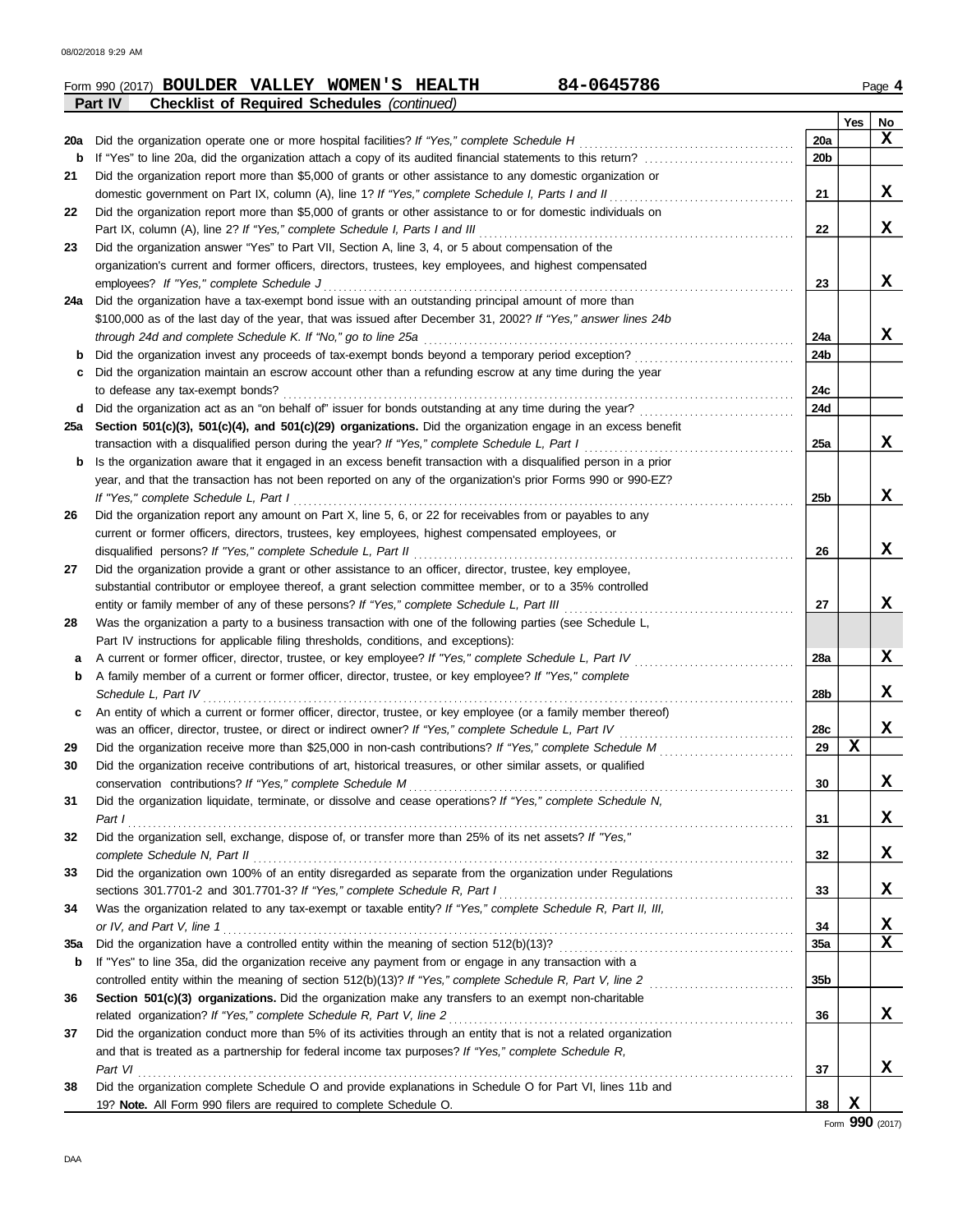|        | 84-0645786<br>Form 990 (2017) BOULDER VALLEY WOMEN'S HEALTH                                                                                                                                                                      |                        |             |                |             | Page 5      |
|--------|----------------------------------------------------------------------------------------------------------------------------------------------------------------------------------------------------------------------------------|------------------------|-------------|----------------|-------------|-------------|
|        | Statements Regarding Other IRS Filings and Tax Compliance<br>Part V                                                                                                                                                              |                        |             |                |             |             |
|        | Check if Schedule O contains a response or note to any line in this Part V                                                                                                                                                       |                        |             |                |             |             |
|        |                                                                                                                                                                                                                                  |                        |             |                | Yes         | No          |
| 1а     | Enter the number reported in Box 3 of Form 1096. Enter -0- if not applicable                                                                                                                                                     | 1a                     | 6           |                |             |             |
|        | Enter the number of Forms W-2G included in line 1a. Enter -0- if not applicable                                                                                                                                                  | 1 <sub>b</sub>         | $\mathbf 0$ |                |             |             |
| c      | Did the organization comply with backup withholding rules for reportable payments to vendors and                                                                                                                                 |                        |             |                |             |             |
|        | reportable gaming (gambling) winnings to prize winners?                                                                                                                                                                          |                        |             | 1c             | X           |             |
| 2a     | Enter the number of employees reported on Form W-3, Transmittal of Wage and Tax                                                                                                                                                  |                        | 56          |                |             |             |
|        | Statements, filed for the calendar year ending with or within the year covered by this return                                                                                                                                    | 2a                     |             |                | X           |             |
| b      | If at least one is reported on line 2a, did the organization file all required federal employment tax returns?                                                                                                                   |                        |             | 2b             |             |             |
|        | <b>Note.</b> If the sum of lines 1a and 2a is greater than 250, you may be required to e-file (see instructions)                                                                                                                 |                        |             |                |             | х           |
| за     | Did the organization have unrelated business gross income of \$1,000 or more during the year?                                                                                                                                    |                        |             | 3a<br>3b       |             |             |
| b      | If "Yes," has it filed a Form 990-T for this year? If "No" to line 3b, provide an explanation in Schedule O<br>At any time during the calendar year, did the organization have an interest in, or a signature or other authority |                        |             |                |             |             |
| 4a     | over, a financial account in a foreign country (such as a bank account, securities account, or other financial                                                                                                                   |                        |             |                |             |             |
|        | account)?                                                                                                                                                                                                                        |                        |             | 4a             |             | x           |
| b      | If "Yes," enter the name of the foreign country: u                                                                                                                                                                               |                        |             |                |             |             |
|        | See instructions for filing requirements for FinCEN Form 114, Report of Foreign Bank and Financial Accounts                                                                                                                      |                        |             |                |             |             |
|        | (FBAR).                                                                                                                                                                                                                          |                        |             |                |             |             |
| 5a     | Was the organization a party to a prohibited tax shelter transaction at any time during the tax year?                                                                                                                            |                        |             | 5a             |             | X           |
| b      | Did any taxable party notify the organization that it was or is a party to a prohibited tax shelter transaction?                                                                                                                 |                        |             | 5 <sub>b</sub> |             | x           |
| c      | If "Yes" to line 5a or 5b, did the organization file Form 8886-T?                                                                                                                                                                |                        |             | 5c             |             |             |
| 6а     | Does the organization have annual gross receipts that are normally greater than \$100,000, and did the                                                                                                                           |                        |             |                |             |             |
|        | organization solicit any contributions that were not tax deductible as charitable contributions?                                                                                                                                 |                        |             | 6a             |             | x           |
| b      | If "Yes," did the organization include with every solicitation an express statement that such contributions or                                                                                                                   |                        |             |                |             |             |
|        | gifts were not tax deductible?                                                                                                                                                                                                   |                        |             | 6b             |             |             |
| 7      | Organizations that may receive deductible contributions under section 170(c).                                                                                                                                                    |                        |             |                |             |             |
| a      | Did the organization receive a payment in excess of \$75 made partly as a contribution and partly for goods                                                                                                                      |                        |             |                |             |             |
|        | and services provided to the payor?                                                                                                                                                                                              |                        |             | 7a             | $\mathbf x$ |             |
| b      | If "Yes," did the organization notify the donor of the value of the goods or services provided?                                                                                                                                  |                        |             | 7b             | X           |             |
| c      | Did the organization sell, exchange, or otherwise dispose of tangible personal property for which it was                                                                                                                         |                        |             |                |             |             |
|        | required to file Form 8282?                                                                                                                                                                                                      |                        |             | 7c             |             | X           |
| d      | If "Yes," indicate the number of Forms 8282 filed during the year                                                                                                                                                                | 7d                     |             |                |             |             |
|        | Did the organization receive any funds, directly or indirectly, to pay premiums on a personal benefit contract?                                                                                                                  |                        |             | 7е             |             | X           |
|        | Did the organization, during the year, pay premiums, directly or indirectly, on a personal benefit contract?                                                                                                                     |                        |             | 7f             |             | X           |
|        | If the organization received a contribution of qualified intellectual property, did the organization file Form 8899 as required?                                                                                                 |                        |             | 7g             |             | $\mathbf x$ |
|        | If the organization received a contribution of cars, boats, airplanes, or other vehicles, did the organization file a Form 1098-C?                                                                                               |                        |             | 7h             |             | $\mathbf x$ |
| 8      | Sponsoring organizations maintaining donor advised funds. Did a donor advised fund maintained by the                                                                                                                             |                        |             |                |             |             |
|        |                                                                                                                                                                                                                                  |                        |             | 8              |             |             |
| 9      | Sponsoring organizations maintaining donor advised funds.                                                                                                                                                                        |                        |             |                |             |             |
| a      |                                                                                                                                                                                                                                  |                        |             | 9a             |             |             |
| b      |                                                                                                                                                                                                                                  |                        |             | 9b             |             |             |
| 10     | Section 501(c)(7) organizations. Enter:                                                                                                                                                                                          |                        |             |                |             |             |
| а      | Initiation fees and capital contributions included on Part VIII, line 12 [11] [11] [12] [11] [12] [11] [12] [1                                                                                                                   | 10a<br>10 <sub>b</sub> |             |                |             |             |
| b      | Gross receipts, included on Form 990, Part VIII, line 12, for public use of club facilities<br>Section 501(c)(12) organizations. Enter:                                                                                          |                        |             |                |             |             |
| 11     | Gross income from members or shareholders                                                                                                                                                                                        | 11a                    |             |                |             |             |
| а<br>b | Gross income from other sources (Do not net amounts due or paid to other sources                                                                                                                                                 |                        |             |                |             |             |
|        |                                                                                                                                                                                                                                  | 11 <sub>b</sub>        |             |                |             |             |
| 12a    | Section 4947(a)(1) non-exempt charitable trusts. Is the organization filing Form 990 in lieu of Form 1041?                                                                                                                       |                        |             | 12a            |             |             |
| b      | If "Yes," enter the amount of tax-exempt interest received or accrued during the year <i>minimizion</i> .                                                                                                                        | 12b                    |             |                |             |             |
| 13     | Section 501(c)(29) qualified nonprofit health insurance issuers.                                                                                                                                                                 |                        |             |                |             |             |
| a      | Is the organization licensed to issue qualified health plans in more than one state?                                                                                                                                             |                        |             | 13а            |             |             |
|        | Note. See the instructions for additional information the organization must report on Schedule O.                                                                                                                                |                        |             |                |             |             |
| b      | Enter the amount of reserves the organization is required to maintain by the states in which                                                                                                                                     |                        |             |                |             |             |
|        |                                                                                                                                                                                                                                  | 13 <sub>b</sub>        |             |                |             |             |
| c      | Enter the amount of reserves on hand                                                                                                                                                                                             | 13 <sub>c</sub>        |             |                |             |             |
| 14a    | Did the organization receive any payments for indoor tanning services during the tax year?                                                                                                                                       |                        |             | 14a            |             | x           |
|        |                                                                                                                                                                                                                                  |                        |             | 14b            |             |             |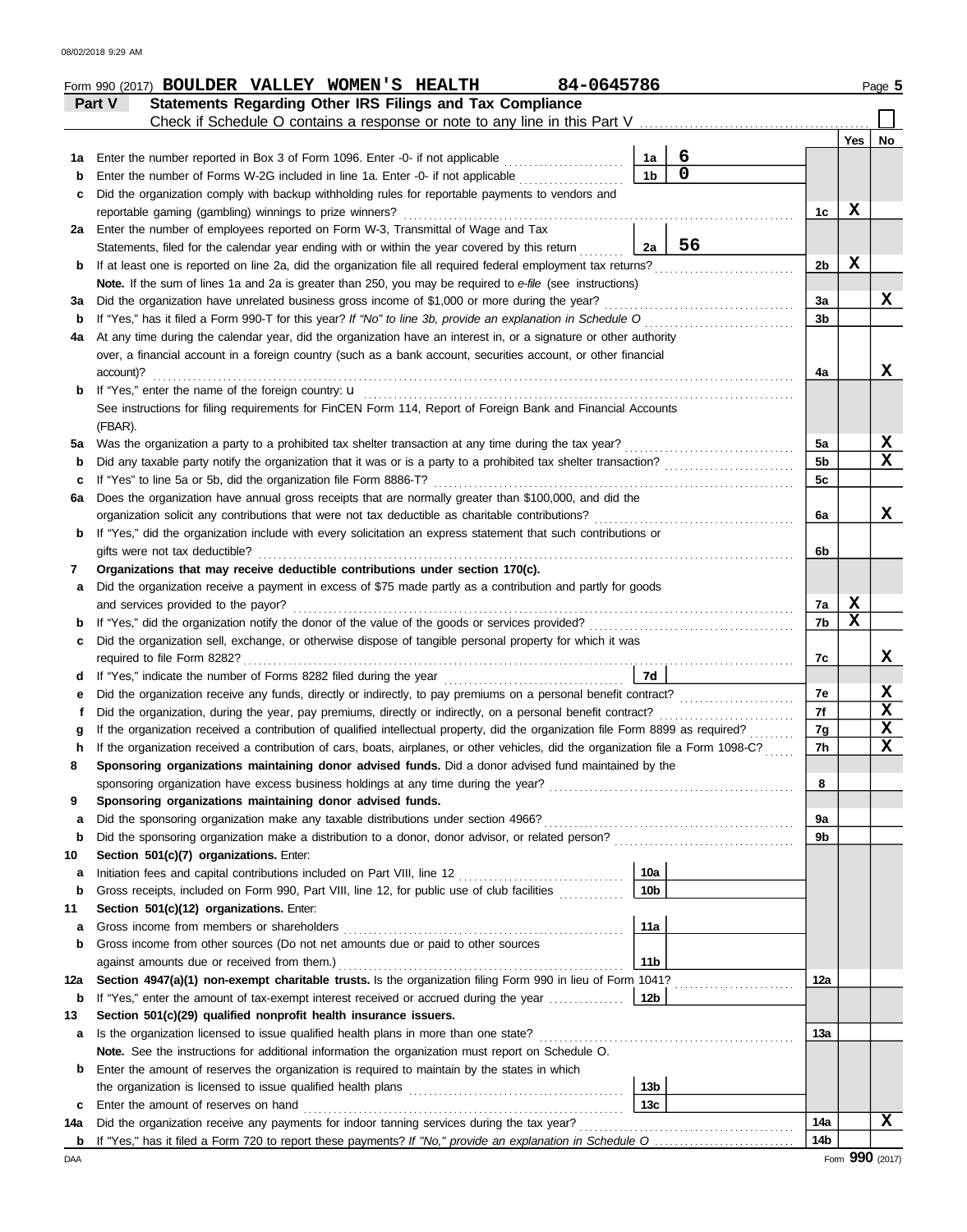# **Form 990 (2017) BOULDER VALLEY WOMEN'S HEALTH 84-0645786 Band 12011 12036 6** Page 6

| Part VI                                  | Governance, Management, and Disclosure For each "Yes" response to lines 2 through 7b below, and for a "No"                |  |  |  |  |  |  |  |  |
|------------------------------------------|---------------------------------------------------------------------------------------------------------------------------|--|--|--|--|--|--|--|--|
|                                          | response to line 8a, 8b, or 10b below, describe the circumstances, processes, or changes in Schedule O. See instructions. |  |  |  |  |  |  |  |  |
|                                          |                                                                                                                           |  |  |  |  |  |  |  |  |
| Section A. Governing Body and Management |                                                                                                                           |  |  |  |  |  |  |  |  |

|          | bechon A. Obverning Douy and management                                                                                                                                                              |    |    |                 |             |             |  |  |  |  |
|----------|------------------------------------------------------------------------------------------------------------------------------------------------------------------------------------------------------|----|----|-----------------|-------------|-------------|--|--|--|--|
|          | 1a Enter the number of voting members of the governing body at the end of the tax year                                                                                                               | 1a | 18 |                 | Yes         | No          |  |  |  |  |
|          | If there are material differences in voting rights among members of the governing body, or                                                                                                           |    |    |                 |             |             |  |  |  |  |
|          | if the governing body delegated broad authority to an executive committee or similar                                                                                                                 |    |    |                 |             |             |  |  |  |  |
|          | committee, explain in Schedule O.                                                                                                                                                                    |    |    |                 |             |             |  |  |  |  |
| b        | Enter the number of voting members included in line 1a, above, who are independent                                                                                                                   | 1b | 18 |                 |             |             |  |  |  |  |
| 2        | Did any officer, director, trustee, or key employee have a family relationship or a business relationship with                                                                                       |    |    |                 |             |             |  |  |  |  |
|          | any other officer, director, trustee, or key employee?                                                                                                                                               |    |    | 2               |             | х           |  |  |  |  |
| 3        | Did the organization delegate control over management duties customarily performed by or under the direct                                                                                            |    |    |                 |             |             |  |  |  |  |
|          | supervision of officers, directors, or trustees, or key employees to a management company or other person?                                                                                           |    |    |                 |             |             |  |  |  |  |
| 4        | Did the organization make any significant changes to its governing documents since the prior Form 990 was filed?                                                                                     |    |    |                 |             |             |  |  |  |  |
| 5        | Did the organization become aware during the year of a significant diversion of the organization's assets?                                                                                           |    |    | 5               | $\mathbf x$ | X           |  |  |  |  |
| 6        | Did the organization have members or stockholders?                                                                                                                                                   |    |    | 6               |             | $\mathbf x$ |  |  |  |  |
| 7a       | Did the organization have members, stockholders, or other persons who had the power to elect or appoint                                                                                              |    |    |                 |             |             |  |  |  |  |
|          | one or more members of the governing body?                                                                                                                                                           |    |    | 7a              |             | х           |  |  |  |  |
| b        | Are any governance decisions of the organization reserved to (or subject to approval by) members,                                                                                                    |    |    |                 |             |             |  |  |  |  |
|          | stockholders, or persons other than the governing body?                                                                                                                                              |    |    | 7b              |             | x           |  |  |  |  |
| 8        | Did the organization contemporaneously document the meetings held or written actions undertaken during the year by the following:                                                                    |    |    |                 |             |             |  |  |  |  |
| a        | The governing body?                                                                                                                                                                                  |    |    | 8а              | х           |             |  |  |  |  |
| b        | Each committee with authority to act on behalf of the governing body?                                                                                                                                |    |    | 8b              | X           |             |  |  |  |  |
| 9        | Is there any officer, director, trustee, or key employee listed in Part VII, Section A, who cannot be reached at                                                                                     |    |    |                 |             |             |  |  |  |  |
|          |                                                                                                                                                                                                      |    |    | 9               |             | x           |  |  |  |  |
|          | Section B. Policies (This Section B requests information about policies not required by the Internal Revenue Code.)                                                                                  |    |    |                 |             |             |  |  |  |  |
|          |                                                                                                                                                                                                      |    |    |                 | Yes         | No          |  |  |  |  |
| 10a      | Did the organization have local chapters, branches, or affiliates?                                                                                                                                   |    |    | 10a             |             | X           |  |  |  |  |
|          | If "Yes," did the organization have written policies and procedures governing the activities of such chapters,<br>b                                                                                  |    |    |                 |             |             |  |  |  |  |
|          | affiliates, and branches to ensure their operations are consistent with the organization's exempt purposes?                                                                                          |    |    |                 |             |             |  |  |  |  |
| 11a      | Has the organization provided a complete copy of this Form 990 to all members of its governing body before filing the form?                                                                          |    |    |                 |             |             |  |  |  |  |
| b        | Describe in Schedule O the process, if any, used by the organization to review this Form 990.<br>Did the organization have a written conflict of interest policy? If "No," go to line 13             |    |    | 12a             | х           |             |  |  |  |  |
| 12a<br>b | Were officers, directors, or trustees, and key employees required to disclose annually interests that could give rise to conflicts?                                                                  |    |    | 12 <sub>b</sub> | X           |             |  |  |  |  |
| c        | Did the organization regularly and consistently monitor and enforce compliance with the policy? If "Yes,"                                                                                            |    |    |                 |             |             |  |  |  |  |
|          | describe in Schedule O how this was done                                                                                                                                                             |    |    | 12c             | x           |             |  |  |  |  |
| 13       | Did the organization have a written whistleblower policy?                                                                                                                                            |    |    | 13              | х           |             |  |  |  |  |
| 14       | Did the organization have a written document retention and destruction policy?                                                                                                                       |    |    | 14              | х           |             |  |  |  |  |
| 15       | Did the process for determining compensation of the following persons include a review and approval by                                                                                               |    |    |                 |             |             |  |  |  |  |
|          | independent persons, comparability data, and contemporaneous substantiation of the deliberation and decision?                                                                                        |    |    |                 |             |             |  |  |  |  |
| a        |                                                                                                                                                                                                      |    |    | 15a             | x           |             |  |  |  |  |
| b        | Other officers or key employees of the organization                                                                                                                                                  |    |    | 15b             | х           |             |  |  |  |  |
|          | If "Yes" to line 15a or 15b, describe the process in Schedule O (see instructions).                                                                                                                  |    |    |                 |             |             |  |  |  |  |
| 16a      | Did the organization invest in, contribute assets to, or participate in a joint venture or similar arrangement                                                                                       |    |    |                 |             |             |  |  |  |  |
|          | with a taxable entity during the year?                                                                                                                                                               |    |    | 16a             |             | х           |  |  |  |  |
| b        | If "Yes," did the organization follow a written policy or procedure requiring the organization to evaluate its                                                                                       |    |    |                 |             |             |  |  |  |  |
|          | participation in joint venture arrangements under applicable federal tax law, and take steps to safeguard the                                                                                        |    |    |                 |             |             |  |  |  |  |
|          |                                                                                                                                                                                                      |    |    | 16b             |             |             |  |  |  |  |
|          | <b>Section C. Disclosure</b>                                                                                                                                                                         |    |    |                 |             |             |  |  |  |  |
| 17       | List the states with which a copy of this Form 990 is required to be filed $\mathbf u$ CO                                                                                                            |    |    |                 |             |             |  |  |  |  |
| 18       | Section 6104 requires an organization to make its Forms 1023 (or 1024 if applicable), 990, and 990-T (Section 501(c)(3)s only)                                                                       |    |    |                 |             |             |  |  |  |  |
|          | available for public inspection. Indicate how you made these available. Check all that apply.                                                                                                        |    |    |                 |             |             |  |  |  |  |
|          | $ \mathbf{X} $ Another's website $ \mathbf{X} $ Upon request<br>Other (explain in Schedule O)<br>Own website                                                                                         |    |    |                 |             |             |  |  |  |  |
| 19       | Describe in Schedule O whether (and if so, how) the organization made its governing documents, conflict of interest policy, and<br>financial statements available to the public during the tax year. |    |    |                 |             |             |  |  |  |  |
|          |                                                                                                                                                                                                      |    |    |                 |             |             |  |  |  |  |

| 20 State the name, address, and telephone number of the person who possesses the organization's books and records: <b>u</b> |  |  |  |
|-----------------------------------------------------------------------------------------------------------------------------|--|--|--|
|                                                                                                                             |  |  |  |

| CO. | 80301 |
|-----|-------|
|-----|-------|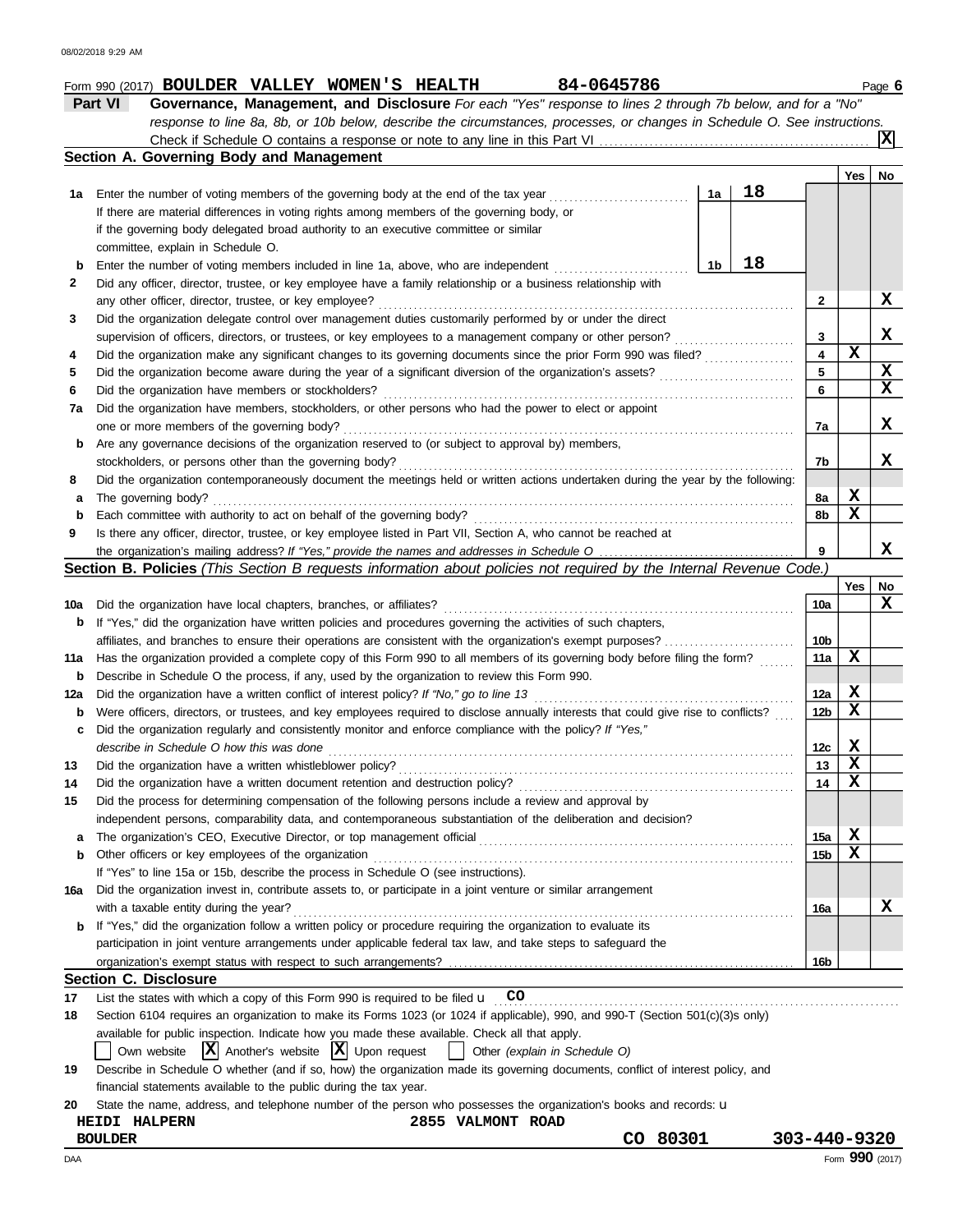**(9) KIMBERLY LERNER**

**BOARD MEMBER** 0.00

**3.00**

**5.00**

**3.00**

. . . . . . . . . . . . . . . . . . . . . . . . . . . . . . . . . . . . . . . . . . . . . . . . . . . . . . .

. . . . . . . . . . . . . . . . . . . . . . . . . . . . . . . . . . . . . . . . . . . . . . . . . . . . . . .

**(10) SHELLY MERRITT**

**(11) SARAH MESHAK**

**TREASURER**

**BOARD MEMBER**

### **Form 990 (2017) BOULDER VALLEY WOMEN'S HEALTH 84-0645786 Page 7 Part VII Compensation of Officers, Directors, Trustees, Key Employees, Highest Compensated Employees, and Independent Contractors** Check if Schedule O contains a response or note to any line in this Part VII. **Officers, Directors, Trustees, Key Employees, and Highest Compensated Employees Section A. 1a** Complete this table for all persons required to be listed. Report compensation for the calendar year ending with or within the organization's tax year. ■ List all of the organization's **current** officers, directors, trustees (whether individuals or organizations), regardless of amount of annount of the companies of amount of the companies in columns (D) (E) and (E) if no compensation. Enter -0- in columns (D), (E), and (F) if no compensation was paid. ● List all of the organization's **current** key employees, if any. See instructions for definition of "key employee." ■ List the organization's five **current** highest compensated employees (other than an officer, director, trustee, or key employee)<br> **•** Preceived reportable compensation (Box 5 of Form W.2 and/or Box 7 of Form 1000 MISC) who received reportable compensation (Box 5 of Form W-2 and/or Box 7 of Form 1099-MISC) of more than \$100,000 from the organization and any related organizations. ● List all of the organization's **former** officers, key employees, and highest compensated employees who received more than<br> **•** 00,000 of reportable compensation from the ergonization and any related ergonizations \$100,000 of reportable compensation from the organization and any related organizations. ■ List all of the organization's **former directors or trustees** that received, in the capacity as a former director or trustee of the properties and any related organizations organization, more than \$10,000 of reportable compensation from the organization and any related organizations. List persons in the following order: individual trustees or directors; institutional trustees; officers; key employees; highest compensated employees; and former such persons. Check this box if neither the organization nor any related organization compensated any current officer, director, or trustee. **(A) (B) (C) (D) (E) (F)** Reportable Reportable **Estimated** Name and Title **Position Position** Average hours per (do not check more than one compensation<br>from compensation from amount of week box, unless person is both an related from ended related and other (list any officer and a director/trustee) the organizations compensation organization (W-2/1099-MISC) from the hours for related Í (W-2/1099-MISC) organization **THICET** lghest orme stitutional organizations vidual and related employee below dotted organizations compensatec line) mstee trustee **(1) RUTH BECKER 3.00** . . . . . . . . . . . . . . . . . . . . . . . . . . . . . . . . . . . . . . . . . . . . . . . . . . . . . . . **BOARD MEMBER 0.00 X 0 0 0 (2) NALINI BROWN 3.00** . . . . . . . . . . . . . . . . . . . . . . . . . . . . . . . . . . . . . . . . . . . . . . . . . . . . . . . **BOARD MEMEBER 0.00 X 0 0 0 (3) MEAGAN D'ANGELO 3.00** . . . . . . . . . . . . . . . . . . . . . . . . . . . . . . . . . . . . . . . . . . . . . . . . . . . . . . . **BOARD MEMBER 0.00 X 0 0 0 (4) JAMIE FENTON 5.00** . . . . . . . . . . . . . . . . . . . . . . . . . . . . . . . . . . . . . . . . . . . . . . . . . . . . . . . **VICE PRESIDENT 0.00 X X 0 0 0 (5) SUSAN FREEMAN MANN 3.00** . . . . . . . . . . . . . . . . . . . . . . . . . . . . . . . . . . . . . . . . . . . . . . . . . . . . . . . **BOARD MEMBER 0.00 X 0 0 0 (6) MEGAN FRUVELLHOFF 3.00** . . . . . . . . . . . . . . . . . . . . . . . . . . . . . . . . . . . . . . . . . . . . . . . . . . . . . . . **0.00 X 0 0 0 BOARD MEMBER (7) PAT FURMAN 3.00** . . . . . . . . . . . . . . . . . . . . . . . . . . . . . . . . . . . . . . . . . . . . . . . . . . . . . . . **BOARD MEMBER 0.00 X 0 0 0 (8) CASEY GALLAGHER 3.00** . . . . . . . . . . . . . . . . . . . . . . . . . . . . . . . . . . . . . . . . . . . . . . . . . . . . . . . **0.00 X 0 0 0 BOARD MEMBER**

**0.00 X 0 0 0**

**0.00 X X 0 0 0**

**0.00 X 0 0 0**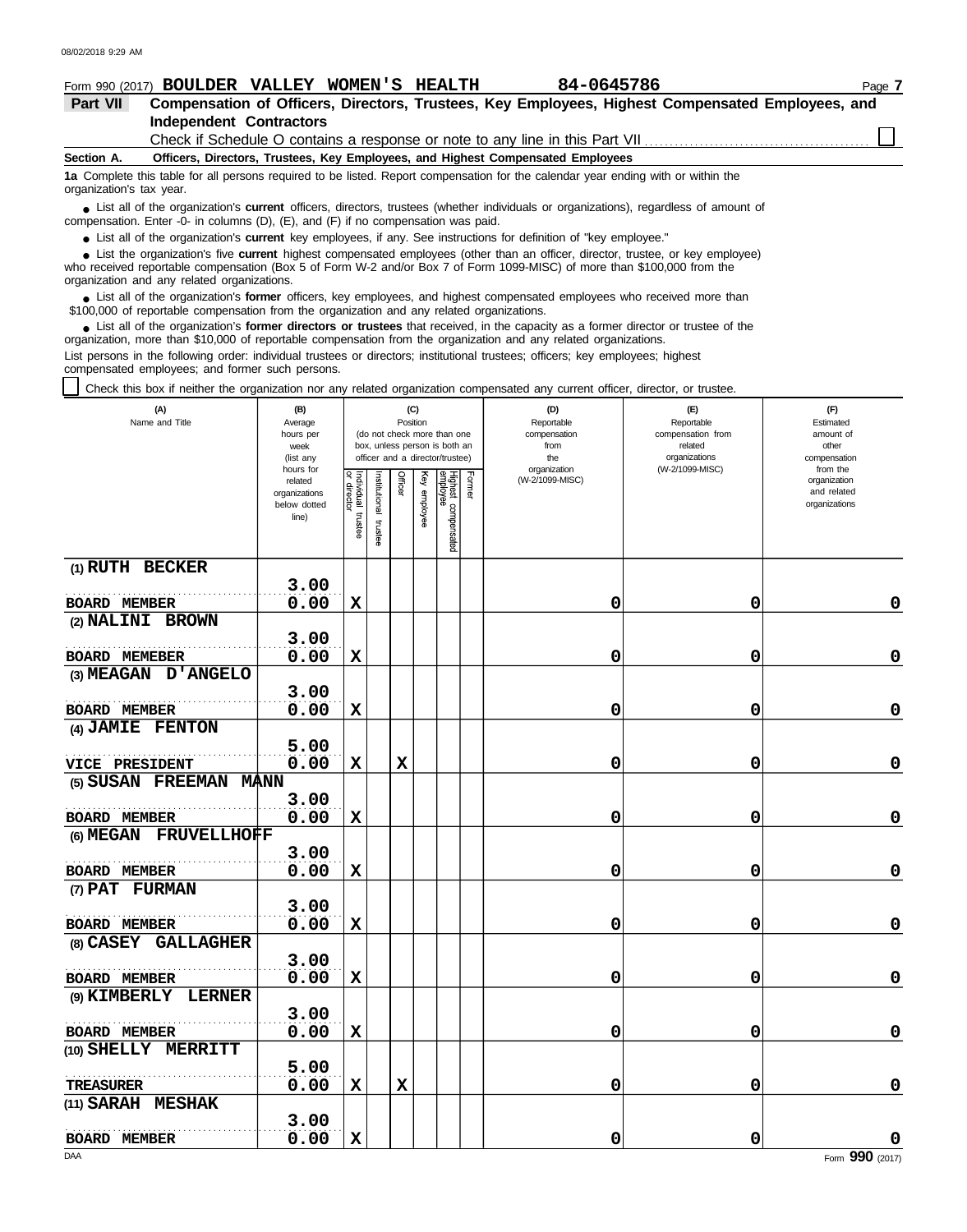| (A)<br>Name and title                                                       |                                  | (B)<br>Average<br>hours per<br>week<br>(list any               |                                      |                         | (C)<br>Position |                 | (do not check more than one<br>box, unless person is both an<br>officer and a director/trustee) |             | (D)<br>Reportable<br>compensation<br>from<br>the                                                                                 | $(\mathsf{F})$<br>Reportable<br>compensation from<br>related<br>organizations | (F)<br>Estimated<br>amount of<br>other<br>compensation |                                                          |                |  |
|-----------------------------------------------------------------------------|----------------------------------|----------------------------------------------------------------|--------------------------------------|-------------------------|-----------------|-----------------|-------------------------------------------------------------------------------------------------|-------------|----------------------------------------------------------------------------------------------------------------------------------|-------------------------------------------------------------------------------|--------------------------------------------------------|----------------------------------------------------------|----------------|--|
|                                                                             |                                  | hours for<br>related<br>organizations<br>below dotted<br>line) | Individual<br>or director<br>trustee | nstitutional<br>trustee | Officer         | Ķey<br>employee | Highest compensated<br>employee                                                                 | Former      | organization<br>(W-2/1099-MISC)                                                                                                  | (W-2/1099-MISC)                                                               |                                                        | from the<br>organization<br>and related<br>organizations |                |  |
| <b>ALEXIS</b><br>(12)                                                       | <b>MORENO</b>                    | 3.00                                                           |                                      |                         |                 |                 |                                                                                                 |             |                                                                                                                                  |                                                                               |                                                        |                                                          |                |  |
| <b>BOARD</b><br>MEMBER                                                      |                                  | 0.00                                                           | X                                    |                         |                 |                 |                                                                                                 |             | 0                                                                                                                                | 0                                                                             |                                                        |                                                          | 0              |  |
| <b>SARAH</b><br>(13)                                                        | <b>RIMMEL</b>                    |                                                                |                                      |                         |                 |                 |                                                                                                 |             |                                                                                                                                  |                                                                               |                                                        |                                                          |                |  |
| <b>BOARD</b><br><b>MEMBER</b>                                               |                                  | 3.00<br>0.00                                                   | X                                    |                         |                 |                 |                                                                                                 |             | 0                                                                                                                                | 0                                                                             |                                                        |                                                          | 0              |  |
| <b>TIM ROHRER</b><br>(14)                                                   |                                  |                                                                |                                      |                         |                 |                 |                                                                                                 |             |                                                                                                                                  |                                                                               |                                                        |                                                          |                |  |
|                                                                             |                                  | 5.00                                                           |                                      |                         |                 |                 |                                                                                                 |             |                                                                                                                                  |                                                                               |                                                        |                                                          |                |  |
| <b>SECRETARY</b>                                                            |                                  | 0.00                                                           | X                                    |                         | $\mathbf x$     |                 |                                                                                                 |             | 0                                                                                                                                | 0                                                                             |                                                        |                                                          | 0              |  |
| LISA<br>(15)                                                                | <b>SHOEMAKER</b>                 | 5.00                                                           |                                      |                         |                 |                 |                                                                                                 |             |                                                                                                                                  |                                                                               |                                                        |                                                          |                |  |
| PRESIDENT                                                                   |                                  | 0.00                                                           | X                                    |                         | X               |                 |                                                                                                 |             | 0                                                                                                                                | 0                                                                             |                                                        |                                                          | 0              |  |
| <b>MANUELA</b><br>(16)                                                      | <b>SIFUENTES</b>                 |                                                                |                                      |                         |                 |                 |                                                                                                 |             |                                                                                                                                  |                                                                               |                                                        |                                                          |                |  |
|                                                                             |                                  | 3.00<br>0.00                                                   | X                                    |                         |                 |                 |                                                                                                 |             | 0                                                                                                                                | 0                                                                             |                                                        |                                                          | 0              |  |
| <b>BOARD</b><br><b>MEMBER</b><br>LAURA<br>(17)                              | <b>STARK-GHAYUR</b>              |                                                                |                                      |                         |                 |                 |                                                                                                 |             |                                                                                                                                  |                                                                               |                                                        |                                                          |                |  |
|                                                                             |                                  | 3.00                                                           |                                      |                         |                 |                 |                                                                                                 |             |                                                                                                                                  |                                                                               |                                                        |                                                          |                |  |
| <b>BOARD</b><br><b>MEMBER</b>                                               |                                  | 0.00                                                           | X                                    |                         |                 |                 |                                                                                                 |             | 0                                                                                                                                | 0                                                                             |                                                        |                                                          | 0              |  |
| <b>TINAMARIE</b><br>(18)                                                    | <b>TRIFILIO HART</b>             | 3.00                                                           |                                      |                         |                 |                 |                                                                                                 |             |                                                                                                                                  |                                                                               |                                                        |                                                          |                |  |
| <b>BOARD</b><br><b>MEMBER</b>                                               |                                  | 0.00                                                           | X                                    |                         |                 |                 |                                                                                                 |             | 0                                                                                                                                | 0                                                                             |                                                        |                                                          | 0              |  |
| <b>SUSAN</b><br>(19)                                                        | <b>BUCHANAN</b>                  |                                                                |                                      |                         |                 |                 |                                                                                                 |             |                                                                                                                                  |                                                                               |                                                        |                                                          |                |  |
|                                                                             |                                  | 40.00                                                          |                                      |                         |                 |                 |                                                                                                 |             |                                                                                                                                  |                                                                               |                                                        |                                                          |                |  |
| EXEC DIR/CEO<br>1b Sub-total                                                |                                  | 0.00                                                           |                                      |                         | X               |                 |                                                                                                 |             | 105,613<br>105,613                                                                                                               | 0                                                                             |                                                        |                                                          | 3,925<br>3,925 |  |
| Total from continuation sheets to Part VII, Section A<br>С                  |                                  |                                                                |                                      |                         |                 |                 |                                                                                                 | u<br>u      | 180,771                                                                                                                          |                                                                               |                                                        |                                                          | 7,730          |  |
| d                                                                           |                                  |                                                                |                                      |                         |                 |                 |                                                                                                 | $\mathbf u$ | 286,384                                                                                                                          |                                                                               |                                                        |                                                          | 11,655         |  |
| 2<br>reportable compensation from the organization $\bf{u}$ 1               |                                  |                                                                |                                      |                         |                 |                 |                                                                                                 |             | Total number of individuals (including but not limited to those listed above) who received more than \$100,000 of                |                                                                               |                                                        |                                                          |                |  |
|                                                                             |                                  |                                                                |                                      |                         |                 |                 |                                                                                                 |             |                                                                                                                                  |                                                                               |                                                        | Yes                                                      | No             |  |
| 3                                                                           |                                  |                                                                |                                      |                         |                 |                 |                                                                                                 |             | Did the organization list any former officer, director, or trustee, key employee, or highest compensated                         |                                                                               |                                                        | 3                                                        | x              |  |
| employee on line 1a? If "Yes," complete Schedule J for such individual<br>4 |                                  |                                                                |                                      |                         |                 |                 |                                                                                                 |             | For any individual listed on line 1a, is the sum of reportable compensation and other compensation from the                      |                                                                               |                                                        |                                                          |                |  |
|                                                                             |                                  |                                                                |                                      |                         |                 |                 |                                                                                                 |             | organization and related organizations greater than \$150,000? If "Yes," complete Schedule J for such                            |                                                                               |                                                        |                                                          | X              |  |
| individual<br>5                                                             |                                  |                                                                |                                      |                         |                 |                 |                                                                                                 |             | Did any person listed on line 1a receive or accrue compensation from any unrelated organization or individual                    |                                                                               |                                                        | 4                                                        |                |  |
|                                                                             |                                  |                                                                |                                      |                         |                 |                 |                                                                                                 |             |                                                                                                                                  |                                                                               |                                                        | 5                                                        | X              |  |
| <b>Section B. Independent Contractors</b>                                   |                                  |                                                                |                                      |                         |                 |                 |                                                                                                 |             | Complete this table for your five highest compensated independent contractors that received more than \$100,000 of               |                                                                               |                                                        |                                                          |                |  |
| 1                                                                           |                                  |                                                                |                                      |                         |                 |                 |                                                                                                 |             | compensation from the organization. Report compensation for the calendar year ending with or within the organization's tax year. |                                                                               |                                                        |                                                          |                |  |
|                                                                             | (A)<br>Name and business address |                                                                |                                      |                         |                 |                 |                                                                                                 |             |                                                                                                                                  | (B)<br>Description of services                                                |                                                        | (C)<br>Compensation                                      |                |  |
|                                                                             |                                  |                                                                |                                      |                         |                 |                 |                                                                                                 |             |                                                                                                                                  |                                                                               |                                                        |                                                          |                |  |
|                                                                             |                                  |                                                                |                                      |                         |                 |                 |                                                                                                 |             |                                                                                                                                  |                                                                               |                                                        |                                                          |                |  |
|                                                                             |                                  |                                                                |                                      |                         |                 |                 |                                                                                                 |             |                                                                                                                                  |                                                                               |                                                        |                                                          |                |  |
|                                                                             |                                  |                                                                |                                      |                         |                 |                 |                                                                                                 |             |                                                                                                                                  |                                                                               |                                                        |                                                          |                |  |
|                                                                             |                                  |                                                                |                                      |                         |                 |                 |                                                                                                 |             |                                                                                                                                  |                                                                               |                                                        |                                                          |                |  |
|                                                                             |                                  |                                                                |                                      |                         |                 |                 |                                                                                                 |             |                                                                                                                                  |                                                                               |                                                        |                                                          |                |  |
|                                                                             |                                  |                                                                |                                      |                         |                 |                 |                                                                                                 |             |                                                                                                                                  |                                                                               |                                                        |                                                          |                |  |
|                                                                             |                                  |                                                                |                                      |                         |                 |                 |                                                                                                 |             |                                                                                                                                  |                                                                               |                                                        |                                                          |                |  |

**Form 990 (2017) BOULDER VALLEY WOMEN'S HEALTH 84-0645786 BOULDER Page 8** 

**Part VII Section A. Officers, Directors, Trustees, Key Employees, and Highest Compensated Employees** *(continued)*

**2** Total number of independent contractors (including but not limited to those listed above) who received more than  $$100,000$  of compensation from the organization  $$ 

**0**

08/02/2018 9:29 AM<br>Form 990 (2017)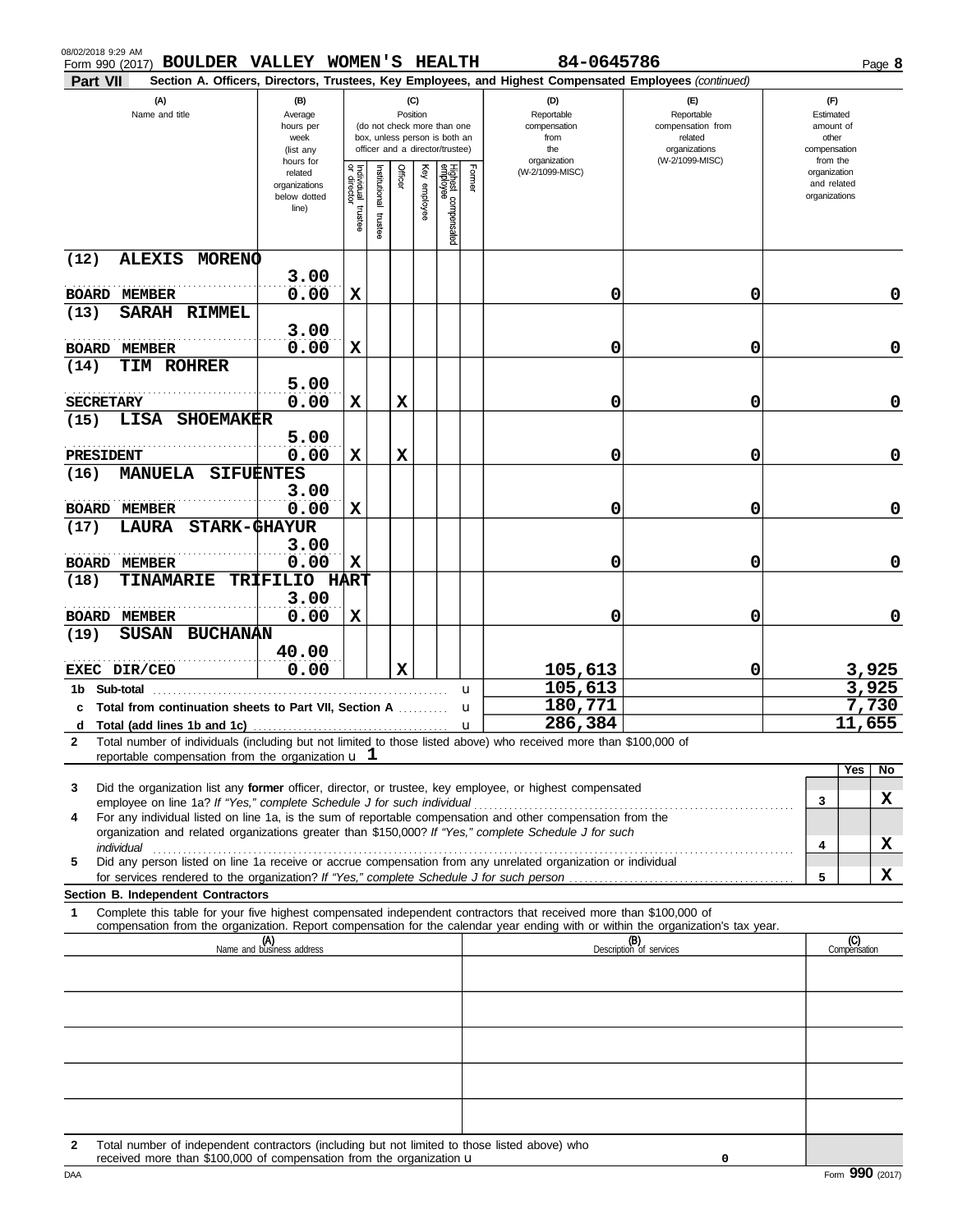### **Form 990 (2017) BOULDER VALLEY WOMEN'S HEALTH 84-0645786 Band 12011 1203 9** Page 9 **Part VIII Statement of Revenue** Check if Schedule O contains a response or note to any line in this Part VIII ................................ (A)<br>Total revenue **(B) (C) (D) Related** or **Unrelated Revenue** exempt excluded from tax business function under sections revenue 512-514 revenue Grants **1a 1a** Federated campaigns ...... **1b b** Membership dues *........*... **124,213 1c** Gifts,<br>liar Ar **c** Fundraising events . . . . . . . . **1d d** Related organizations ...... **943,056 1e** Contributions,<br>and Other Sim **e** Government grants (contributions) . . . **f** All other contributions, gifts, grants, and similar amounts not included above **1f 553,666** \$ . . . . . . . . . . . . . . . . . . . . . **33,385 g** Noncash contributions included in lines 1a-1f: **1,620,935** u **h Total.** Add lines 1a–1f . . . . . . . . . . . . . . . . . . . . . . . . . . . . . . . . Revenue **Busn. Code** . . . . . . . . . . . . . . . . . . . . . . . . . . . . . . . . . . . . . . . . . . . . . . **2a FAMILY PLANNING/GYN 621300 966,383 966,383** . . . . . . . . . . . . . . . . . . . . . . . . . . . . . . . . . . . . . . . . . . . . . . **b ABORTION SERVICES 621300 164,416 164,416** Program Service . . . . . . . . . . . . . . . . . . . . . . . . . . . . . . . . . . . . . . . . . . . . . . **c** . . . . . . . . . . . . . . . . . . . . . . . . . . . . . . . . . . . . . . . . . . . . . . **d e** . . . . . . . . . . . . . . . . . . . . . . . . . . . . . . . . . . . . . . . . . . . . . . **f** All other program service revenue . . . . . . . . . . **1,130,799 g Total.** Add lines 2a–2f . . . . . . . . . . . . . . . . . . . . . . . . . . . . . . . . u **3** Investment income (including dividends, interest, and other similar amounts) . . . . . . . . . . . . . . . . . . . . . . . . . . . u **324 324** 4 Income from investment of tax-exempt bond proceeds **u 5** Royalties . . . . . . . . . . . . . . . . . . . . . . . . . . . . . . . . . . . . . . . . . . . . . u (i) Real (ii) Personal **6a** Gross rents **b** Less: rental exps. **c** Rental inc. or (loss) **d** Net rental income or (loss) ............................. u **7a** Gross amount from (i) Securities (ii) Other sales of assets other than inventor **b** Less: cost or other basis & sales exps. **c** Gain or (loss) **d** u Net gain or (loss) . . . . . . . . . . . . . . . . . . . . . . . . . . . . . . . . . . . . . **8a** Gross income from fundraising events Revenue (not including \$ . . . . . . . . . . . . . . . . . . . . . **124,213** of contributions reported on line 1c). **37,200 a** See Part IV, line 18 . . . . . . . . . . . . . **a** Other **53,948 b** Less: direct expenses . . . . . . . . **b -16,748 c** Net income or (loss) from fundraising events ........ **u 9a** Gross income from gaming activities. See Part IV, line 19 . . . . . . . . . . . . . . . **a b b** Less: direct expenses **........**.. Net income or (loss) from gaming activities . . . . . . . . . . **c** u 10a Gross sales of inventory, less returns and allowances ......... **a b** Less: cost of goods sold ....... **b** u Net income or (loss) from sales of inventory . . . . . . . . . **c** Miscellaneous Revenue **Busn. Code 11a** . . . . . . . . . . . . . . . . . . . . . . . . . . . . . . . . . . . . . . . . . . . . . . **OTHER REVENUE 621300 3,980 3,980 b c** . . . . . . . . . . . . . . . . . . . . . . . . . . . . . . . . . . . . . . . . . . . . . . **d** All other revenue ..............................

**e Total.** Add lines 11a–11d . . . . . . . . . . . . . . . . . . . . . . . . . . . . **Total revenue.** See instructions. . . . . . . . . . . . . . . . . . . . . **12** u u **3,980**

**2,739,290 1,134,779 0 324**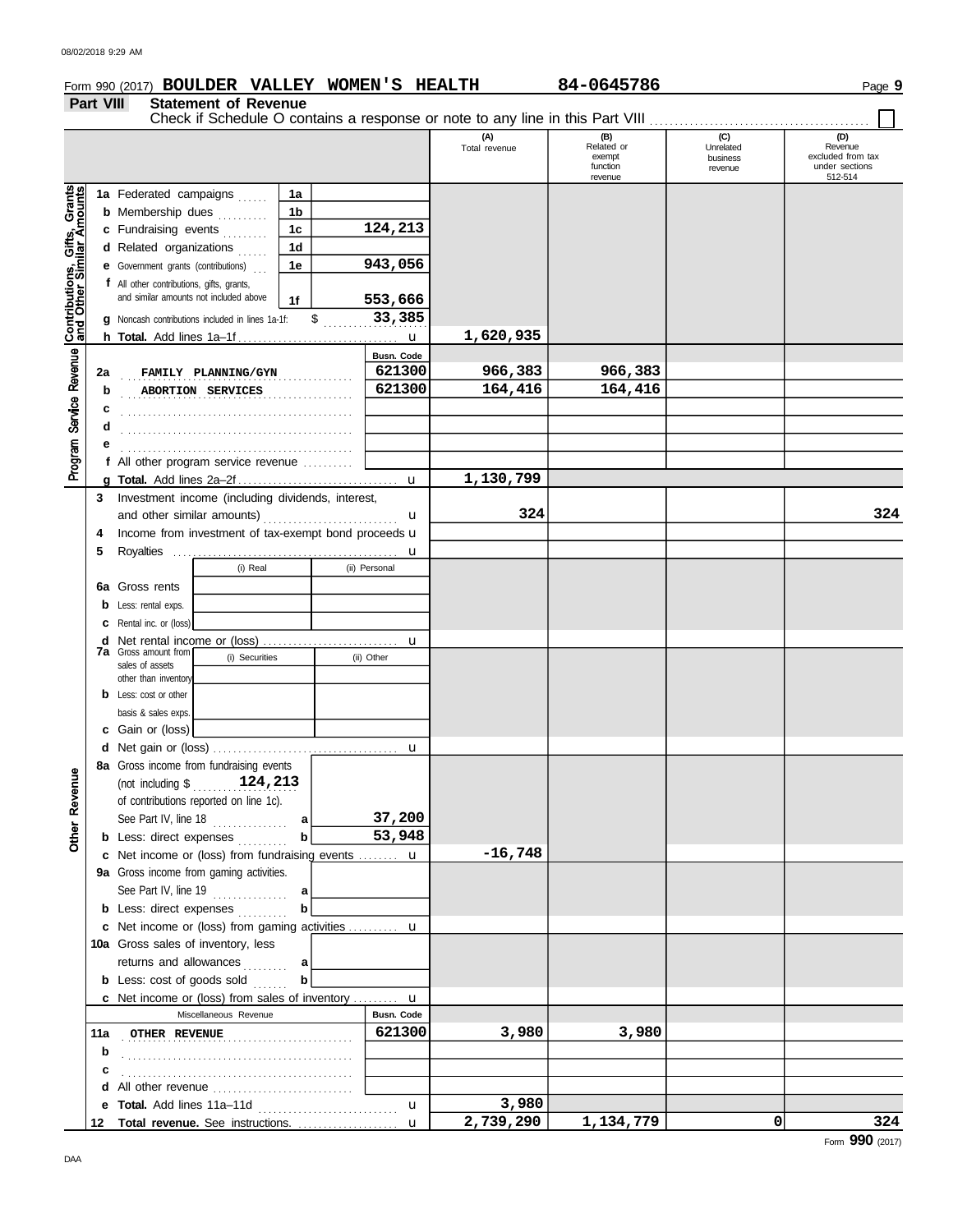# **Form 990 (2017) BOULDER VALLEY WOMEN'S HEALTH 84-0645786 Bullet 84-0645786**

**Part IX Statement of Functional Expenses**

|              | Section 501(c)(3) and 501(c)(4) organizations must complete all columns. All other organizations must complete column (A).<br>Check if Schedule O contains a response or note to any line in this Part IX                                 |                       |                                    |                                           |                                |
|--------------|-------------------------------------------------------------------------------------------------------------------------------------------------------------------------------------------------------------------------------------------|-----------------------|------------------------------------|-------------------------------------------|--------------------------------|
|              | Do not include amounts reported on lines 6b,<br>7b, 8b, 9b, and 10b of Part VIII.                                                                                                                                                         | (A)<br>Total expenses | (B)<br>Program service<br>expenses | (C)<br>Management and<br>general expenses | (D)<br>Fundraising<br>expenses |
|              | 1 Grants and other assistance to domestic organizations                                                                                                                                                                                   |                       |                                    |                                           |                                |
|              | and domestic governments. See Part IV, line 21                                                                                                                                                                                            |                       |                                    |                                           |                                |
| $\mathbf{2}$ | Grants and other assistance to domestic                                                                                                                                                                                                   |                       |                                    |                                           |                                |
|              | individuals. See Part IV, line 22                                                                                                                                                                                                         |                       |                                    |                                           |                                |
| 3            | Grants and other assistance to foreign                                                                                                                                                                                                    |                       |                                    |                                           |                                |
|              | organizations, foreign governments, and foreign                                                                                                                                                                                           |                       |                                    |                                           |                                |
|              | individuals. See Part IV, lines 15 and 16                                                                                                                                                                                                 |                       |                                    |                                           |                                |
| 4            | Benefits paid to or for members                                                                                                                                                                                                           |                       |                                    |                                           |                                |
| 5.           | Compensation of current officers, directors,                                                                                                                                                                                              |                       |                                    |                                           |                                |
|              | trustees, and key employees                                                                                                                                                                                                               | 286,384               | 189,975                            | 76,342                                    | 20,067                         |
| 6            | Compensation not included above, to disqualified                                                                                                                                                                                          |                       |                                    |                                           |                                |
|              | persons (as defined under section 4958(f)(1)) and                                                                                                                                                                                         |                       |                                    |                                           |                                |
|              | persons described in section 4958(c)(3)(B)                                                                                                                                                                                                |                       |                                    |                                           |                                |
| 7            | Other salaries and wages<br>.                                                                                                                                                                                                             | 1,236,333             | 1,108,582                          | 38,923                                    | 88,828                         |
| 8            | Pension plan accruals and contributions (include                                                                                                                                                                                          |                       |                                    |                                           |                                |
|              | section 401(k) and 403(b) employer contributions)                                                                                                                                                                                         |                       |                                    |                                           |                                |
| 9            | Other employee benefits                                                                                                                                                                                                                   | 92,509                | 76,534                             | <u>11,718</u>                             |                                |
| 10           |                                                                                                                                                                                                                                           | 113,933               | 97,170                             | 8,585                                     | $\frac{4,257}{8,178}$          |
| 11           | Fees for services (non-employees):                                                                                                                                                                                                        |                       |                                    |                                           |                                |
| a            |                                                                                                                                                                                                                                           |                       |                                    |                                           |                                |
| b            |                                                                                                                                                                                                                                           | 12,441                | 11,170                             | 1,099                                     | 172                            |
| c            |                                                                                                                                                                                                                                           |                       |                                    |                                           |                                |
|              | Lobbying                                                                                                                                                                                                                                  |                       |                                    |                                           |                                |
|              | Professional fundraising services. See Part IV, line 17                                                                                                                                                                                   |                       |                                    |                                           |                                |
|              | Investment management fees                                                                                                                                                                                                                |                       |                                    |                                           |                                |
| q            | Other. (If line 11g amount exceeds 10% of line 25, column                                                                                                                                                                                 |                       |                                    |                                           |                                |
|              | (A) amount, list line 11g expenses on Schedule O.)                                                                                                                                                                                        |                       |                                    |                                           |                                |
| 12           | Advertising and promotion                                                                                                                                                                                                                 |                       |                                    |                                           |                                |
| 13           |                                                                                                                                                                                                                                           | 48,009                | 41,214                             | 5,094                                     | 1,701                          |
| 14           | Information technology                                                                                                                                                                                                                    | 109,368               | 97,759                             | 9,535                                     | $\overline{2,074}$             |
| 15           |                                                                                                                                                                                                                                           |                       |                                    |                                           |                                |
| 16           | Occupancy                                                                                                                                                                                                                                 | 53,448                | 47,939                             | 5,169                                     | 340                            |
| 17           | $\begin{minipage}{0.5\textwidth} \centering \begin{tabular}{@{}c@{}} \textbf{True} & \textbf{True} \\ \textbf{True} & \textbf{True} \\ \textbf{True} & \textbf{True} \\ \end{tabular} \end{minipage}$                                     | 11, 562               | 10,316                             | 934                                       | 312                            |
| 18           | Payments of travel or entertainment expenses                                                                                                                                                                                              |                       |                                    |                                           |                                |
|              | for any federal, state, or local public officials                                                                                                                                                                                         |                       |                                    |                                           |                                |
| 19           | Conferences, conventions, and meetings                                                                                                                                                                                                    |                       |                                    |                                           |                                |
| 20           | Interest                                                                                                                                                                                                                                  |                       |                                    |                                           |                                |
| 21           |                                                                                                                                                                                                                                           |                       |                                    |                                           |                                |
| 22           | Depreciation, depletion, and amortization                                                                                                                                                                                                 | 69,557                | 62,942                             | 5,954                                     | 661                            |
| 23           |                                                                                                                                                                                                                                           | 30,209                | 27,808                             | 2,300                                     | 101                            |
| 24           | Other expenses. Itemize expenses not covered                                                                                                                                                                                              |                       |                                    |                                           |                                |
|              | above (List miscellaneous expenses in line 24e. If                                                                                                                                                                                        |                       |                                    |                                           |                                |
|              | line 24e amount exceeds 10% of line 25, column                                                                                                                                                                                            |                       |                                    |                                           |                                |
|              | (A) amount, list line 24e expenses on Schedule O.)                                                                                                                                                                                        | 387,732               |                                    |                                           |                                |
| a            | MEDICAL OPERATIONS<br>CONTRACT LABOR                                                                                                                                                                                                      | 74,520                | 387,732<br>56,920                  | 17,600                                    |                                |
| b            | MEDICAL OPERATIONS                                                                                                                                                                                                                        | 31,674                | 31,674                             |                                           |                                |
| c<br>d       | FUNDRAISING/DIRECT MAIL                                                                                                                                                                                                                   | 24,535                |                                    |                                           | 24,535                         |
| е            | All other expenses                                                                                                                                                                                                                        | 71,494                | 53,974                             | 13,645                                    | 3,875                          |
| 25           | Total functional expenses. Add lines 1 through 24e                                                                                                                                                                                        | 2,653,708             | $\overline{2,301,709}$             | 196,898                                   | 155,101                        |
| 26           | Joint costs. Complete this line only if the<br>organization reported in column (B) joint costs<br>from a combined educational campaign and<br>fundraising solicitation. Check here $\mathbf{u}$<br>if<br>following SOP 98-2 (ASC 958-720) |                       |                                    |                                           |                                |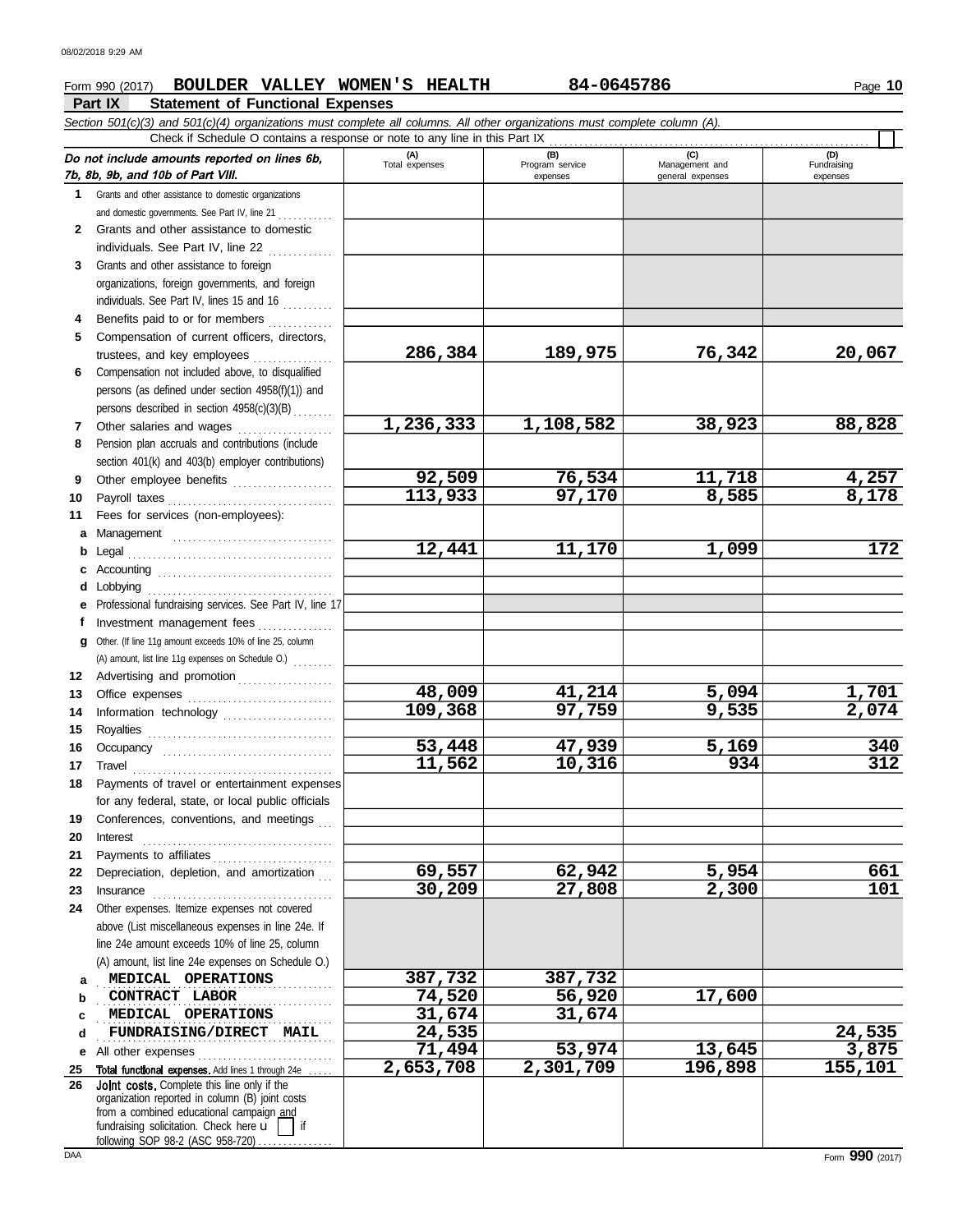|                             |        | BOULDER VALLEY WOMEN'S HEALTH<br>Form 990 (2017)                                                       |                 |           | 84-0645786               |                         | Page 11                    |
|-----------------------------|--------|--------------------------------------------------------------------------------------------------------|-----------------|-----------|--------------------------|-------------------------|----------------------------|
|                             | Part X | <b>Balance Sheet</b>                                                                                   |                 |           |                          |                         |                            |
|                             |        |                                                                                                        |                 |           |                          |                         |                            |
|                             |        |                                                                                                        |                 |           | (A)<br>Beginning of year |                         | (B)<br>End of year         |
|                             | 1      | Cash-non-interest bearing                                                                              |                 |           | 376,613                  | $\mathbf{1}$            | 26,072                     |
|                             | 2      |                                                                                                        |                 |           | 206,711                  | $\mathbf{2}$            | $\overline{722}$ , 484     |
|                             | 3      |                                                                                                        |                 |           | 49,282                   | $\mathbf{3}$            | 41,897                     |
|                             | 4      |                                                                                                        |                 |           | 59,392                   | $\overline{\mathbf{4}}$ | 88,949                     |
|                             | 5      | Loans and other receivables from current and former officers, directors.                               |                 |           |                          |                         |                            |
|                             |        | trustees, key employees, and highest compensated employees.                                            |                 |           |                          |                         |                            |
|                             |        | Complete Part II of Schedule L                                                                         |                 |           |                          | 5                       |                            |
|                             | 6      | Loans and other receivables from other disqualified persons (as defined under section                  |                 |           |                          |                         |                            |
|                             |        | $4958(f)(1)$ ), persons described in section $4958(c)(3)(B)$ , and contributing employers and          |                 |           |                          |                         |                            |
|                             |        | sponsoring organizations of section 501(c)(9) voluntary employees' beneficiary                         |                 |           |                          |                         |                            |
|                             |        |                                                                                                        | 6               |           |                          |                         |                            |
| Assets                      | 7      |                                                                                                        |                 |           |                          | $\overline{7}$          |                            |
|                             | 8      | Inventories for sale or use                                                                            |                 |           | 68,159                   | 8                       | 52,724                     |
|                             | 9      |                                                                                                        |                 |           | 18,767                   | 9                       | 18,457                     |
|                             |        |                                                                                                        |                 |           |                          |                         |                            |
|                             |        | 10a Land, buildings, and equipment: cost or                                                            |                 | 2,058,256 |                          |                         |                            |
|                             |        | other basis. Complete Part VI of Schedule D  10a                                                       | 10 <sub>b</sub> | 1,004,829 | 1,111,231                | 10 <sub>c</sub>         | 1,053,427                  |
|                             |        |                                                                                                        |                 |           |                          | 11                      |                            |
|                             | 11     |                                                                                                        |                 |           |                          | 12                      |                            |
|                             | 12     |                                                                                                        |                 |           |                          | 13                      |                            |
|                             | 13     |                                                                                                        |                 |           |                          | 14                      |                            |
|                             | 14     | Intangible assets                                                                                      |                 |           |                          |                         |                            |
|                             | 15     | Other assets. See Part IV, line 11                                                                     |                 |           | 1,890,155                | 15                      |                            |
|                             | 16     |                                                                                                        |                 |           | $\overline{55}$ , 211    | 16<br>17                | 2,004,010<br>72,442        |
|                             | 17     |                                                                                                        |                 |           |                          |                         |                            |
|                             | 18     | Grants payable                                                                                         | 6,116           | 18        | 7,333                    |                         |                            |
|                             | 19     | Deferred revenue                                                                                       |                 | 19        |                          |                         |                            |
|                             | 20     | Tax-exempt bond liabilities                                                                            |                 |           |                          | 20                      |                            |
|                             | 21     | Escrow or custodial account liability. Complete Part IV of Schedule D                                  |                 |           |                          | 21                      |                            |
|                             | 22     | Loans and other payables to current and former officers, directors,                                    |                 |           |                          |                         |                            |
|                             |        | trustees, key employees, highest compensated employees, and                                            |                 |           |                          |                         |                            |
| Liabilities                 |        | disqualified persons. Complete Part II of Schedule L                                                   |                 |           |                          | 22                      |                            |
|                             |        | 23 Secured mortgages and notes payable to unrelated third parties                                      |                 |           |                          | 23                      |                            |
|                             |        | 24 Unsecured notes and loans payable to unrelated third parties                                        |                 |           |                          | 24                      |                            |
|                             | 25     | Other liabilities (including federal income tax, payables to related third                             |                 |           |                          |                         |                            |
|                             |        | parties, and other liabilities not included on lines 17-24). Complete Part X                           |                 |           | 15,790                   |                         |                            |
|                             |        |                                                                                                        |                 |           | 77,117                   | 25<br>26                | 25,615<br>105,390          |
|                             | 26     | Organizations that follow SFAS 117 (ASC 958), check here $\mathbf{u}$ $\overline{X}$ and               |                 |           |                          |                         |                            |
|                             |        |                                                                                                        |                 |           |                          |                         |                            |
|                             |        | complete lines 27 through 29, and lines 33 and 34.<br>Unrestricted net assets                          |                 |           | 1,711,475                |                         |                            |
|                             | 27     |                                                                                                        |                 |           | 101,563                  | 27                      | <u>1,808,292</u><br>90,328 |
|                             | 28     | Temporarily restricted net assets                                                                      |                 |           |                          | 28                      |                            |
|                             | 29     | Permanently restricted net assets<br>Organizations that do not follow SFAS 117 (ASC 958), check here u |                 | and       |                          | 29                      |                            |
|                             |        |                                                                                                        |                 |           |                          |                         |                            |
|                             |        | complete lines 30 through 34.                                                                          |                 |           |                          |                         |                            |
| Net Assets or Fund Balances | 30     | Capital stock or trust principal, or current funds                                                     |                 |           |                          | 30                      |                            |
|                             | 31     | Paid-in or capital surplus, or land, building, or equipment fund [                                     |                 |           |                          | 31                      |                            |
|                             | 32     | Retained earnings, endowment, accumulated income, or other funds                                       |                 |           |                          | 32                      |                            |

Capital stock or trust principal, or current funds . . . . . . . . . . . . . . . . . . . . . . . . . . . . . . . . . . . . . . . . . . Paid-in or capital surplus, or land, building, or equipment fund . . . . . . . . . . . . . . . . . . . . . . . . . . Retained earnings, endowment, accumulated income, or other funds . . . . . . . . . . . . . . . . . . .

Total net assets or fund balances . . . . . . . . . . . . . . . . . . . . . . . . . . . . . . . . . . . . . . . . . . . . . . . . . . . . . . . .

Form **990** (2017) **1,890,155 2,004,010**

**1,813,038 1,898,620**

Total liabilities and net assets/fund balances .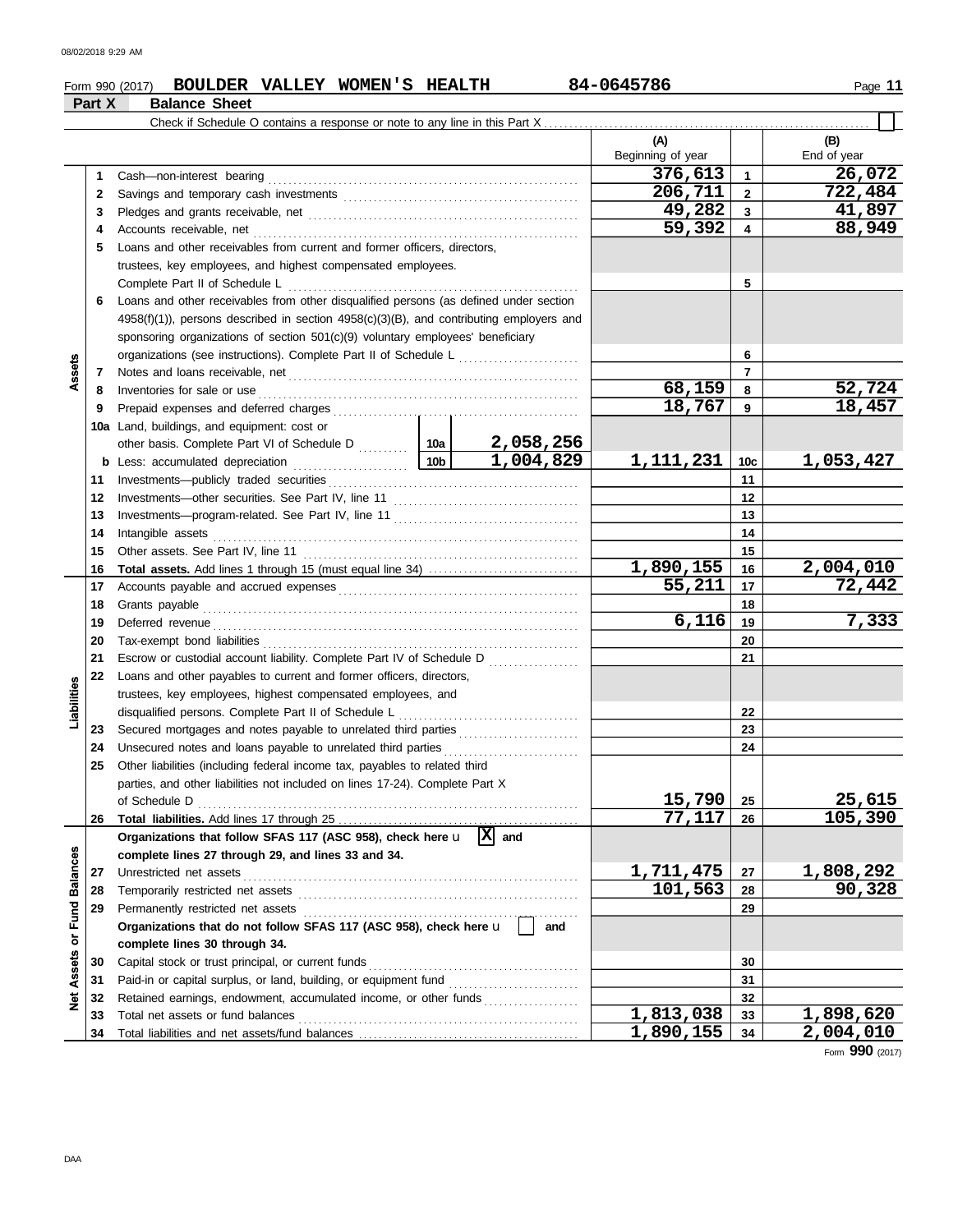|    | 84-0645786<br>Form 990 (2017) <b>BOULDER VALLEY WOMEN'S HEALTH</b>                                                    |                |                |            | Page 12 |  |  |  |  |
|----|-----------------------------------------------------------------------------------------------------------------------|----------------|----------------|------------|---------|--|--|--|--|
|    | <b>Reconciliation of Net Assets</b><br>Part XI                                                                        |                |                |            |         |  |  |  |  |
|    |                                                                                                                       |                |                |            |         |  |  |  |  |
| 1  |                                                                                                                       |                | 2,739,290      |            |         |  |  |  |  |
| 2  |                                                                                                                       | $\overline{2}$ | 2,653,708      |            |         |  |  |  |  |
| 3  |                                                                                                                       | 3              |                | 85,582     |         |  |  |  |  |
| 4  |                                                                                                                       | 4              | 1,813,038      |            |         |  |  |  |  |
| 5  | 5                                                                                                                     |                |                |            |         |  |  |  |  |
| 6  |                                                                                                                       | 6              |                |            |         |  |  |  |  |
| 7  | Investment expenses                                                                                                   | $\overline{7}$ |                |            |         |  |  |  |  |
| 8  | Prior period adjustments                                                                                              | 8              |                |            |         |  |  |  |  |
| 9  | Other changes in net assets or fund balances (explain in Schedule O)                                                  | 9              |                |            |         |  |  |  |  |
| 10 | Net assets or fund balances at end of year. Combine lines 3 through 9 (must equal Part X, line                        |                |                |            |         |  |  |  |  |
|    | 33, column (B))                                                                                                       | 10             | 1,898,620      |            |         |  |  |  |  |
|    | <b>Financial Statements and Reporting</b><br>Part XII                                                                 |                |                |            |         |  |  |  |  |
|    |                                                                                                                       |                |                |            |         |  |  |  |  |
|    |                                                                                                                       |                |                | <b>Yes</b> | No      |  |  |  |  |
|    | ΙX<br>Accounting method used to prepare the Form 990:<br>Cash<br>Accrual<br>Other                                     |                |                |            |         |  |  |  |  |
|    | If the organization changed its method of accounting from a prior year or checked "Other," explain in                 |                |                |            |         |  |  |  |  |
|    | Schedule O.                                                                                                           |                |                |            |         |  |  |  |  |
|    | 2a Were the organization's financial statements compiled or reviewed by an independent accountant?                    |                | 2a             |            | x       |  |  |  |  |
|    | If "Yes," check a box below to indicate whether the financial statements for the year were compiled or                |                |                |            |         |  |  |  |  |
|    | reviewed on a separate basis, consolidated basis, or both:                                                            |                |                |            |         |  |  |  |  |
|    | Separate basis<br>Consolidated basis<br>Both consolidated and separate basis<br>$\mathbf{1}$                          |                |                |            |         |  |  |  |  |
|    | b Were the organization's financial statements audited by an independent accountant?                                  |                | 2 <sub>b</sub> | x          |         |  |  |  |  |
|    | If "Yes," check a box below to indicate whether the financial statements for the year were audited on a               |                |                |            |         |  |  |  |  |
|    | separate basis, consolidated basis, or both:                                                                          |                |                |            |         |  |  |  |  |
|    | $ \mathbf{X} $ Separate basis<br>Consolidated basis<br>  Both consolidated and separate basis                         |                |                |            |         |  |  |  |  |
|    | c If "Yes" to line 2a or 2b, does the organization have a committee that assumes responsibility for oversight         |                |                |            |         |  |  |  |  |
|    | of the audit, review, or compilation of its financial statements and selection of an independent accountant?          |                | 2c             | X          |         |  |  |  |  |
|    | If the organization changed either its oversight process or selection process during the tax year, explain in         |                |                |            |         |  |  |  |  |
|    | Schedule O.                                                                                                           |                |                |            |         |  |  |  |  |
|    | 3a As a result of a federal award, was the organization required to undergo an audit or audits as set forth in        |                |                |            |         |  |  |  |  |
|    | the Single Audit Act and OMB Circular A-133?                                                                          |                | За             |            | x       |  |  |  |  |
|    | <b>b</b> If "Yes," did the organization undergo the required audit or audits? If the organization did not undergo the |                |                |            |         |  |  |  |  |
|    | required audit or audits, explain why in Schedule O and describe any steps taken to undergo such audits.              |                | 3b             |            |         |  |  |  |  |

Form **990** (2017)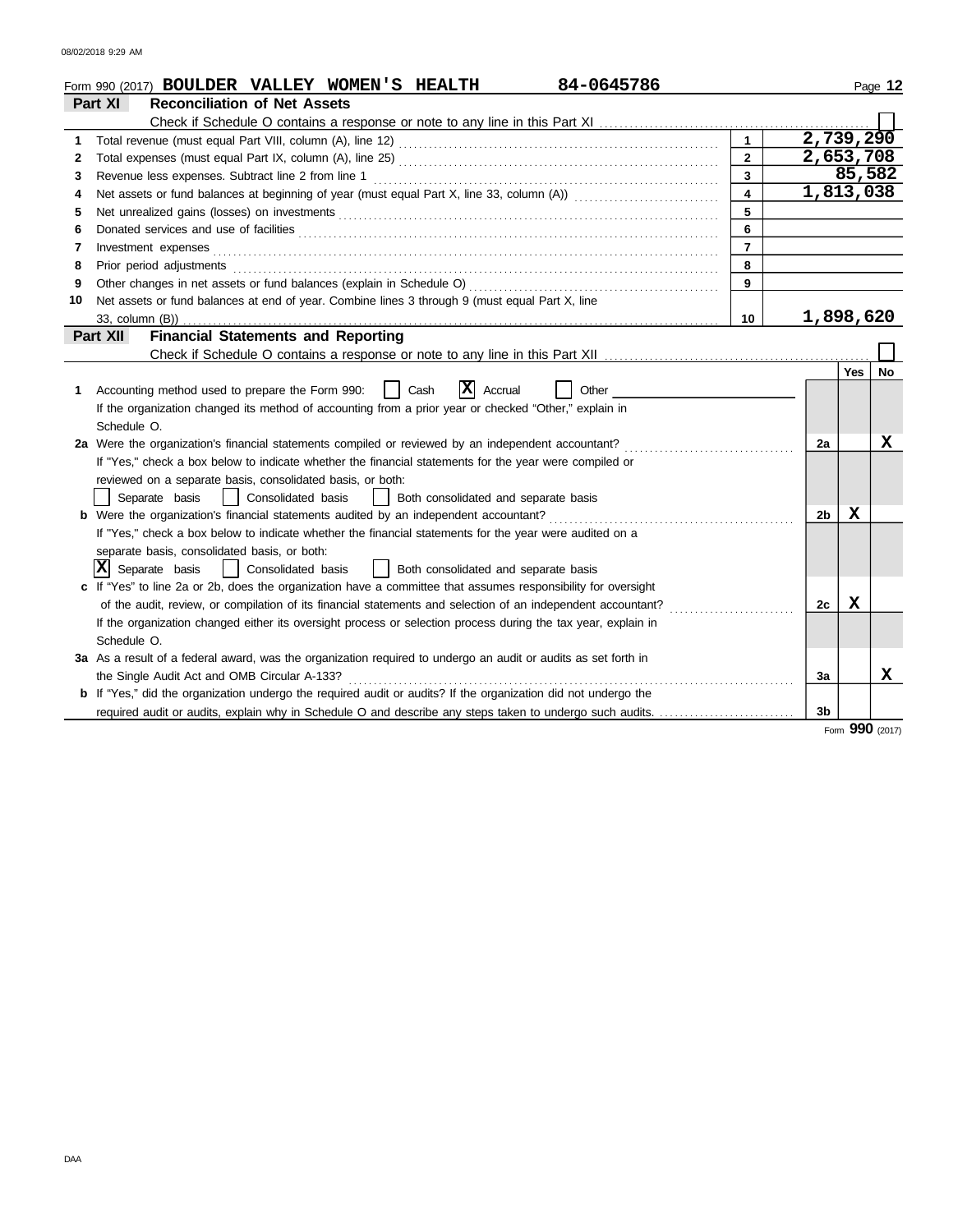|             |                       |              | Form 990 (2017) BOULDER VALLEY WOMEN'S HEALTH                         |                                                                                                                                 |                                   |                         |         |              |                                                                  |        | 84-0645786                                                                                                                                                                                                                                                          |                                                                    |                                              | Page 8 |
|-------------|-----------------------|--------------|-----------------------------------------------------------------------|---------------------------------------------------------------------------------------------------------------------------------|-----------------------------------|-------------------------|---------|--------------|------------------------------------------------------------------|--------|---------------------------------------------------------------------------------------------------------------------------------------------------------------------------------------------------------------------------------------------------------------------|--------------------------------------------------------------------|----------------------------------------------|--------|
|             | Part VII              |              |                                                                       |                                                                                                                                 |                                   |                         |         |              |                                                                  |        | Section A. Officers, Directors, Trustees, Key Employees, and Highest Compensated Employees (continued)                                                                                                                                                              |                                                                    |                                              |        |
|             | (A)<br>Name and title |              | (B)<br>Average<br>hours per<br>week<br>(list any                      | (C)<br>Position<br>(do not check more than one<br>box, unless person is both an<br>officer and a director/trustee)<br>hours for |                                   |                         |         |              | (D)<br>Reportable<br>compensation<br>from<br>the<br>organization |        | $(\mathsf{F})$<br>Reportable<br>compensation from<br>related<br>organizations<br>(W-2/1099-MISC)                                                                                                                                                                    | (F)<br>Estimated<br>amount of<br>other<br>compensation<br>from the |                                              |        |
|             |                       |              |                                                                       | related<br>organizations<br>below dotted<br>line)                                                                               | Individual trustee<br>or director | nstitutional<br>trustee | Officer | Key employee | Highest compensated<br>employee                                  | Former | (W-2/1099-MISC)                                                                                                                                                                                                                                                     |                                                                    | organization<br>and related<br>organizations |        |
| (20)        |                       |              | <b>HEATHER</b>                                                        | GOODCHILD                                                                                                                       |                                   |                         |         |              |                                                                  |        |                                                                                                                                                                                                                                                                     |                                                                    |                                              |        |
|             |                       |              |                                                                       | 40.00<br>0.00                                                                                                                   |                                   |                         | X       |              |                                                                  |        |                                                                                                                                                                                                                                                                     | 0                                                                  |                                              |        |
| COO<br>(21) |                       | <b>HEIDI</b> | <b>HALPERN</b>                                                        |                                                                                                                                 |                                   |                         |         |              |                                                                  |        | 94,105                                                                                                                                                                                                                                                              |                                                                    |                                              | 3,583  |
|             |                       |              |                                                                       | 40.00                                                                                                                           |                                   |                         |         |              |                                                                  |        |                                                                                                                                                                                                                                                                     |                                                                    |                                              |        |
| <b>CFO</b>  |                       |              |                                                                       | 0.00                                                                                                                            |                                   |                         | X       |              |                                                                  |        | 78,755                                                                                                                                                                                                                                                              | 0                                                                  |                                              | 3,831  |
| (22)        |                       |              | <b>SHANNON</b><br>WINTERS                                             | 40.00                                                                                                                           |                                   |                         |         |              |                                                                  |        |                                                                                                                                                                                                                                                                     |                                                                    |                                              |        |
| COO         |                       |              |                                                                       | 0.00                                                                                                                            |                                   |                         | X       |              |                                                                  |        | 7,911                                                                                                                                                                                                                                                               | 0                                                                  |                                              | 316    |
|             |                       |              |                                                                       |                                                                                                                                 |                                   |                         |         |              |                                                                  |        |                                                                                                                                                                                                                                                                     |                                                                    |                                              |        |
|             |                       |              |                                                                       |                                                                                                                                 |                                   |                         |         |              |                                                                  |        |                                                                                                                                                                                                                                                                     |                                                                    |                                              |        |
|             |                       |              |                                                                       |                                                                                                                                 |                                   |                         |         |              |                                                                  |        |                                                                                                                                                                                                                                                                     |                                                                    |                                              |        |
|             |                       |              |                                                                       |                                                                                                                                 |                                   |                         |         |              |                                                                  |        |                                                                                                                                                                                                                                                                     |                                                                    |                                              |        |
|             |                       |              |                                                                       |                                                                                                                                 |                                   |                         |         |              |                                                                  |        |                                                                                                                                                                                                                                                                     |                                                                    |                                              |        |
|             |                       |              |                                                                       |                                                                                                                                 |                                   |                         |         |              |                                                                  |        |                                                                                                                                                                                                                                                                     |                                                                    |                                              |        |
|             |                       |              |                                                                       |                                                                                                                                 |                                   |                         |         |              |                                                                  |        |                                                                                                                                                                                                                                                                     |                                                                    |                                              |        |
|             |                       |              |                                                                       |                                                                                                                                 |                                   |                         |         |              |                                                                  |        |                                                                                                                                                                                                                                                                     |                                                                    |                                              |        |
|             |                       |              |                                                                       |                                                                                                                                 |                                   |                         |         |              |                                                                  |        |                                                                                                                                                                                                                                                                     |                                                                    |                                              |        |
|             |                       |              |                                                                       |                                                                                                                                 |                                   |                         |         |              |                                                                  |        |                                                                                                                                                                                                                                                                     |                                                                    |                                              |        |
|             |                       |              |                                                                       |                                                                                                                                 |                                   |                         |         |              |                                                                  |        | 180,771                                                                                                                                                                                                                                                             |                                                                    |                                              | 7,730  |
|             |                       | 1b Sub-total | Total from continuation sheets to Part VII, Section A                 |                                                                                                                                 |                                   |                         |         |              |                                                                  | u<br>u |                                                                                                                                                                                                                                                                     |                                                                    |                                              |        |
|             |                       |              |                                                                       |                                                                                                                                 |                                   |                         |         |              |                                                                  |        |                                                                                                                                                                                                                                                                     |                                                                    |                                              |        |
| 2           |                       |              |                                                                       |                                                                                                                                 |                                   |                         |         |              |                                                                  |        | Total number of individuals (including but not limited to those listed above) who received more than \$100,000 of                                                                                                                                                   |                                                                    |                                              |        |
|             |                       |              | reportable compensation from the organization u                       |                                                                                                                                 |                                   |                         |         |              |                                                                  |        |                                                                                                                                                                                                                                                                     |                                                                    | Yes                                          | No.    |
| 3           |                       |              |                                                                       |                                                                                                                                 |                                   |                         |         |              |                                                                  |        | Did the organization list any former officer, director, or trustee, key employee, or highest compensated                                                                                                                                                            |                                                                    | 3                                            |        |
| 4           |                       |              |                                                                       |                                                                                                                                 |                                   |                         |         |              |                                                                  |        | employee on line 1a? If "Yes," complete Schedule J for such individual [11][11] content to the 1a? If "Yes," complete Schedule J for such individual<br>For any individual listed on line 1a, is the sum of reportable compensation and other compensation from the |                                                                    |                                              |        |
|             |                       |              |                                                                       |                                                                                                                                 |                                   |                         |         |              |                                                                  |        | organization and related organizations greater than \$150,000? If "Yes," complete Schedule J for such                                                                                                                                                               |                                                                    | 4                                            |        |
| 5           |                       |              |                                                                       |                                                                                                                                 |                                   |                         |         |              |                                                                  |        | individual construction of the construction of the construction of the construction of the construction of the<br>Did any person listed on line 1a receive or accrue compensation from any unrelated organization or individual                                     |                                                                    |                                              |        |
|             |                       |              |                                                                       |                                                                                                                                 |                                   |                         |         |              |                                                                  |        |                                                                                                                                                                                                                                                                     |                                                                    | 5                                            |        |
| 1           |                       |              | Section B. Independent Contractors                                    |                                                                                                                                 |                                   |                         |         |              |                                                                  |        | Complete this table for your five highest compensated independent contractors that received more than \$100,000 of                                                                                                                                                  |                                                                    |                                              |        |
|             |                       |              |                                                                       |                                                                                                                                 |                                   |                         |         |              |                                                                  |        | compensation from the organization. Report compensation for the calendar year ending with or within the organization's tax year.                                                                                                                                    |                                                                    |                                              |        |
|             |                       |              |                                                                       | (A)<br>Name and business address                                                                                                |                                   |                         |         |              |                                                                  |        |                                                                                                                                                                                                                                                                     | (B)<br>Description of services                                     | (C)<br>Compensation                          |        |
|             |                       |              |                                                                       |                                                                                                                                 |                                   |                         |         |              |                                                                  |        |                                                                                                                                                                                                                                                                     |                                                                    |                                              |        |
|             |                       |              |                                                                       |                                                                                                                                 |                                   |                         |         |              |                                                                  |        |                                                                                                                                                                                                                                                                     |                                                                    |                                              |        |
|             |                       |              |                                                                       |                                                                                                                                 |                                   |                         |         |              |                                                                  |        |                                                                                                                                                                                                                                                                     |                                                                    |                                              |        |
|             |                       |              |                                                                       |                                                                                                                                 |                                   |                         |         |              |                                                                  |        |                                                                                                                                                                                                                                                                     |                                                                    |                                              |        |
|             |                       |              |                                                                       |                                                                                                                                 |                                   |                         |         |              |                                                                  |        |                                                                                                                                                                                                                                                                     |                                                                    |                                              |        |
|             |                       |              |                                                                       |                                                                                                                                 |                                   |                         |         |              |                                                                  |        |                                                                                                                                                                                                                                                                     |                                                                    |                                              |        |
| 2           |                       |              | received more than \$100,000 of compensation from the organization up |                                                                                                                                 |                                   |                         |         |              |                                                                  |        | Total number of independent contractors (including but not limited to those listed above) who                                                                                                                                                                       |                                                                    |                                              |        |

received more than \$100,000 of compensation from the organization u

08/02/2018 9:29 AM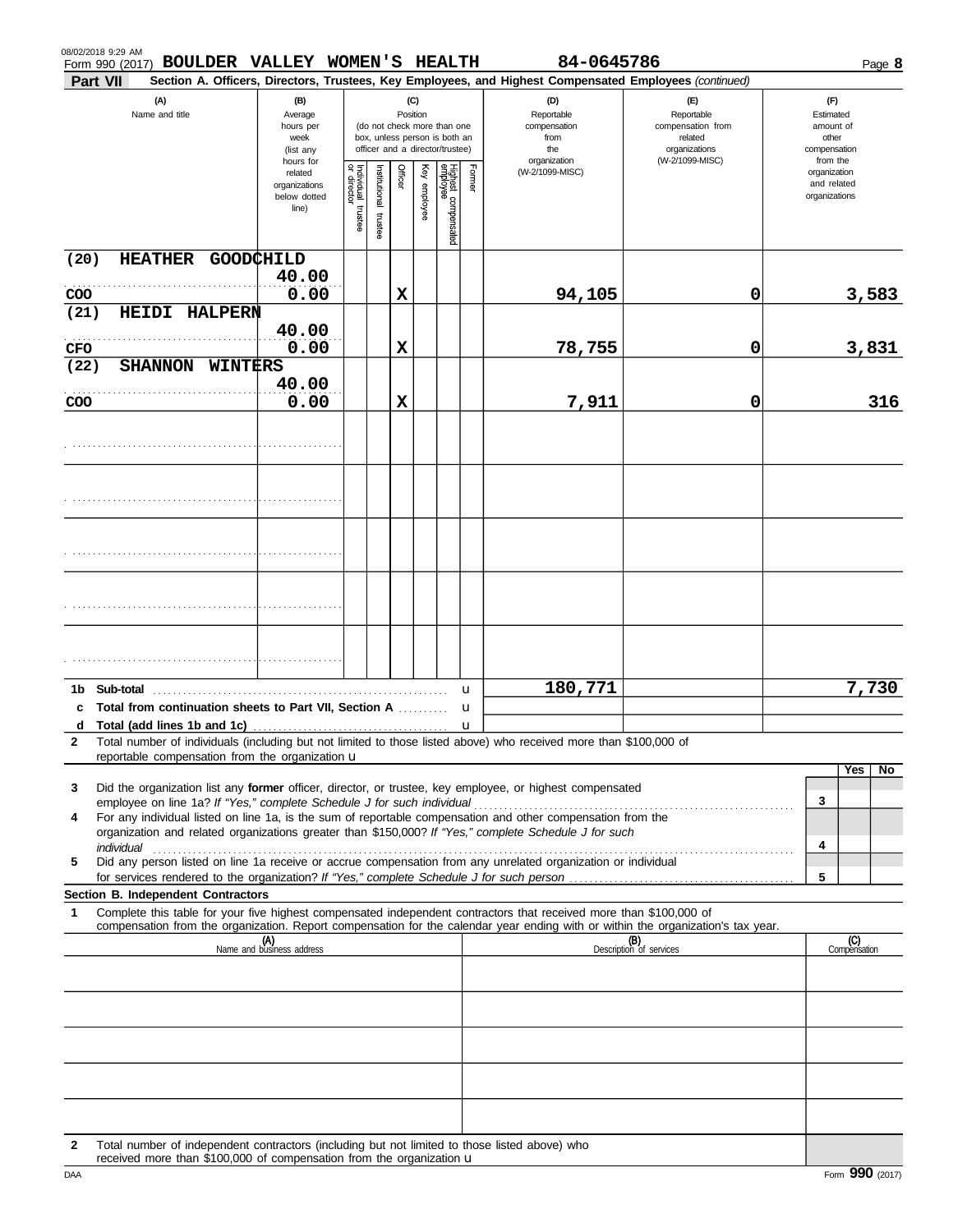08/02/2018 9:29 AM

| <b>SCHEDULE A</b>                                                                                                                                                                                                                                |                                                                                                                                  | <b>Public Charity Status and Public Support</b>                                                                                                                                                                                                                |                                                                   |                                                         | OMB No. 1545-0047                                     |  |  |  |  |
|--------------------------------------------------------------------------------------------------------------------------------------------------------------------------------------------------------------------------------------------------|----------------------------------------------------------------------------------------------------------------------------------|----------------------------------------------------------------------------------------------------------------------------------------------------------------------------------------------------------------------------------------------------------------|-------------------------------------------------------------------|---------------------------------------------------------|-------------------------------------------------------|--|--|--|--|
| (Form 990 or 990-EZ)                                                                                                                                                                                                                             |                                                                                                                                  | Complete if the organization is a section $501(c)(3)$ organization or a section $4947(a)(1)$ nonexempt charitable trust.                                                                                                                                       |                                                                   |                                                         | 2017                                                  |  |  |  |  |
| Department of the Treasury                                                                                                                                                                                                                       |                                                                                                                                  | La Attach to Form 990 or Form 990-EZ.                                                                                                                                                                                                                          |                                                                   |                                                         | Open to Public                                        |  |  |  |  |
| Internal Revenue Service                                                                                                                                                                                                                         |                                                                                                                                  | u Go to www.irs.gov/Form990 for instructions and the latest information.                                                                                                                                                                                       |                                                                   |                                                         | Inspection                                            |  |  |  |  |
| Name of the organization                                                                                                                                                                                                                         | INC.<br><b>CENTER,</b>                                                                                                           | BOULDER VALLEY WOMEN'S HEALTH                                                                                                                                                                                                                                  |                                                                   | 84-0645786                                              | Employer identification number                        |  |  |  |  |
| Part I                                                                                                                                                                                                                                           |                                                                                                                                  | Reason for Public Charity Status (All organizations must complete this part.) See instructions.                                                                                                                                                                |                                                                   |                                                         |                                                       |  |  |  |  |
|                                                                                                                                                                                                                                                  |                                                                                                                                  | The organization is not a private foundation because it is: (For lines 1 through 12, check only one box.)                                                                                                                                                      |                                                                   |                                                         |                                                       |  |  |  |  |
| 1                                                                                                                                                                                                                                                |                                                                                                                                  | A church, convention of churches, or association of churches described in section 170(b)(1)(A)(i).                                                                                                                                                             |                                                                   |                                                         |                                                       |  |  |  |  |
| 2<br> x<br>3                                                                                                                                                                                                                                     |                                                                                                                                  | A school described in <b>section 170(b)(1)(A)(ii).</b> (Attach Schedule E (Form 990 or 990-EZ).)<br>A hospital or a cooperative hospital service organization described in section 170(b)(1)(A)(iii).                                                          |                                                                   |                                                         |                                                       |  |  |  |  |
| 4                                                                                                                                                                                                                                                |                                                                                                                                  | A medical research organization operated in conjunction with a hospital described in section 170(b)(1)(A)(iii). Enter the hospital's name,                                                                                                                     |                                                                   |                                                         |                                                       |  |  |  |  |
| city, and state:                                                                                                                                                                                                                                 |                                                                                                                                  |                                                                                                                                                                                                                                                                |                                                                   |                                                         |                                                       |  |  |  |  |
| 5                                                                                                                                                                                                                                                | An organization operated for the benefit of a college or university owned or operated by a governmental unit described in        |                                                                                                                                                                                                                                                                |                                                                   |                                                         |                                                       |  |  |  |  |
| 6                                                                                                                                                                                                                                                | section 170(b)(1)(A)(iv). (Complete Part II.)                                                                                    | A federal, state, or local government or governmental unit described in section 170(b)(1)(A)(v).                                                                                                                                                               |                                                                   |                                                         |                                                       |  |  |  |  |
| 7                                                                                                                                                                                                                                                |                                                                                                                                  | An organization that normally receives a substantial part of its support from a governmental unit or from the general public                                                                                                                                   |                                                                   |                                                         |                                                       |  |  |  |  |
|                                                                                                                                                                                                                                                  | described in section 170(b)(1)(A)(vi). (Complete Part II.)                                                                       |                                                                                                                                                                                                                                                                |                                                                   |                                                         |                                                       |  |  |  |  |
| 8<br>9                                                                                                                                                                                                                                           |                                                                                                                                  | A community trust described in section 170(b)(1)(A)(vi). (Complete Part II.)<br>An agricultural research organization described in section 170(b)(1)(A)(ix) operated in conjunction with a land-grant college                                                  |                                                                   |                                                         |                                                       |  |  |  |  |
| university:                                                                                                                                                                                                                                      |                                                                                                                                  | or university or a non-land grant college of agriculture (see instructions). Enter the name, city, and state of the college or                                                                                                                                 |                                                                   |                                                         |                                                       |  |  |  |  |
| 10                                                                                                                                                                                                                                               | An organization that normally receives: (1) more than 33 1/3% of its support from contributions, membership fees, and gross      |                                                                                                                                                                                                                                                                |                                                                   |                                                         |                                                       |  |  |  |  |
| receipts from activities related to its exempt functions—subject to certain exceptions, and (2) no more than 33 1/3% of its<br>support from gross investment income and unrelated business taxable income (less section 511 tax) from businesses |                                                                                                                                  |                                                                                                                                                                                                                                                                |                                                                   |                                                         |                                                       |  |  |  |  |
| acquired by the organization after June 30, 1975. See section 509(a)(2). (Complete Part III.)<br>11<br>An organization organized and operated exclusively to test for public safety. See section 509(a)(4).                                      |                                                                                                                                  |                                                                                                                                                                                                                                                                |                                                                   |                                                         |                                                       |  |  |  |  |
| 12                                                                                                                                                                                                                                               | An organization organized and operated exclusively for the benefit of, to perform the functions of, or to carry out the purposes |                                                                                                                                                                                                                                                                |                                                                   |                                                         |                                                       |  |  |  |  |
|                                                                                                                                                                                                                                                  |                                                                                                                                  | of one or more publicly supported organizations described in section 509(a)(1) or section 509(a)(2). See section 509(a)(3).<br>Check the box in lines 12a through 12d that describes the type of supporting organization and complete lines 12e, 12f, and 12g. |                                                                   |                                                         |                                                       |  |  |  |  |
| а                                                                                                                                                                                                                                                |                                                                                                                                  | Type I. A supporting organization operated, supervised, or controlled by its supported organization(s), typically by giving<br>the supported organization(s) the power to regularly appoint or elect a majority of the directors or trustees of the            |                                                                   |                                                         |                                                       |  |  |  |  |
| b                                                                                                                                                                                                                                                |                                                                                                                                  | supporting organization. You must complete Part IV, Sections A and B.<br>Type II. A supporting organization supervised or controlled in connection with its supported organization(s), by having                                                               |                                                                   |                                                         |                                                       |  |  |  |  |
|                                                                                                                                                                                                                                                  |                                                                                                                                  | control or management of the supporting organization vested in the same persons that control or manage the supported<br>organization(s). You must complete Part IV, Sections A and C.                                                                          |                                                                   |                                                         |                                                       |  |  |  |  |
| c                                                                                                                                                                                                                                                |                                                                                                                                  | Type III functionally integrated. A supporting organization operated in connection with, and functionally integrated with,<br>its supported organization(s) (see instructions). You must complete Part IV, Sections A, D, and E.                               |                                                                   |                                                         |                                                       |  |  |  |  |
| d                                                                                                                                                                                                                                                |                                                                                                                                  | Type III non-functionally integrated. A supporting organization operated in connection with its supported organization(s)<br>that is not functionally integrated. The organization generally must satisfy a distribution requirement and an attentiveness      |                                                                   |                                                         |                                                       |  |  |  |  |
|                                                                                                                                                                                                                                                  |                                                                                                                                  | requirement (see instructions). You must complete Part IV, Sections A and D, and Part V.                                                                                                                                                                       |                                                                   |                                                         |                                                       |  |  |  |  |
| е                                                                                                                                                                                                                                                |                                                                                                                                  | Check this box if the organization received a written determination from the IRS that it is a Type I, Type II, Type III<br>functionally integrated, or Type III non-functionally integrated supporting organization.                                           |                                                                   |                                                         |                                                       |  |  |  |  |
| f                                                                                                                                                                                                                                                | Enter the number of supported organizations                                                                                      |                                                                                                                                                                                                                                                                |                                                                   |                                                         |                                                       |  |  |  |  |
| g                                                                                                                                                                                                                                                |                                                                                                                                  | Provide the following information about the supported organization(s).                                                                                                                                                                                         |                                                                   |                                                         |                                                       |  |  |  |  |
| (i) Name of supported<br>organization                                                                                                                                                                                                            | $(ii)$ $EIN$                                                                                                                     | (iii) Type of organization<br>(described on lines 1-10<br>above (see instructions))                                                                                                                                                                            | (iv) Is the organization<br>listed in your governing<br>document? | (v) Amount of monetary<br>support (see<br>instructions) | (vi) Amount of<br>other support (see<br>instructions) |  |  |  |  |
|                                                                                                                                                                                                                                                  |                                                                                                                                  |                                                                                                                                                                                                                                                                | Yes<br>No                                                         |                                                         |                                                       |  |  |  |  |
| (A)                                                                                                                                                                                                                                              |                                                                                                                                  |                                                                                                                                                                                                                                                                |                                                                   |                                                         |                                                       |  |  |  |  |
| (B)                                                                                                                                                                                                                                              |                                                                                                                                  |                                                                                                                                                                                                                                                                |                                                                   |                                                         |                                                       |  |  |  |  |
| (C)                                                                                                                                                                                                                                              |                                                                                                                                  |                                                                                                                                                                                                                                                                |                                                                   |                                                         |                                                       |  |  |  |  |
| (D)                                                                                                                                                                                                                                              |                                                                                                                                  |                                                                                                                                                                                                                                                                |                                                                   |                                                         |                                                       |  |  |  |  |
| (E)                                                                                                                                                                                                                                              |                                                                                                                                  |                                                                                                                                                                                                                                                                |                                                                   |                                                         |                                                       |  |  |  |  |
|                                                                                                                                                                                                                                                  |                                                                                                                                  |                                                                                                                                                                                                                                                                |                                                                   |                                                         |                                                       |  |  |  |  |
| Total                                                                                                                                                                                                                                            |                                                                                                                                  |                                                                                                                                                                                                                                                                |                                                                   |                                                         |                                                       |  |  |  |  |

**For Paperwork Reduction Act Notice, see the Instructions for Form 990 or 990-EZ.**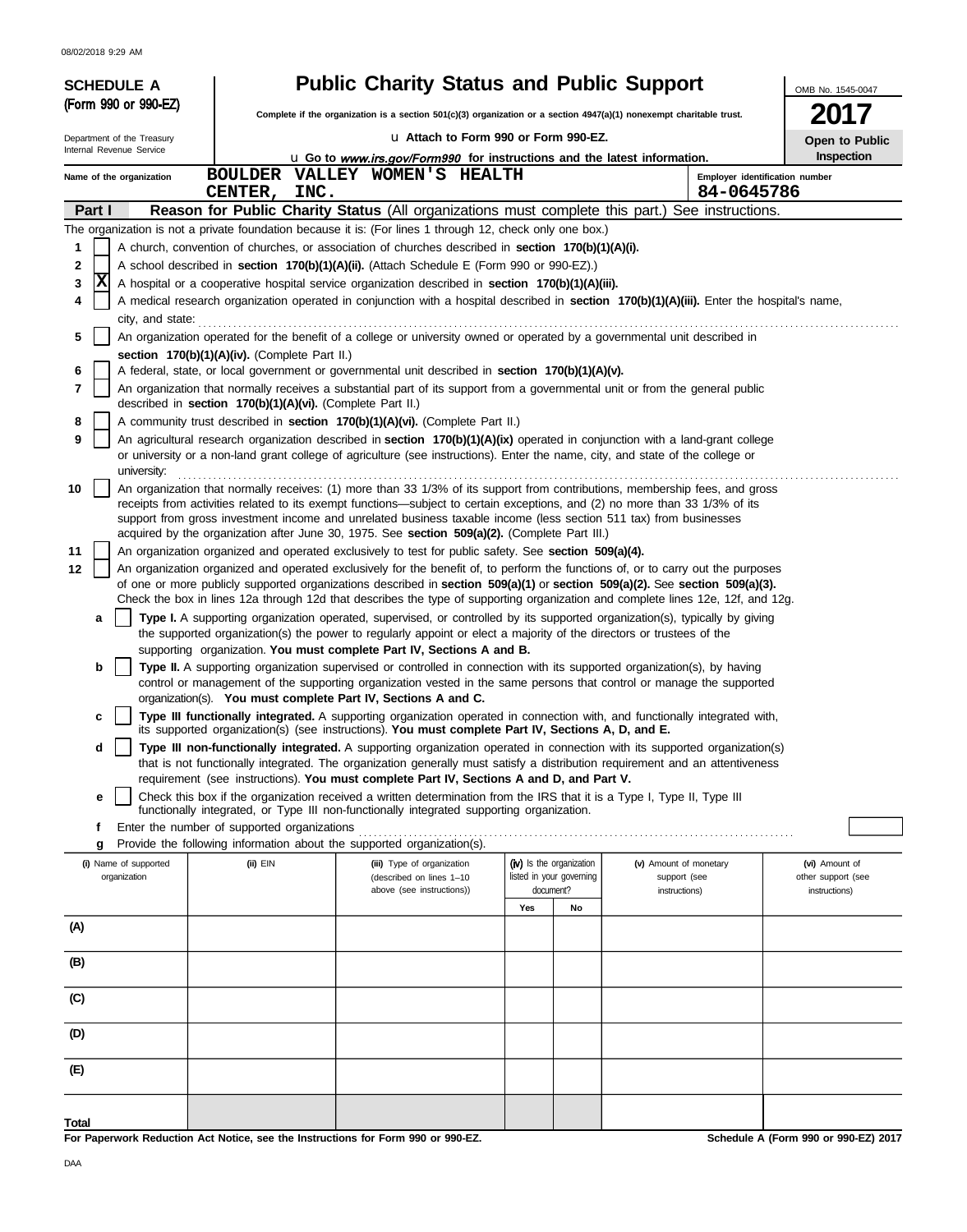|                                                                                                                            | Schedule A (Form 990 or 990-EZ) 2017                                                                                                                                                                                        |          | BOULDER VALLEY WOMEN'S HEALTH |            |            | 84-0645786 |    | Page 2    |
|----------------------------------------------------------------------------------------------------------------------------|-----------------------------------------------------------------------------------------------------------------------------------------------------------------------------------------------------------------------------|----------|-------------------------------|------------|------------|------------|----|-----------|
|                                                                                                                            | Support Schedule for Organizations Described in Sections 170(b)(1)(A)(iv) and 170(b)(1)(A)(vi)<br>Part II                                                                                                                   |          |                               |            |            |            |    |           |
|                                                                                                                            | (Complete only if you checked the box on line 5, 7, or 8 of Part I or if the organization failed to qualify under                                                                                                           |          |                               |            |            |            |    |           |
|                                                                                                                            | Part III. If the organization fails to qualify under the tests listed below, please complete Part III.)                                                                                                                     |          |                               |            |            |            |    |           |
|                                                                                                                            | <b>Section A. Public Support</b>                                                                                                                                                                                            |          |                               |            |            |            |    |           |
|                                                                                                                            | Calendar year (or fiscal year beginning in)<br>$\mathbf{u}$                                                                                                                                                                 | (a) 2013 | (b) $2014$                    | $(c)$ 2015 | $(d)$ 2016 | (e) $2017$ |    | (f) Total |
| 1.                                                                                                                         | Gifts, grants, contributions, and<br>membership fees received. (Do not<br>include any "unusual grants.")                                                                                                                    |          |                               |            |            |            |    |           |
| $\mathbf{2}$                                                                                                               | Tax revenues levied for the<br>organization's benefit and either paid<br>to or expended on its behalf                                                                                                                       |          |                               |            |            |            |    |           |
| 3                                                                                                                          | The value of services or facilities<br>furnished by a governmental unit to the<br>organization without charge                                                                                                               |          |                               |            |            |            |    |           |
| 4                                                                                                                          | Total. Add lines 1 through 3                                                                                                                                                                                                |          |                               |            |            |            |    |           |
| 5                                                                                                                          | The portion of total contributions by<br>each person (other than a<br>governmental unit or publicly<br>supported organization) included on<br>line 1 that exceeds 2% of the amount<br>shown on line 11, column (f) $\ldots$ |          |                               |            |            |            |    |           |
| 6                                                                                                                          | Public support. Subtract line 5 from line 4.                                                                                                                                                                                |          |                               |            |            |            |    |           |
|                                                                                                                            | <b>Section B. Total Support</b>                                                                                                                                                                                             |          |                               |            |            |            |    |           |
|                                                                                                                            | Calendar year (or fiscal year beginning in)<br>$\mathbf{u}$                                                                                                                                                                 | (a) 2013 | (b) $2014$                    | $(c)$ 2015 | $(d)$ 2016 | (e) $2017$ |    | (f) Total |
| 7<br>8                                                                                                                     | Amounts from line 4<br>Gross income from interest, dividends,<br>payments received on securities loans,<br>rents, royalties, and income from<br>similar sources                                                             |          |                               |            |            |            |    |           |
| 9                                                                                                                          | Net income from unrelated business<br>activities, whether or not the business<br>is regularly carried on                                                                                                                    |          |                               |            |            |            |    |           |
| 10<br>11                                                                                                                   | Other income. Do not include gain or<br>loss from the sale of capital assets<br>(Explain in Part VI.)<br>Total support. Add lines 7 through 10                                                                              |          |                               |            |            |            |    |           |
| 12                                                                                                                         |                                                                                                                                                                                                                             |          |                               |            |            |            | 12 |           |
| 13                                                                                                                         | First five years. If the Form 990 is for the organization's first, second, third, fourth, or fifth tax year as a section 501(c)(3)                                                                                          |          |                               |            |            |            |    |           |
|                                                                                                                            |                                                                                                                                                                                                                             |          |                               |            |            |            |    |           |
|                                                                                                                            | Section C. Computation of Public Support Percentage                                                                                                                                                                         |          |                               |            |            |            |    |           |
| 14                                                                                                                         | Public support percentage for 2017 (line 6, column (f) divided by line 11, column (f)) [[[[[[[[[[[[[[[[[[[[[[                                                                                                               |          |                               |            |            |            | 14 | %         |
| 15                                                                                                                         | Public support percentage from 2016 Schedule A, Part II, line 14                                                                                                                                                            |          |                               |            |            |            | 15 | %         |
| 16a                                                                                                                        | 33 1/3% support test-2017. If the organization did not check the box on line 13, and line 14 is 33 1/3% or more, check this                                                                                                 |          |                               |            |            |            |    |           |
|                                                                                                                            |                                                                                                                                                                                                                             |          |                               |            |            |            |    |           |
| b                                                                                                                          | 33 1/3% support test-2016. If the organization did not check a box on line 13 or 16a, and line 15 is 33 1/3% or more, check                                                                                                 |          |                               |            |            |            |    |           |
|                                                                                                                            | this box and stop here. The organization qualifies as a publicly supported organization                                                                                                                                     |          |                               |            |            |            |    |           |
| 17a                                                                                                                        | 10%-facts-and-circumstances test-2017. If the organization did not check a box on line 13, 16a, or 16b, and line 14 is                                                                                                      |          |                               |            |            |            |    |           |
|                                                                                                                            | 10% or more, and if the organization meets the "facts-and-circumstances" test, check this box and stop here. Explain in                                                                                                     |          |                               |            |            |            |    |           |
|                                                                                                                            | Part VI how the organization meets the "facts-and-circumstances" test. The organization qualifies as a publicly supported                                                                                                   |          |                               |            |            |            |    |           |
|                                                                                                                            | organization                                                                                                                                                                                                                |          |                               |            |            |            |    |           |
| 10%-facts-and-circumstances test-2016. If the organization did not check a box on line 13, 16a, 16b, or 17a, and line<br>b |                                                                                                                                                                                                                             |          |                               |            |            |            |    |           |
|                                                                                                                            | 15 is 10% or more, and if the organization meets the "facts-and-circumstances" test, check this box and stop here.                                                                                                          |          |                               |            |            |            |    |           |
|                                                                                                                            | Explain in Part VI how the organization meets the "facts-and-circumstances" test. The organization qualifies as a publicly                                                                                                  |          |                               |            |            |            |    |           |
|                                                                                                                            | supported organization                                                                                                                                                                                                      |          |                               |            |            |            |    |           |
| 18                                                                                                                         | <b>Private foundation.</b> If the organization did not check a box on line 13, 16a, 16b, 17a, or 17b, check this box and see<br>instructions                                                                                |          |                               |            |            |            |    |           |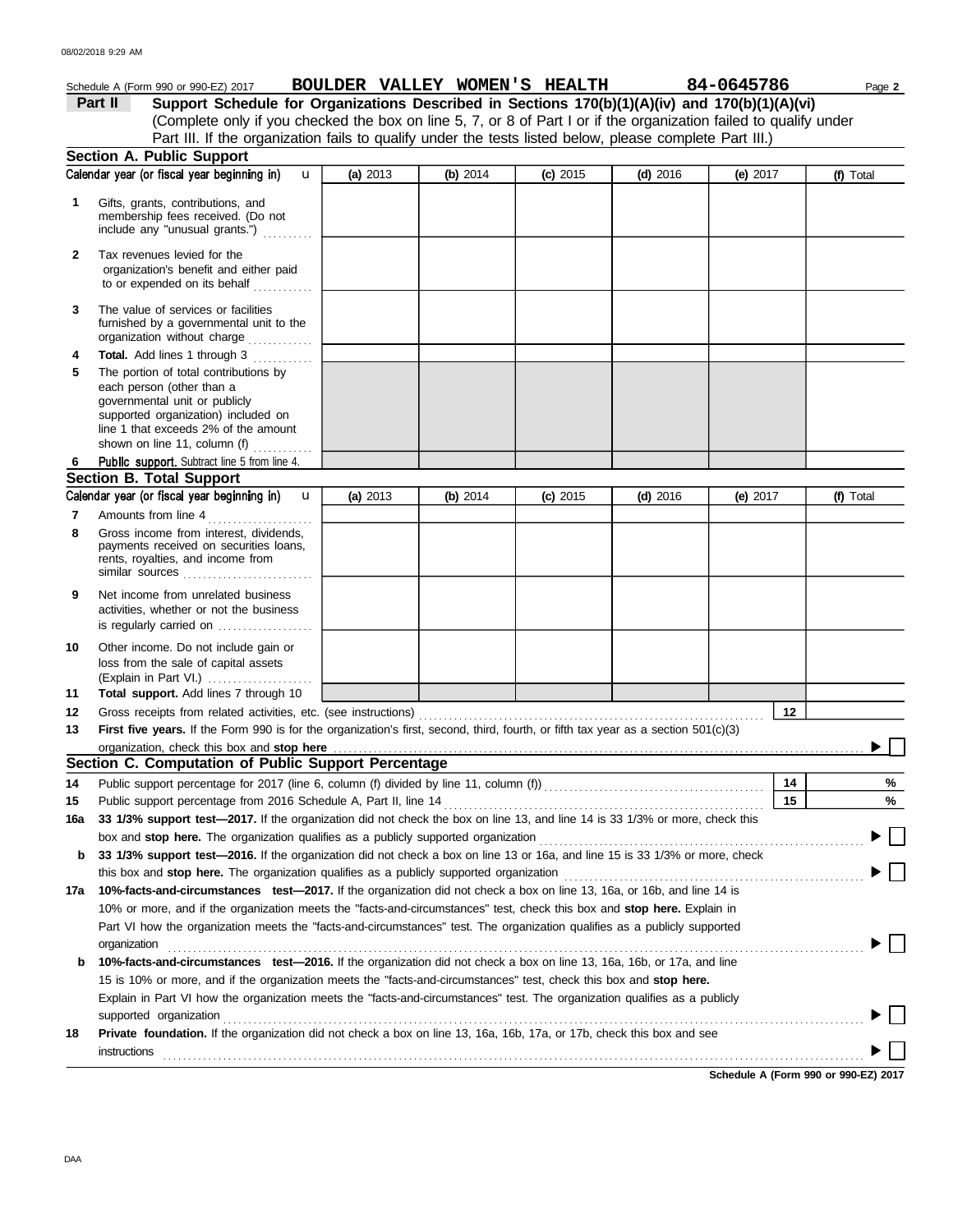|              | Schedule A (Form 990 or 990-EZ) 2017                                                                                                                                                                                                                                                      | BOULDER VALLEY WOMEN'S HEALTH |            |            |            | 84-0645786 | Page 3    |
|--------------|-------------------------------------------------------------------------------------------------------------------------------------------------------------------------------------------------------------------------------------------------------------------------------------------|-------------------------------|------------|------------|------------|------------|-----------|
|              | Part III<br>Support Schedule for Organizations Described in Section 509(a)(2)                                                                                                                                                                                                             |                               |            |            |            |            |           |
|              | (Complete only if you checked the box on line 10 of Part I or if the organization failed to qualify under Part II.                                                                                                                                                                        |                               |            |            |            |            |           |
|              | If the organization fails to qualify under the tests listed below, please complete Part II.)                                                                                                                                                                                              |                               |            |            |            |            |           |
|              | <b>Section A. Public Support</b>                                                                                                                                                                                                                                                          |                               |            |            |            |            |           |
|              | Calendar year (or fiscal year beginning in)<br>$\mathbf{u}$                                                                                                                                                                                                                               | (a) 2013                      | (b) $2014$ | $(c)$ 2015 | $(d)$ 2016 | (e) $2017$ | (f) Total |
| 1            | Gifts, grants, contributions, and membership<br>fees received. (Do not include any "unusual grants.")                                                                                                                                                                                     |                               |            |            |            |            |           |
| $\mathbf{2}$ | Gross receipts from admissions, merchandise<br>sold or services performed, or facilities<br>furnished in any activity that is related to the<br>organization's fax-exempt purpose                                                                                                         |                               |            |            |            |            |           |
| 3            | Gross receipts from activities that are not an<br>unrelated trade or business under section 513                                                                                                                                                                                           |                               |            |            |            |            |           |
| 4            | Tax revenues levied for the<br>organization's benefit and either paid<br>to or expended on its behalf                                                                                                                                                                                     |                               |            |            |            |            |           |
| 5            | The value of services or facilities<br>furnished by a governmental unit to the<br>organization without charge                                                                                                                                                                             |                               |            |            |            |            |           |
| 6            | Total. Add lines 1 through 5<br>.                                                                                                                                                                                                                                                         |                               |            |            |            |            |           |
|              | <b>7a</b> Amounts included on lines 1, 2, and 3<br>received from disqualified persons                                                                                                                                                                                                     |                               |            |            |            |            |           |
| b            | Amounts included on lines 2 and 3<br>received from other than disqualified<br>persons that exceed the greater of \$5,000<br>or 1% of the amount on line 13 for the year                                                                                                                   |                               |            |            |            |            |           |
| c            | Add lines 7a and 7b                                                                                                                                                                                                                                                                       |                               |            |            |            |            |           |
| 8            | Public support. (Subtract line 7c from<br>line $6.$ )                                                                                                                                                                                                                                     |                               |            |            |            |            |           |
|              | <b>Section B. Total Support</b>                                                                                                                                                                                                                                                           |                               |            |            |            |            |           |
|              | Calendar year (or fiscal year beginning in)<br>$\mathbf{u}$                                                                                                                                                                                                                               | (a) 2013                      | (b) $2014$ | $(c)$ 2015 | $(d)$ 2016 | (e) $2017$ | (f) Total |
| 9            | Amounts from line 6<br>.                                                                                                                                                                                                                                                                  |                               |            |            |            |            |           |
| 10a          | Gross income from interest, dividends,<br>payments received on securities loans, rents,<br>royalties, and income from similar sources                                                                                                                                                     |                               |            |            |            |            |           |
|              | Unrelated business taxable income (less<br>section 511 taxes) from businesses<br>acquired after June 30, 1975                                                                                                                                                                             |                               |            |            |            |            |           |
|              | c Add lines 10a and 10b                                                                                                                                                                                                                                                                   |                               |            |            |            |            |           |
| 11           | Net income from unrelated business<br>activities not included in line 10b, whether<br>or not the business is regularly carried on                                                                                                                                                         |                               |            |            |            |            |           |
| 12           | Other income. Do not include gain or<br>loss from the sale of capital assets<br>(Explain in Part VI.)                                                                                                                                                                                     |                               |            |            |            |            |           |
| 13           | Total support. (Add lines 9, 10c, 11,<br>and 12.) $\qquad \qquad$                                                                                                                                                                                                                         |                               |            |            |            |            |           |
| 14           | First five years. If the Form 990 is for the organization's first, second, third, fourth, or fifth tax year as a section 501(c)(3)                                                                                                                                                        |                               |            |            |            |            |           |
|              | organization, check this box and stop here <i>manufactured contained and stop</i> here are all the stop here are all the stop here are all the stop here are all the stop here are all the stop here are all the stop here are all<br>Section C. Computation of Public Support Percentage |                               |            |            |            |            |           |
| 15           | Public support percentage for 2017 (line 8, column (f) divided by line 13, column (f)) [[[[[[[[[[[[[[[[[[[[[[                                                                                                                                                                             |                               |            |            |            | 15         | %         |
| 16           |                                                                                                                                                                                                                                                                                           |                               |            |            |            | 16         | %         |
|              | Section D. Computation of Investment Income Percentage                                                                                                                                                                                                                                    |                               |            |            |            |            |           |
| 17           |                                                                                                                                                                                                                                                                                           |                               |            |            |            | 17         | %         |
| 18           | Investment income percentage from 2016 Schedule A, Part III, line 17                                                                                                                                                                                                                      |                               |            |            |            | 18         | %         |
| 19a          | 33 1/3% support tests-2017. If the organization did not check the box on line 14, and line 15 is more than 33 1/3%, and line                                                                                                                                                              |                               |            |            |            |            |           |
|              |                                                                                                                                                                                                                                                                                           |                               |            |            |            |            |           |
| b            | 33 1/3% support tests—2016. If the organization did not check a box on line 14 or line 19a, and line 16 is more than 33 1/3%, and                                                                                                                                                         |                               |            |            |            |            |           |
|              |                                                                                                                                                                                                                                                                                           |                               |            |            |            |            |           |
| 20           |                                                                                                                                                                                                                                                                                           |                               |            |            |            |            |           |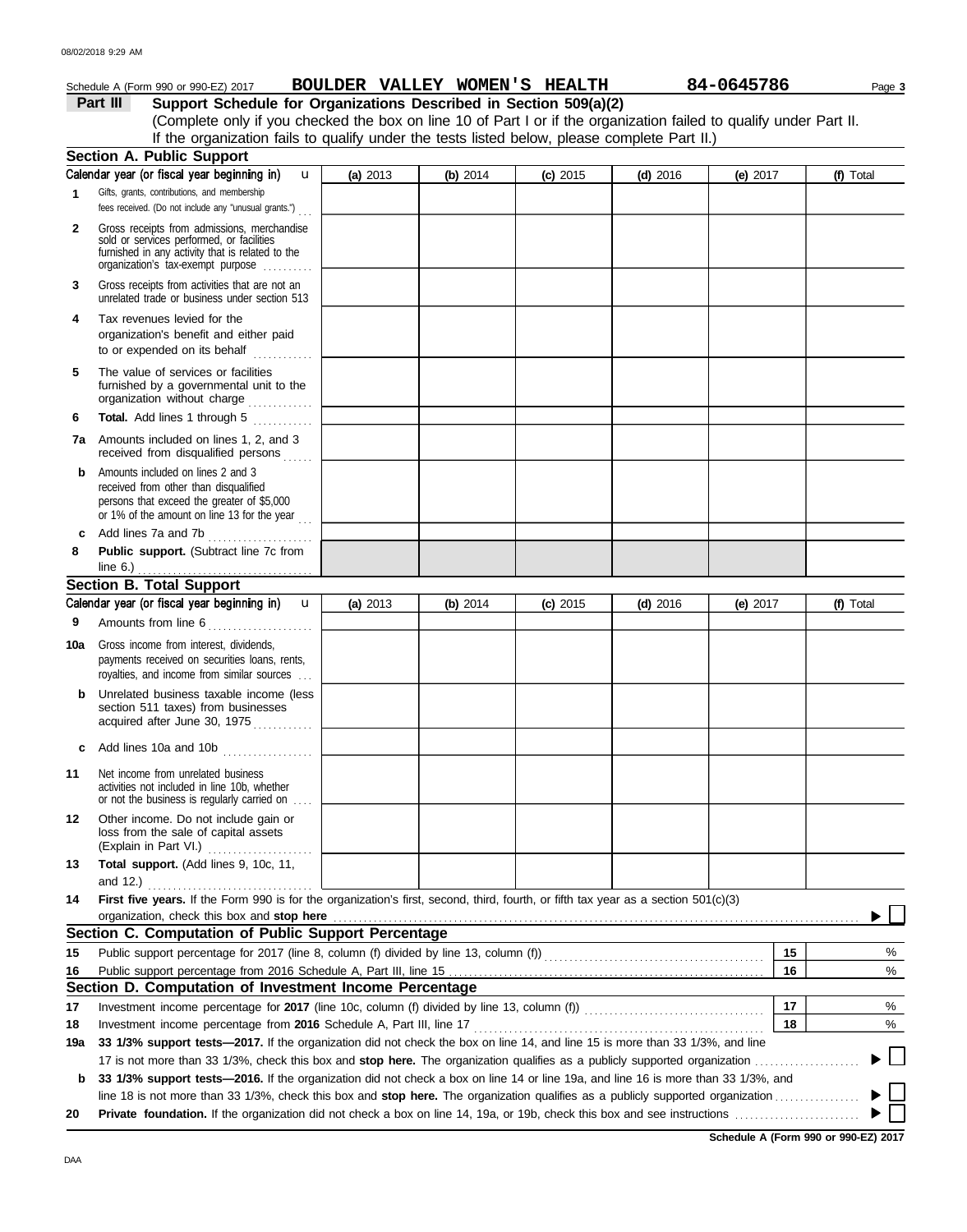|        | BOULDER VALLEY WOMEN'S HEALTH<br>Schedule A (Form 990 or 990-EZ) 2017                                                                                                                                                     | 84-0645786      |     | Page 4 |
|--------|---------------------------------------------------------------------------------------------------------------------------------------------------------------------------------------------------------------------------|-----------------|-----|--------|
|        | Part IV<br><b>Supporting Organizations</b>                                                                                                                                                                                |                 |     |        |
|        | (Complete only if you checked a box in line 12 on Part I. If you checked 12a of Part I, complete Sections A                                                                                                               |                 |     |        |
|        | and B. If you checked 12b of Part I, complete Sections A and C. If you checked 12c of Part I, complete                                                                                                                    |                 |     |        |
|        | Sections A, D, and E. If you checked 12d of Part I, complete Sections A and D, and complete Part V.)                                                                                                                      |                 |     |        |
|        | Section A. All Supporting Organizations                                                                                                                                                                                   |                 |     |        |
|        |                                                                                                                                                                                                                           |                 | Yes | No     |
| 1      | Are all of the organization's supported organizations listed by name in the organization's governing                                                                                                                      |                 |     |        |
|        | documents? If "No," describe in Part VI how the supported organizations are designated. If designated by                                                                                                                  |                 |     |        |
|        | class or purpose, describe the designation. If historic and continuing relationship, explain.                                                                                                                             | 1               |     |        |
| 2      | Did the organization have any supported organization that does not have an IRS determination of status<br>under section 509(a)(1) or (2)? If "Yes," explain in Part VI how the organization determined that the supported |                 |     |        |
|        | organization was described in section 509(a)(1) or (2).                                                                                                                                                                   | $\mathbf 2$     |     |        |
| За     | Did the organization have a supported organization described in section $501(c)(4)$ , (5), or (6)? If "Yes," answer                                                                                                       |                 |     |        |
|        | $(b)$ and $(c)$ below.                                                                                                                                                                                                    | 3a              |     |        |
| b      | Did the organization confirm that each supported organization qualified under section $501(c)(4)$ , $(5)$ , or $(6)$ and                                                                                                  |                 |     |        |
|        | satisfied the public support tests under section $509(a)(2)?$ If "Yes," describe in Part VI when and how the                                                                                                              |                 |     |        |
|        | organization made the determination.                                                                                                                                                                                      | 3b              |     |        |
| c      | Did the organization ensure that all support to such organizations was used exclusively for section $170(c)(2)(B)$                                                                                                        |                 |     |        |
|        | purposes? If "Yes," explain in Part VI what controls the organization put in place to ensure such use.                                                                                                                    | 3c              |     |        |
| 4a     | Was any supported organization not organized in the United States ("foreign supported organization")? If                                                                                                                  |                 |     |        |
|        | "Yes," and if you checked 12a or 12b in Part I, answer (b) and (c) below.                                                                                                                                                 | 4a              |     |        |
| b      | Did the organization have ultimate control and discretion in deciding whether to make grants to the foreign                                                                                                               |                 |     |        |
|        | supported organization? If "Yes," describe in Part VI how the organization had such control and discretion                                                                                                                |                 |     |        |
|        | despite being controlled or supervised by or in connection with its supported organizations.                                                                                                                              | 4b              |     |        |
| c      | Did the organization support any foreign supported organization that does not have an IRS determination                                                                                                                   |                 |     |        |
|        | under sections $501(c)(3)$ and $509(a)(1)$ or (2)? If "Yes," explain in Part VI what controls the organization used                                                                                                       |                 |     |        |
|        | to ensure that all support to the foreign supported organization was used exclusively for section $170(c)(2)(B)$                                                                                                          |                 |     |        |
|        | purposes.                                                                                                                                                                                                                 | 4c              |     |        |
| 5a     | Did the organization add, substitute, or remove any supported organizations during the tax year? If "Yes,"                                                                                                                |                 |     |        |
|        | answer (b) and (c) below (if applicable). Also, provide detail in Part VI, including (i) the names and EIN                                                                                                                |                 |     |        |
|        | numbers of the supported organizations added, substituted, or removed; (ii) the reasons for each such action;                                                                                                             |                 |     |        |
|        | (iii) the authority under the organization's organizing document authorizing such action; and (iv) how the action                                                                                                         |                 |     |        |
|        | was accomplished (such as by amendment to the organizing document).                                                                                                                                                       | 5a              |     |        |
| b      | Type I or Type II only. Was any added or substituted supported organization part of a class already                                                                                                                       | 5b              |     |        |
|        | designated in the organization's organizing document?<br>Substitutions only. Was the substitution the result of an event beyond the organization's control?                                                               | 5c              |     |        |
| c<br>6 | Did the organization provide support (whether in the form of grants or the provision of services or facilities) to                                                                                                        |                 |     |        |
|        | anyone other than (i) its supported organizations, (ii) individuals that are part of the charitable class benefited                                                                                                       |                 |     |        |
|        | by one or more of its supported organizations, or (iii) other supporting organizations that also support or                                                                                                               |                 |     |        |
|        | benefit one or more of the filing organization's supported organizations? If "Yes," provide detail in Part VI.                                                                                                            | 6               |     |        |
| 7      | Did the organization provide a grant, loan, compensation, or other similar payment to a substantial contributor                                                                                                           |                 |     |        |
|        | (defined in section 4958(c)(3)(C)), a family member of a substantial contributor, or a 35% controlled entity with                                                                                                         |                 |     |        |
|        | regard to a substantial contributor? If "Yes," complete Part I of Schedule L (Form 990 or 990-EZ).                                                                                                                        | 7               |     |        |
| 8      | Did the organization make a loan to a disqualified person (as defined in section 4958) not described in line 7?                                                                                                           |                 |     |        |
|        | If "Yes," complete Part I of Schedule L (Form 990 or 990-EZ).                                                                                                                                                             | 8               |     |        |
| 9a     | Was the organization controlled directly or indirectly at any time during the tax year by one or more                                                                                                                     |                 |     |        |
|        | disqualified persons as defined in section 4946 (other than foundation managers and organizations described                                                                                                               |                 |     |        |
|        | in section 509(a)(1) or (2))? If "Yes," provide detail in Part VI.                                                                                                                                                        | 9a              |     |        |
| b      | Did one or more disqualified persons (as defined in line 9a) hold a controlling interest in any entity in which                                                                                                           |                 |     |        |
|        | the supporting organization had an interest? If "Yes," provide detail in Part VI.                                                                                                                                         | 9b              |     |        |
| c      | Did a disqualified person (as defined in line 9a) have an ownership interest in, or derive any personal benefit                                                                                                           |                 |     |        |
|        | from, assets in which the supporting organization also had an interest? If "Yes," provide detail in Part VI.                                                                                                              | 9c              |     |        |
| 10a    | Was the organization subject to the excess business holdings rules of section 4943 because of section                                                                                                                     |                 |     |        |
|        | 4943(f) (regarding certain Type II supporting organizations, and all Type III non-functionally integrated                                                                                                                 |                 |     |        |
| b      | supporting organizations)? If "Yes," answer 10b below.<br>Did the organization have any excess business holdings in the tax year? (Use Schedule C, Form 4720, to                                                          | 10a             |     |        |
|        | determine whether the organization had excess business holdings.)                                                                                                                                                         | 10 <sub>b</sub> |     |        |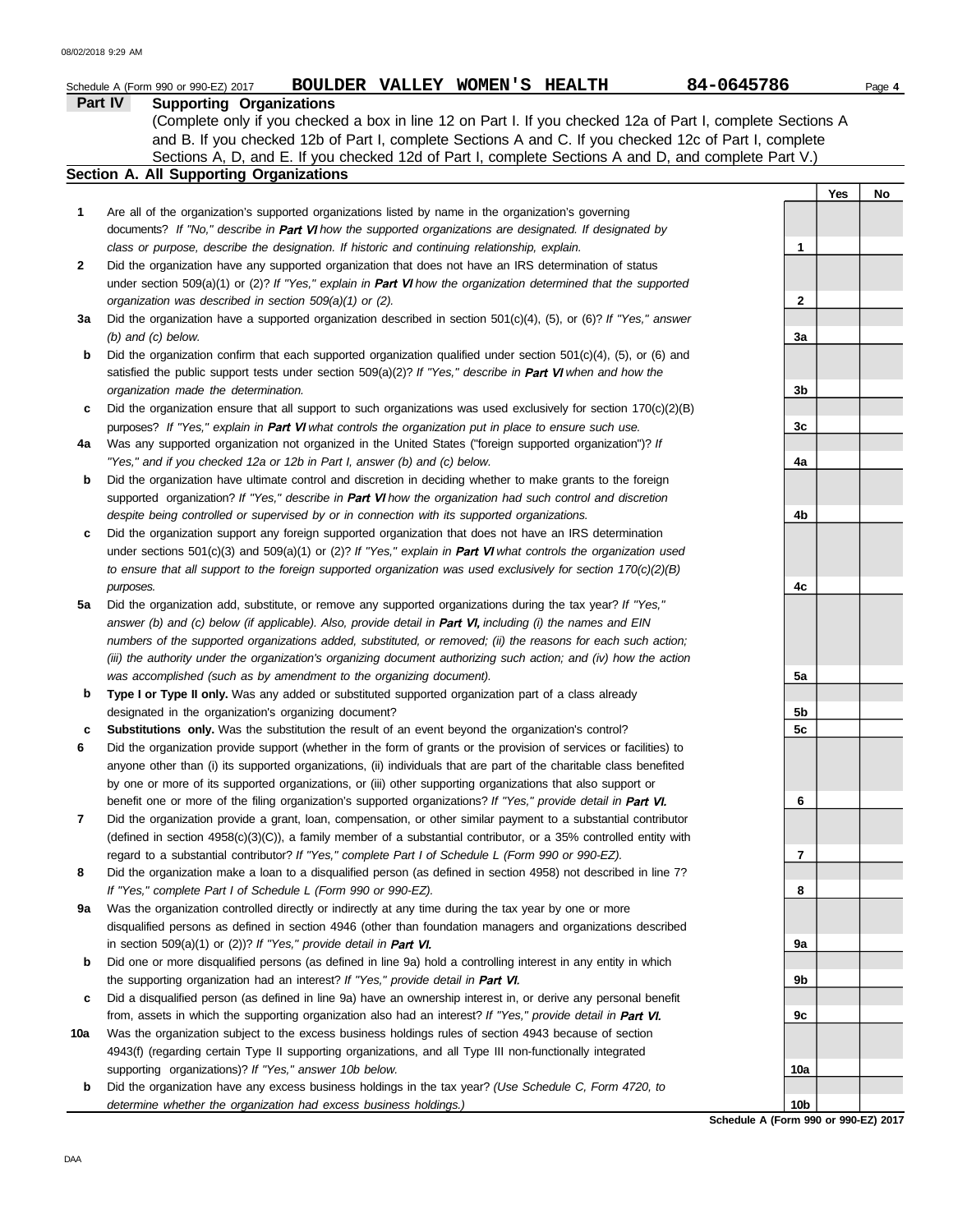|    | 84-0645786<br>BOULDER VALLEY WOMEN'S HEALTH<br>Schedule A (Form 990 or 990-EZ) 2017<br><b>Supporting Organizations (continued)</b><br>Part IV |                 |     | Page 5 |
|----|-----------------------------------------------------------------------------------------------------------------------------------------------|-----------------|-----|--------|
|    |                                                                                                                                               |                 | Yes | No     |
| 11 | Has the organization accepted a gift or contribution from any of the following persons?                                                       |                 |     |        |
| a  | A person who directly or indirectly controls, either alone or together with persons described in (b) and (c)                                  |                 |     |        |
|    | below, the governing body of a supported organization?                                                                                        | 11a             |     |        |
| b  | A family member of a person described in (a) above?                                                                                           | 11 <sub>b</sub> |     |        |
| c  | A 35% controlled entity of a person described in (a) or (b) above? If "Yes" to a, b, or c, provide detail in Part VI.                         | 11c             |     |        |
|    | Section B. Type I Supporting Organizations                                                                                                    |                 |     |        |
|    |                                                                                                                                               |                 | Yes | No     |
| 1  | Did the directors, trustees, or membership of one or more supported organizations have the power to                                           |                 |     |        |
|    | regularly appoint or elect at least a majority of the organization's directors or trustees at all times during the                            |                 |     |        |
|    | tax year? If "No," describe in Part VI how the supported organization(s) effectively operated, supervised, or                                 |                 |     |        |
|    | controlled the organization's activities. If the organization had more than one supported organization,                                       |                 |     |        |
|    | describe how the powers to appoint and/or remove directors or trustees were allocated among the supported                                     |                 |     |        |
|    | organizations and what conditions or restrictions, if any, applied to such powers during the tax year.                                        | 1               |     |        |
| 2  | Did the organization operate for the benefit of any supported organization other than the supported                                           |                 |     |        |
|    | organization(s) that operated, supervised, or controlled the supporting organization? If "Yes," explain in Part                               |                 |     |        |
|    | VI how providing such benefit carried out the purposes of the supported organization(s) that operated,                                        |                 |     |        |
|    | supervised, or controlled the supporting organization.                                                                                        | $\mathbf{2}$    |     |        |
|    | Section C. Type II Supporting Organizations                                                                                                   |                 |     |        |
|    |                                                                                                                                               |                 | Yes | No     |
| 1  | Were a majority of the organization's directors or trustees during the tax year also a majority of the directors                              |                 |     |        |
|    | or trustees of each of the organization's supported organization(s)? If "No," describe in Part VI how control                                 |                 |     |        |
|    | or management of the supporting organization was vested in the same persons that controlled or managed                                        | 1               |     |        |
|    | the supported organization(s).<br>Section D. All Type III Supporting Organizations                                                            |                 |     |        |
|    |                                                                                                                                               |                 | Yes | No     |
| 1  | Did the organization provide to each of its supported organizations, by the last day of the fifth month of the                                |                 |     |        |
|    | organization's tax year, (i) a written notice describing the type and amount of support provided during the prior tax                         |                 |     |        |
|    | year, (ii) a copy of the Form 990 that was most recently filed as of the date of notification, and (iii) copies of the                        |                 |     |        |
|    | organization's governing documents in effect on the date of notification, to the extent not previously provided?                              | 1               |     |        |
| 2  | Were any of the organization's officers, directors, or trustees either (i) appointed or elected by the supported                              |                 |     |        |
|    | organization(s) or (ii) serving on the governing body of a supported organization? If "No," explain in Part VI how                            |                 |     |        |
|    | the organization maintained a close and continuous working relationship with the supported organization(s).                                   | 2               |     |        |
| 3  | By reason of the relationship described in (2), did the organization's supported organizations have a                                         |                 |     |        |
|    | significant voice in the organization's investment policies and in directing the use of the organization's                                    |                 |     |        |
|    | income or assets at all times during the tax year? If "Yes," describe in Part VI the role the organization's                                  |                 |     |        |
|    | supported organizations played in this regard.                                                                                                | 3               |     |        |
|    | Section E. Type III Functionally-Integrated Supporting Organizations                                                                          |                 |     |        |
| 1  | Check the box next to the method that the organization used to satisfy the Integral Part Test during the year (see instructions).             |                 |     |        |
| а  | The organization satisfied the Activities Test. Complete line 2 below.                                                                        |                 |     |        |
| b  | The organization is the parent of each of its supported organizations. Complete line 3 below.                                                 |                 |     |        |
| c  | The organization supported a governmental entity. Describe in Part VI how you supported a government entity (see instructions).               |                 |     |        |
|    |                                                                                                                                               |                 |     |        |
|    | 2 Activities Test. Answer (a) and (b) below.                                                                                                  |                 | Yes | No     |
| а  | Did substantially all of the organization's activities during the tax year directly further the exempt purposes of                            |                 |     |        |
|    | the supported organization(s) to which the organization was responsive? If "Yes," then in Part VI identify                                    |                 |     |        |
|    | those supported organizations and explain how these activities directly furthered their exempt purposes,                                      |                 |     |        |
|    | how the organization was responsive to those supported organizations, and how the organization determined                                     |                 |     |        |
|    | that these activities constituted substantially all of its activities.                                                                        | 2a              |     |        |
| b  | Did the activities described in (a) constitute activities that, but for the organization's involvement, one or more                           |                 |     |        |
|    | of the organization's supported organization(s) would have been engaged in? If "Yes," explain in Part VI the                                  |                 |     |        |
|    | reasons for the organization's position that its supported organization(s) would have engaged in these                                        |                 |     |        |
|    | activities but for the organization's involvement.                                                                                            | 2b              |     |        |

- **3** Parent of Supported Organizations. Answer (a) and (b) below.
	- **a** Did the organization have the power to regularly appoint or elect a majority of the officers, directors, or trustees of each of the supported organizations? *Provide details in*
- **b** Did the organization exercise a substantial degree of direction over the policies, programs, and activities of each of its supported organizations? If "Yes," describe in Part VI the role played by the organization in this regard.

DAA **Schedule A (Form 990 or 990-EZ) 2017 3b**

**3a**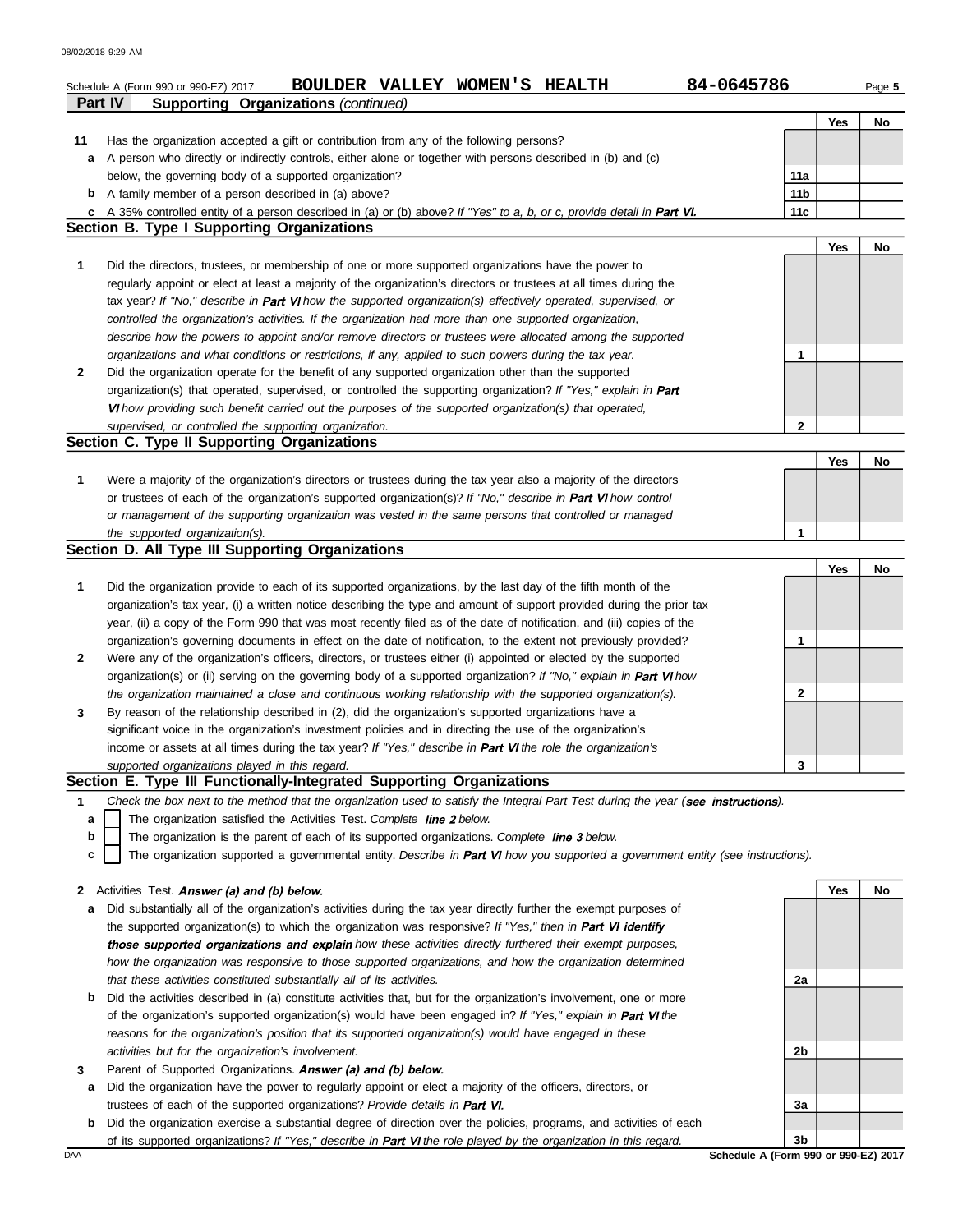### **Part V Type III Non-Functionally Integrated 509(a)(3) Supporting Organizations** Schedule A (Form 990 or 990-EZ) 2017 **BOULDER VALLEY WOMEN'S HEALTH** 84-0645786 Page 6 **1** Check here if the organization satisfied the Integral Part Test as a qualifying trust on Nov. 20, 1970 (explain in Part VI).**See instructions.** All other Type III non-functionally integrated supporting organizations must complete Sections A through E. **1** Net short-term capital gain **2 3 4** Add lines 1 through 3. **5** Depreciation and depletion **6** Portion of operating expenses paid or incurred for production or **7 8 Adjusted Net Income** (subtract lines 5, 6 and 7 from line 4). **1** Aggregate fair market value of all non-exempt-use assets (see **Section A - Adjusted Net Income** Recoveries of prior-year distributions Other gross income (see instructions) collection of gross income or for management, conservation, or maintenance of property held for production of income (see instructions) Other expenses (see instructions) **Section B - Minimum Asset Amount** instructions for short tax year or assets held for part of year): **a** Average monthly value of securities **b** Average monthly cash balances **c** Fair market value of other non-exempt-use assets **d Total** (add lines 1a, 1b, and 1c) **e Discount** claimed for blockage or other factors (explain in detail in **Part VI**): **8 Minimum Asset Amount** (add line 7 to line 6) **7** Recoveries of prior-year distributions **6** Multiply line 5 by .035. **5** Net value of non-exempt-use assets (subtract line 4 from line 3) **4** Cash deemed held for exempt use. Enter 1-1/2% of line 3 (for greater amount, **3 2** Acquisition indebtedness applicable to non-exempt-use assets Subtract line 2 from line 1d. see instructions). **Section C - Distributable Amount 6 Distributable Amount.** Subtract line 5 from line 4, unless subject to **5** Income tax imposed in prior year **4** Enter greater of line 2 or line 3. **3 2** Enter 85% of line 1. **1** Adjusted net income for prior year (from Section A, line 8, Column A) Minimum asset amount for prior year (from Section B, line 8, Column A) **8 7 6 5 4 3 2 1** (A) Prior Year (B) Current Year (optional) (optional) (B) Current Year (A) Prior Year **1a 1b 1c 1d 2 3 4 5 6 7 8 3 2 1 5 4** Current Year

emergency temporary reduction (see instructions).

**7** instructions). Check here if the current year is the organization's first as a non-functionally integrated Type III supporting organization (see

**6**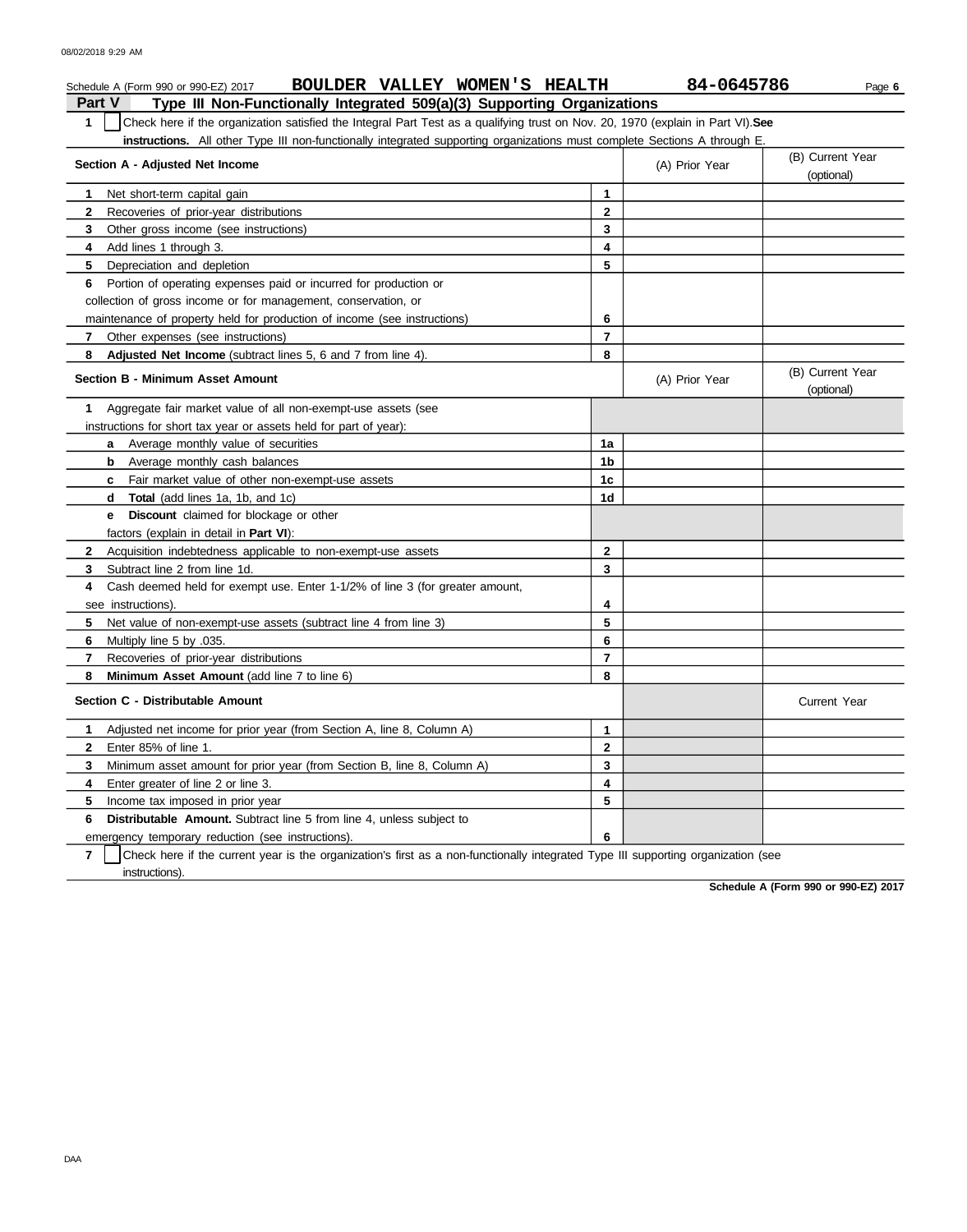|              | BOULDER VALLEY WOMEN'S HEALTH<br>Schedule A (Form 990 or 990-EZ) 2017                                |                             | 84-0645786                | Page 7               |  |  |  |  |  |
|--------------|------------------------------------------------------------------------------------------------------|-----------------------------|---------------------------|----------------------|--|--|--|--|--|
| Part V       | Type III Non-Functionally Integrated 509(a)(3) Supporting Organizations (continued)                  |                             |                           |                      |  |  |  |  |  |
|              | Section D - Distributions                                                                            |                             |                           | <b>Current Year</b>  |  |  |  |  |  |
| 1            | Amounts paid to supported organizations to accomplish exempt purposes                                |                             |                           |                      |  |  |  |  |  |
|              | $\mathbf{2}$<br>Amounts paid to perform activity that directly furthers exempt purposes of supported |                             |                           |                      |  |  |  |  |  |
|              | organizations, in excess of income from activity                                                     |                             |                           |                      |  |  |  |  |  |
| 3            | Administrative expenses paid to accomplish exempt purposes of supported organizations                |                             |                           |                      |  |  |  |  |  |
| 4            | Amounts paid to acquire exempt-use assets                                                            |                             |                           |                      |  |  |  |  |  |
| 5            | Qualified set-aside amounts (prior IRS approval required)                                            |                             |                           |                      |  |  |  |  |  |
| 6            | Other distributions (describe in <b>Part VI</b> ). See instructions.                                 |                             |                           |                      |  |  |  |  |  |
| 7            | Total annual distributions. Add lines 1 through 6.                                                   |                             |                           |                      |  |  |  |  |  |
| 8            | Distributions to attentive supported organizations to which the organization is responsive           |                             |                           |                      |  |  |  |  |  |
|              | (provide details in Part VI). See instructions.                                                      |                             |                           |                      |  |  |  |  |  |
| 9            | Distributable amount for 2017 from Section C, line 6                                                 |                             |                           |                      |  |  |  |  |  |
| 10           | Line 8 amount divided by line 9 amount                                                               |                             |                           |                      |  |  |  |  |  |
|              |                                                                                                      | (i)                         | (ii)                      | (iii)                |  |  |  |  |  |
|              | Section E - Distribution Allocations (see instructions)                                              | <b>Excess Distributions</b> | <b>Underdistributions</b> | <b>Distributable</b> |  |  |  |  |  |
|              |                                                                                                      |                             | Pre-2017                  | Amount for 2017      |  |  |  |  |  |
| $\mathbf{1}$ | Distributable amount for 2017 from Section C, line 6                                                 |                             |                           |                      |  |  |  |  |  |
| $\mathbf{2}$ | Underdistributions, if any, for years prior to 2017                                                  |                             |                           |                      |  |  |  |  |  |
|              | (reasonable cause required-explain in Part VI). See<br>instructions.                                 |                             |                           |                      |  |  |  |  |  |
| 3            | Excess distributions carryover, if any, to 2017:                                                     |                             |                           |                      |  |  |  |  |  |
| a            |                                                                                                      |                             |                           |                      |  |  |  |  |  |
|              | $b$ From 2013                                                                                        |                             |                           |                      |  |  |  |  |  |
|              |                                                                                                      |                             |                           |                      |  |  |  |  |  |
|              |                                                                                                      |                             |                           |                      |  |  |  |  |  |
|              | e From 2016                                                                                          |                             |                           |                      |  |  |  |  |  |
|              | f Total of lines 3a through e                                                                        |                             |                           |                      |  |  |  |  |  |
|              | <b>g</b> Applied to underdistributions of prior years                                                |                             |                           |                      |  |  |  |  |  |
|              | <b>h</b> Applied to 2017 distributable amount                                                        |                             |                           |                      |  |  |  |  |  |
| j.           | Carryover from 2012 not applied (see instructions)                                                   |                             |                           |                      |  |  |  |  |  |
|              | Remainder. Subtract lines 3g, 3h, and 3i from 3f.                                                    |                             |                           |                      |  |  |  |  |  |
| 4            | Distributions for 2017 from                                                                          |                             |                           |                      |  |  |  |  |  |
|              | \$<br>Section D, line 7:                                                                             |                             |                           |                      |  |  |  |  |  |
|              | <b>a</b> Applied to underdistributions of prior years                                                |                             |                           |                      |  |  |  |  |  |
|              | <b>b</b> Applied to 2017 distributable amount                                                        |                             |                           |                      |  |  |  |  |  |
|              | <b>c</b> Remainder. Subtract lines 4a and 4b from 4.                                                 |                             |                           |                      |  |  |  |  |  |
| 5            | Remaining underdistributions for years prior to 2017, if                                             |                             |                           |                      |  |  |  |  |  |
|              | any. Subtract lines 3g and 4a from line 2. For result                                                |                             |                           |                      |  |  |  |  |  |
|              | greater than zero, explain in Part VI. See instructions.                                             |                             |                           |                      |  |  |  |  |  |
| 6            | Remaining underdistributions for 2017. Subtract lines 3h                                             |                             |                           |                      |  |  |  |  |  |
|              | and 4b from line 1. For result greater than zero, explain in                                         |                             |                           |                      |  |  |  |  |  |
|              | <b>Part VI.</b> See instructions.                                                                    |                             |                           |                      |  |  |  |  |  |
| 7            | Excess distributions carryover to 2018. Add lines 3j                                                 |                             |                           |                      |  |  |  |  |  |
|              | and 4c.                                                                                              |                             |                           |                      |  |  |  |  |  |
| 8            | Breakdown of line 7:                                                                                 |                             |                           |                      |  |  |  |  |  |
|              | a Excess from 2013                                                                                   |                             |                           |                      |  |  |  |  |  |
|              |                                                                                                      |                             |                           |                      |  |  |  |  |  |
|              |                                                                                                      |                             |                           |                      |  |  |  |  |  |
|              |                                                                                                      |                             |                           |                      |  |  |  |  |  |
|              | e Excess from 2017.                                                                                  |                             |                           |                      |  |  |  |  |  |
|              |                                                                                                      |                             |                           |                      |  |  |  |  |  |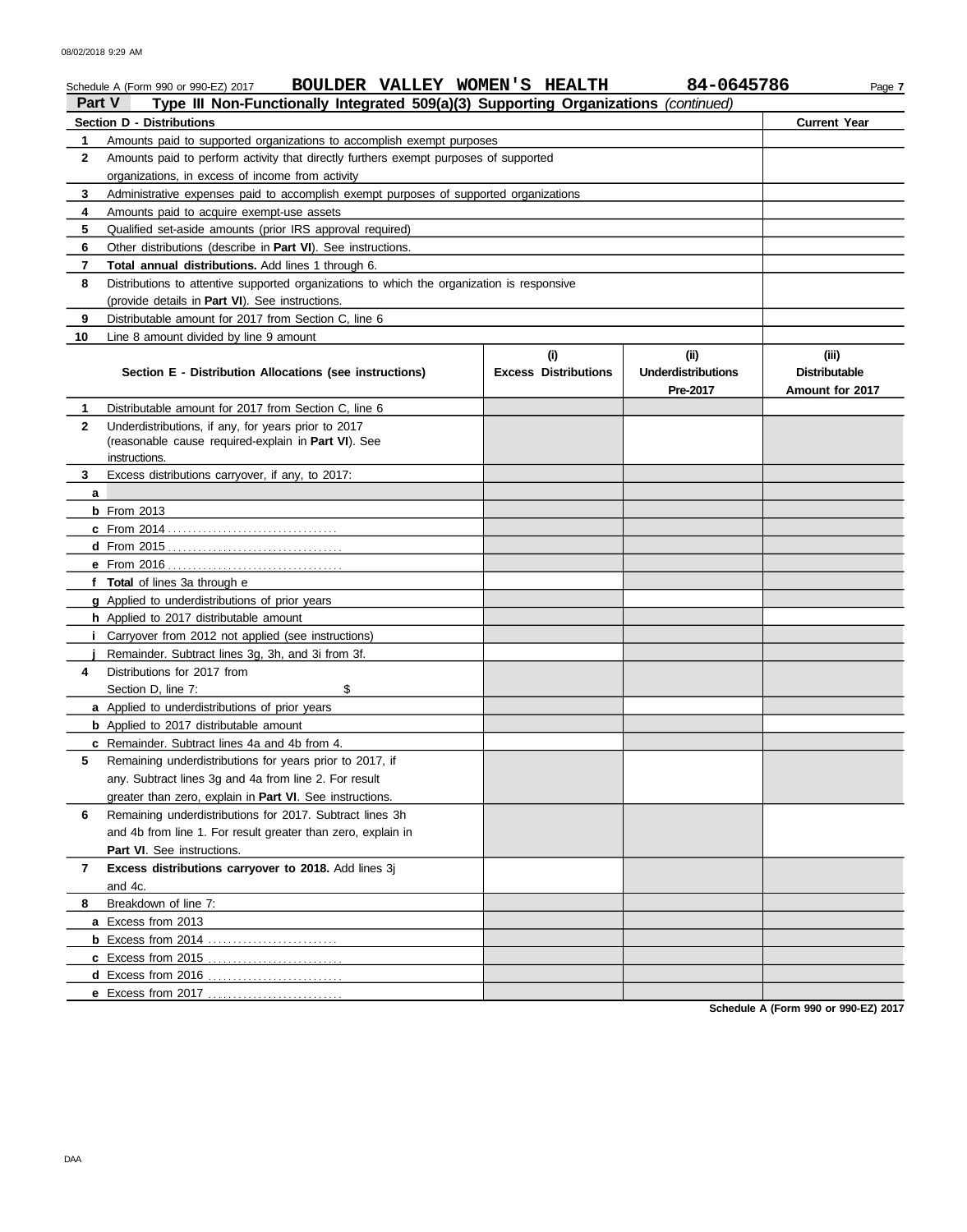|         | Schedule A (Form 990 or 990-EZ) 2017 |  | BOULDER VALLEY WOMEN'S HEALTH | 84-0645786                                                                                                                                                                                                                                                                                                                                                                                                                                                                               | Page 8 |
|---------|--------------------------------------|--|-------------------------------|------------------------------------------------------------------------------------------------------------------------------------------------------------------------------------------------------------------------------------------------------------------------------------------------------------------------------------------------------------------------------------------------------------------------------------------------------------------------------------------|--------|
| Part VI |                                      |  |                               | Supplemental Information. Provide the explanations required by Part II, line 10; Part II, line 17a or 17b; Part<br>III, line 12; Part IV, Section A, lines 1, 2, 3b, 3c, 4b, 4c, 5a, 6, 9a, 9b, 9c, 11a, 11b, and 11c; Part IV, Section<br>B, lines 1 and 2; Part IV, Section C, line 1; Part IV, Section D, lines 2 and 3; Part IV, Section E, lines 1c, 2a, 2b,<br>3a and 3b; Part V, line 1; Part V, Section B, line 1e; Part V, Section D, lines 5, 6, and 8; and Part V, Section E, |        |
|         |                                      |  |                               | lines 2, 5, and 6. Also complete this part for any additional information. (See instructions.)                                                                                                                                                                                                                                                                                                                                                                                           |        |
|         |                                      |  |                               |                                                                                                                                                                                                                                                                                                                                                                                                                                                                                          |        |
|         |                                      |  |                               |                                                                                                                                                                                                                                                                                                                                                                                                                                                                                          |        |
|         |                                      |  |                               |                                                                                                                                                                                                                                                                                                                                                                                                                                                                                          |        |
|         |                                      |  |                               |                                                                                                                                                                                                                                                                                                                                                                                                                                                                                          |        |
|         |                                      |  |                               |                                                                                                                                                                                                                                                                                                                                                                                                                                                                                          |        |
|         |                                      |  |                               |                                                                                                                                                                                                                                                                                                                                                                                                                                                                                          |        |
|         |                                      |  |                               |                                                                                                                                                                                                                                                                                                                                                                                                                                                                                          |        |
|         |                                      |  |                               |                                                                                                                                                                                                                                                                                                                                                                                                                                                                                          |        |
|         |                                      |  |                               |                                                                                                                                                                                                                                                                                                                                                                                                                                                                                          |        |
|         |                                      |  |                               |                                                                                                                                                                                                                                                                                                                                                                                                                                                                                          |        |
|         |                                      |  |                               |                                                                                                                                                                                                                                                                                                                                                                                                                                                                                          |        |
|         |                                      |  |                               |                                                                                                                                                                                                                                                                                                                                                                                                                                                                                          |        |
|         |                                      |  |                               |                                                                                                                                                                                                                                                                                                                                                                                                                                                                                          |        |
|         |                                      |  |                               |                                                                                                                                                                                                                                                                                                                                                                                                                                                                                          |        |
|         |                                      |  |                               |                                                                                                                                                                                                                                                                                                                                                                                                                                                                                          |        |
|         |                                      |  |                               |                                                                                                                                                                                                                                                                                                                                                                                                                                                                                          |        |
|         |                                      |  |                               |                                                                                                                                                                                                                                                                                                                                                                                                                                                                                          |        |
|         |                                      |  |                               |                                                                                                                                                                                                                                                                                                                                                                                                                                                                                          |        |
|         |                                      |  |                               |                                                                                                                                                                                                                                                                                                                                                                                                                                                                                          |        |
|         |                                      |  |                               |                                                                                                                                                                                                                                                                                                                                                                                                                                                                                          |        |
|         |                                      |  |                               |                                                                                                                                                                                                                                                                                                                                                                                                                                                                                          |        |
|         |                                      |  |                               |                                                                                                                                                                                                                                                                                                                                                                                                                                                                                          |        |
|         |                                      |  |                               |                                                                                                                                                                                                                                                                                                                                                                                                                                                                                          |        |
|         |                                      |  |                               |                                                                                                                                                                                                                                                                                                                                                                                                                                                                                          |        |
|         |                                      |  |                               |                                                                                                                                                                                                                                                                                                                                                                                                                                                                                          |        |
|         |                                      |  |                               |                                                                                                                                                                                                                                                                                                                                                                                                                                                                                          |        |
|         |                                      |  |                               |                                                                                                                                                                                                                                                                                                                                                                                                                                                                                          |        |
|         |                                      |  |                               |                                                                                                                                                                                                                                                                                                                                                                                                                                                                                          |        |
|         |                                      |  |                               |                                                                                                                                                                                                                                                                                                                                                                                                                                                                                          |        |
|         |                                      |  |                               |                                                                                                                                                                                                                                                                                                                                                                                                                                                                                          |        |
|         |                                      |  |                               |                                                                                                                                                                                                                                                                                                                                                                                                                                                                                          |        |
|         |                                      |  |                               |                                                                                                                                                                                                                                                                                                                                                                                                                                                                                          |        |
|         |                                      |  |                               |                                                                                                                                                                                                                                                                                                                                                                                                                                                                                          |        |
|         |                                      |  |                               |                                                                                                                                                                                                                                                                                                                                                                                                                                                                                          |        |
|         |                                      |  |                               |                                                                                                                                                                                                                                                                                                                                                                                                                                                                                          |        |
|         |                                      |  |                               |                                                                                                                                                                                                                                                                                                                                                                                                                                                                                          |        |
|         |                                      |  |                               |                                                                                                                                                                                                                                                                                                                                                                                                                                                                                          |        |
|         |                                      |  |                               |                                                                                                                                                                                                                                                                                                                                                                                                                                                                                          |        |
|         |                                      |  |                               |                                                                                                                                                                                                                                                                                                                                                                                                                                                                                          |        |
|         |                                      |  |                               |                                                                                                                                                                                                                                                                                                                                                                                                                                                                                          |        |
|         |                                      |  |                               |                                                                                                                                                                                                                                                                                                                                                                                                                                                                                          |        |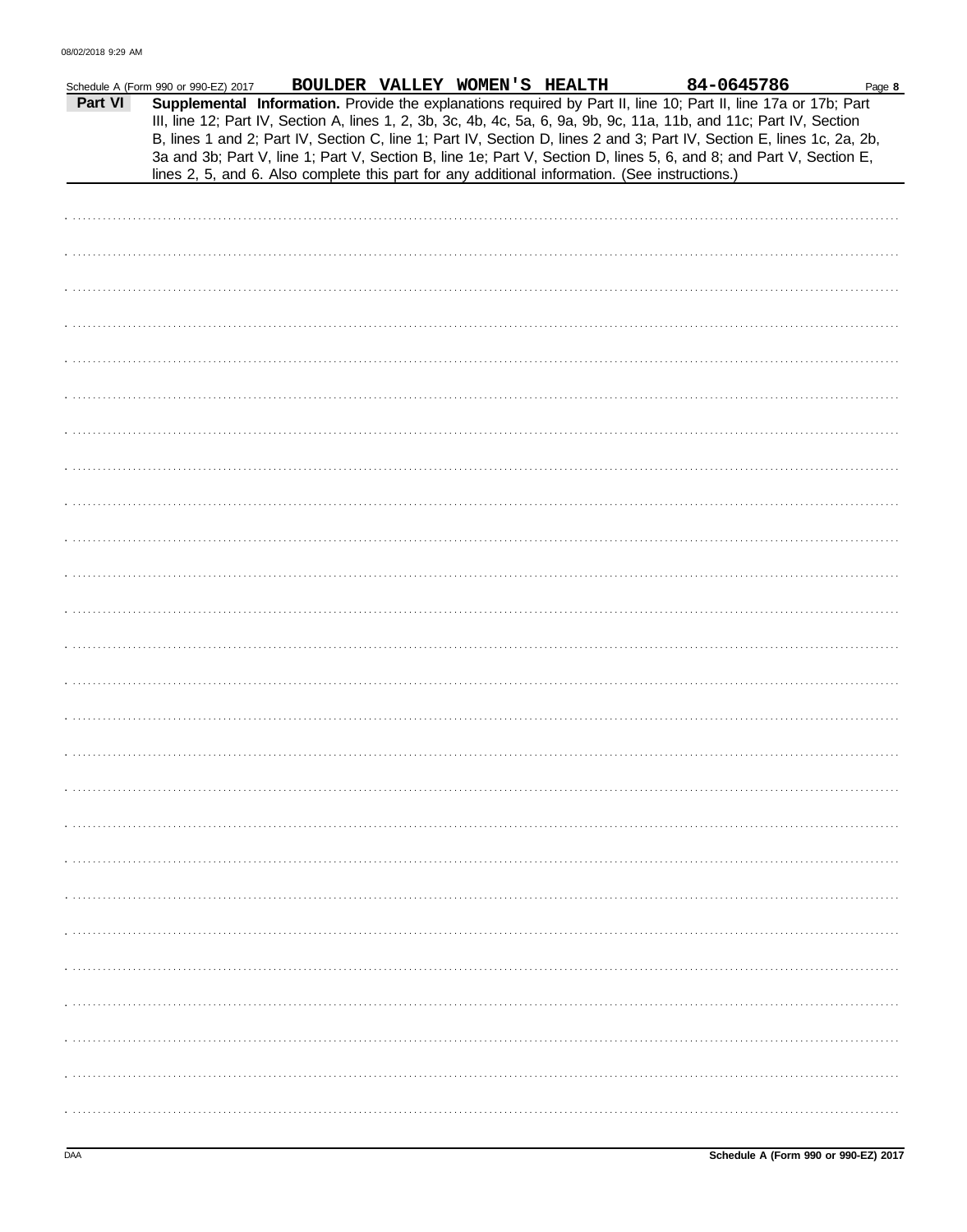| 08/02/2018 9:29 AM                                                                                                                                                                                                                                                                                                                                                                                                                                                                                                                                                                                                        |                                                                                                                                                                                                                                                                                                                                                                                                                                                                                                                            |            |                                |  |  |  |  |  |  |
|---------------------------------------------------------------------------------------------------------------------------------------------------------------------------------------------------------------------------------------------------------------------------------------------------------------------------------------------------------------------------------------------------------------------------------------------------------------------------------------------------------------------------------------------------------------------------------------------------------------------------|----------------------------------------------------------------------------------------------------------------------------------------------------------------------------------------------------------------------------------------------------------------------------------------------------------------------------------------------------------------------------------------------------------------------------------------------------------------------------------------------------------------------------|------------|--------------------------------|--|--|--|--|--|--|
| <b>Schedule B</b><br>(Form 990, 990-EZ,                                                                                                                                                                                                                                                                                                                                                                                                                                                                                                                                                                                   | <b>Schedule of Contributors</b>                                                                                                                                                                                                                                                                                                                                                                                                                                                                                            |            | OMB No. 1545-0047              |  |  |  |  |  |  |
| or 990-PF)<br>Department of the Treasury<br>Internal Revenue Service                                                                                                                                                                                                                                                                                                                                                                                                                                                                                                                                                      | u Attach to Form 990, Form 990-EZ, or Form 990-PF.<br>u Go to www.irs.gov/Form990 for the latest information.                                                                                                                                                                                                                                                                                                                                                                                                              |            | 2017                           |  |  |  |  |  |  |
| Name of the organization<br><b>BOULDER VALLEY</b>                                                                                                                                                                                                                                                                                                                                                                                                                                                                                                                                                                         | WOMEN'S<br><b>HEALTH</b>                                                                                                                                                                                                                                                                                                                                                                                                                                                                                                   | 84-0645786 | Employer identification number |  |  |  |  |  |  |
| INC.<br>CENTER,<br>Organization type (check one):                                                                                                                                                                                                                                                                                                                                                                                                                                                                                                                                                                         |                                                                                                                                                                                                                                                                                                                                                                                                                                                                                                                            |            |                                |  |  |  |  |  |  |
| Filers of:                                                                                                                                                                                                                                                                                                                                                                                                                                                                                                                                                                                                                | Section:                                                                                                                                                                                                                                                                                                                                                                                                                                                                                                                   |            |                                |  |  |  |  |  |  |
| Form 990 or 990-EZ                                                                                                                                                                                                                                                                                                                                                                                                                                                                                                                                                                                                        | ΙXΙ<br>501(c)<br>3 ) (enter number) organization                                                                                                                                                                                                                                                                                                                                                                                                                                                                           |            |                                |  |  |  |  |  |  |
| $4947(a)(1)$ nonexempt charitable trust not treated as a private foundation                                                                                                                                                                                                                                                                                                                                                                                                                                                                                                                                               |                                                                                                                                                                                                                                                                                                                                                                                                                                                                                                                            |            |                                |  |  |  |  |  |  |
|                                                                                                                                                                                                                                                                                                                                                                                                                                                                                                                                                                                                                           | 527 political organization                                                                                                                                                                                                                                                                                                                                                                                                                                                                                                 |            |                                |  |  |  |  |  |  |
| Form 990-PF                                                                                                                                                                                                                                                                                                                                                                                                                                                                                                                                                                                                               | 501(c)(3) exempt private foundation                                                                                                                                                                                                                                                                                                                                                                                                                                                                                        |            |                                |  |  |  |  |  |  |
|                                                                                                                                                                                                                                                                                                                                                                                                                                                                                                                                                                                                                           | 4947(a)(1) nonexempt charitable trust treated as a private foundation                                                                                                                                                                                                                                                                                                                                                                                                                                                      |            |                                |  |  |  |  |  |  |
|                                                                                                                                                                                                                                                                                                                                                                                                                                                                                                                                                                                                                           | 501(c)(3) taxable private foundation                                                                                                                                                                                                                                                                                                                                                                                                                                                                                       |            |                                |  |  |  |  |  |  |
|                                                                                                                                                                                                                                                                                                                                                                                                                                                                                                                                                                                                                           |                                                                                                                                                                                                                                                                                                                                                                                                                                                                                                                            |            |                                |  |  |  |  |  |  |
| instructions.                                                                                                                                                                                                                                                                                                                                                                                                                                                                                                                                                                                                             | Check if your organization is covered by the General Rule or a Special Rule.<br>Note: Only a section 501(c)(7), (8), or (10) organization can check boxes for both the General Rule and a Special Rule. See                                                                                                                                                                                                                                                                                                                |            |                                |  |  |  |  |  |  |
| <b>General Rule</b>                                                                                                                                                                                                                                                                                                                                                                                                                                                                                                                                                                                                       |                                                                                                                                                                                                                                                                                                                                                                                                                                                                                                                            |            |                                |  |  |  |  |  |  |
| ΙX<br>contributor's total contributions.                                                                                                                                                                                                                                                                                                                                                                                                                                                                                                                                                                                  | For an organization filing Form 990, 990-EZ, or 990-PF that received, during the year, contributions totaling \$5,000<br>or more (in money or property) from any one contributor. Complete Parts I and II. See instructions for determining a                                                                                                                                                                                                                                                                              |            |                                |  |  |  |  |  |  |
| <b>Special Rules</b>                                                                                                                                                                                                                                                                                                                                                                                                                                                                                                                                                                                                      |                                                                                                                                                                                                                                                                                                                                                                                                                                                                                                                            |            |                                |  |  |  |  |  |  |
|                                                                                                                                                                                                                                                                                                                                                                                                                                                                                                                                                                                                                           | For an organization described in section 501(c)(3) filing Form 990 or 990-EZ that met the 33 <sup>1</sup> /3% support test of the<br>regulations under sections $509(a)(1)$ and $170(b)(1)(A)(vi)$ , that checked Schedule A (Form 990 or 990-EZ), Part II, line<br>13, 16a, or 16b, and that received from any one contributor, during the year, total contributions of the greater of (1)<br>\$5,000; or (2) 2% of the amount on (i) Form 990, Part VIII, line 1h; or (ii) Form 990-EZ, line 1. Complete Parts I and II. |            |                                |  |  |  |  |  |  |
|                                                                                                                                                                                                                                                                                                                                                                                                                                                                                                                                                                                                                           | For an organization described in section 501(c)(7), (8), or (10) filing Form 990 or 990-EZ that received from any one<br>contributor, during the year, total contributions of more than \$1,000 exclusively for religious, charitable, scientific,<br>literary, or educational purposes, or for the prevention of cruelty to children or animals. Complete Parts I, II, and III.                                                                                                                                           |            |                                |  |  |  |  |  |  |
| For an organization described in section 501(c)(7), (8), or (10) filing Form 990 or 990-EZ that received from any one<br>contributor, during the year, contributions exclusively for religious, charitable, etc., purposes, but no such<br>contributions totaled more than \$1,000. If this box is checked, enter here the total contributions that were received<br>during the year for an exclusively religious, charitable, etc., purpose. Don't complete any of the parts unless the<br>General Rule applies to this organization because it received nonexclusively religious, charitable, etc., contributions<br>\$ |                                                                                                                                                                                                                                                                                                                                                                                                                                                                                                                            |            |                                |  |  |  |  |  |  |

990-EZ, or 990-PF), but it **must** answer "No" on Part IV, line 2, of its Form 990; or check the box on line H of its Form 990-EZ or on its Form 990-PF, Part I, line 2, to certify that it doesn't meet the filing requirements of Schedule B (Form 990, 990-EZ, or 990-PF). **Caution:** An organization that isn't covered by the General Rule and/or the Special Rules doesn't file Schedule B (Form 990,

**For Paperwork Reduction Act Notice, see the instructions for Form 990, 990-EZ, or 990-PF.**

**Schedule B (Form 990, 990-EZ, or 990-PF) (2017)**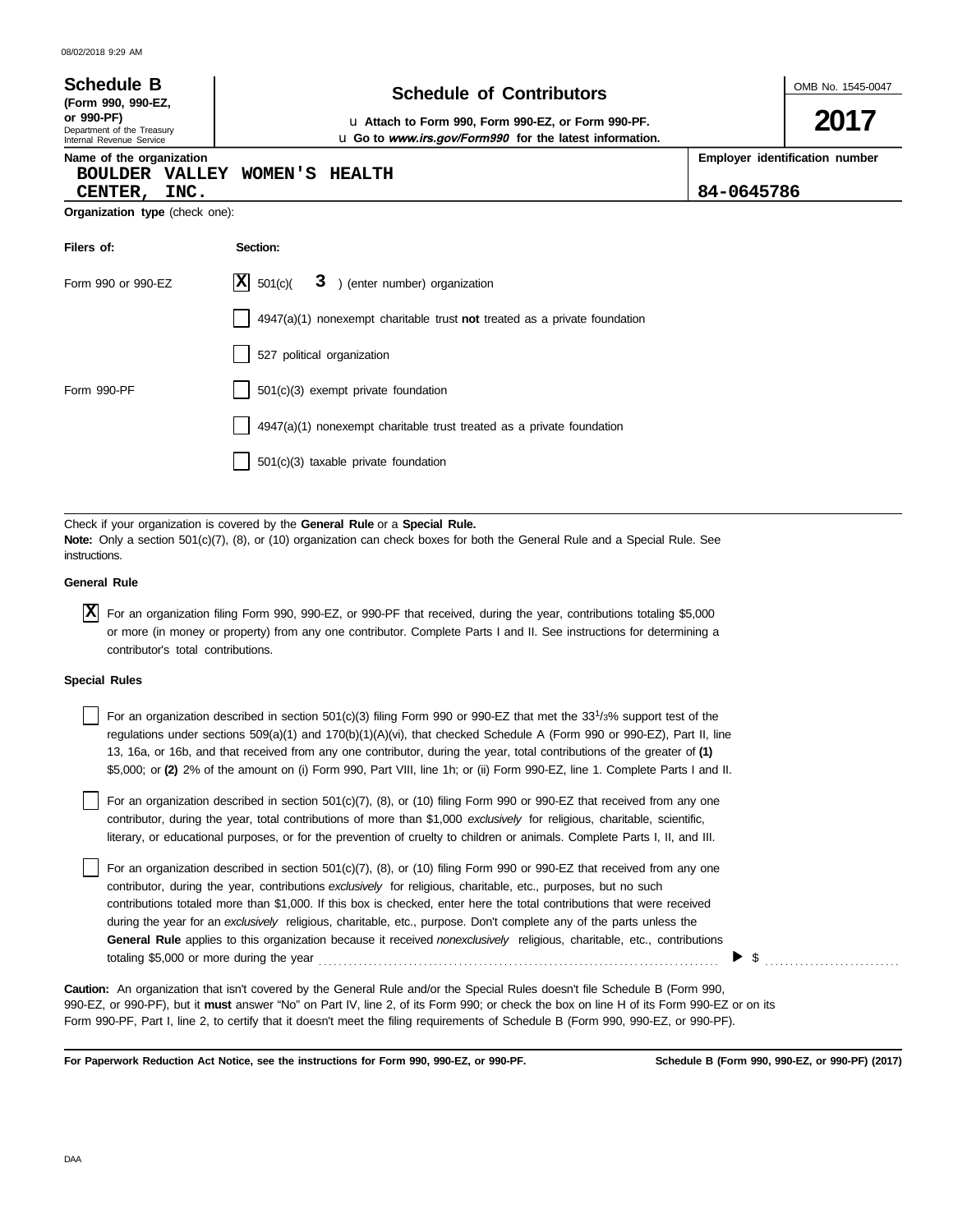|                  | 84-0645786<br>BOULDER VALLEY WOMEN'S HEALTH                                                                   |                                            |                                                                                                             |  |  |  |  |  |  |  |  |
|------------------|---------------------------------------------------------------------------------------------------------------|--------------------------------------------|-------------------------------------------------------------------------------------------------------------|--|--|--|--|--|--|--|--|
| Part I           | <b>Contributors</b> (see instructions). Use duplicate copies of Part I if additional space is needed.         |                                            |                                                                                                             |  |  |  |  |  |  |  |  |
| (a)<br>No.       | (b)<br>Name, address, and ZIP + 4                                                                             | (c)<br><b>Total contributions</b>          | (d)<br>Type of contribution                                                                                 |  |  |  |  |  |  |  |  |
| 1                | ZABRISKIE<br>ADELAIDE W.<br>3100 PEARL PARKWAY<br><b>BOULDER</b><br>CO 80301                                  | 51,100<br>$\sim$                           | X<br>Person<br>Payroll<br>Noncash<br>(Complete Part II for<br>noncash contributions.)                       |  |  |  |  |  |  |  |  |
| (a)<br>No.       | (b)<br>Name, address, and ZIP + 4                                                                             | (c)<br><b>Total contributions</b>          | (d)<br>Type of contribution                                                                                 |  |  |  |  |  |  |  |  |
| $2_{\ldots}$     | JUDITH AND ALAN COGEN<br>435 OAKWOOD PLACE<br>CO 80304<br><b>BOULDER</b>                                      | 50,000<br>$\mathsf{\$}$                    | X<br>Person<br>Payroll<br><b>Noncash</b><br>(Complete Part II for<br>noncash contributions.)                |  |  |  |  |  |  |  |  |
| (a)<br>No.       | (b)<br>Name, address, and ZIP + 4                                                                             | (c)<br><b>Total contributions</b>          | (d)<br>Type of contribution                                                                                 |  |  |  |  |  |  |  |  |
| $\mathbf{3}$     | <b>GINA DAY</b><br>1010 69TH STREET<br>CO 80303<br><b>BOULDER</b>                                             | 25,000<br>$\mathsf{\$}$                    | X<br>Person<br>Payroll<br>Noncash<br>(Complete Part II for<br>noncash contributions.)                       |  |  |  |  |  |  |  |  |
| (a)<br>No.       | (b)                                                                                                           | (c)                                        | (d)<br>Type of contribution                                                                                 |  |  |  |  |  |  |  |  |
| $\frac{4}{1}$    | Name, address, and ZIP + 4<br>THE DENVER FOUNDATION<br>55 MADISON ST., SUITE 800<br>CO 80206<br><b>DENVER</b> | <b>Total contributions</b><br>15,000<br>\$ | X<br>Person<br>Payroll<br>Noncash<br>(Complete Part II for<br>noncash contributions.)                       |  |  |  |  |  |  |  |  |
| (a)<br>No.       | (b)<br>Name, address, and ZIP + 4                                                                             | (c)<br><b>Total contributions</b>          | (d)<br>Type of contribution                                                                                 |  |  |  |  |  |  |  |  |
| $\overline{5}$   | '96 MEMORIAL GIFT FUND<br><b>EVEREST</b><br>1123 SPRUCE ST<br>CO 80302<br><b>BOULDER</b>                      | 15,000<br>\$                               | X<br>Person<br>Payroll<br>Noncash<br>(Complete Part II for<br>noncash contributions.)                       |  |  |  |  |  |  |  |  |
| (a)<br>No.       | (b)<br>Name, address, and ZIP + 4                                                                             | (c)<br><b>Total contributions</b>          | (d)<br>Type of contribution                                                                                 |  |  |  |  |  |  |  |  |
| $6 \overline{6}$ | LAURA STARK-GHAYUR & KAL GHAYUR<br>2365 BALSAM DRIVE<br>CO 80304<br><b>BOULDER</b>                            | 12,845<br>\$                               | $\overline{\mathbf{x}}$<br>Person<br>Payroll<br>Noncash<br>(Complete Part II for<br>noncash contributions.) |  |  |  |  |  |  |  |  |

**Name of organization** 

08/02/2018 9:29 AM

**Schedule B (Form 990, 990-EZ, or 990-PF) (2017)**

Page **2**

**PAGE 1 OF 5**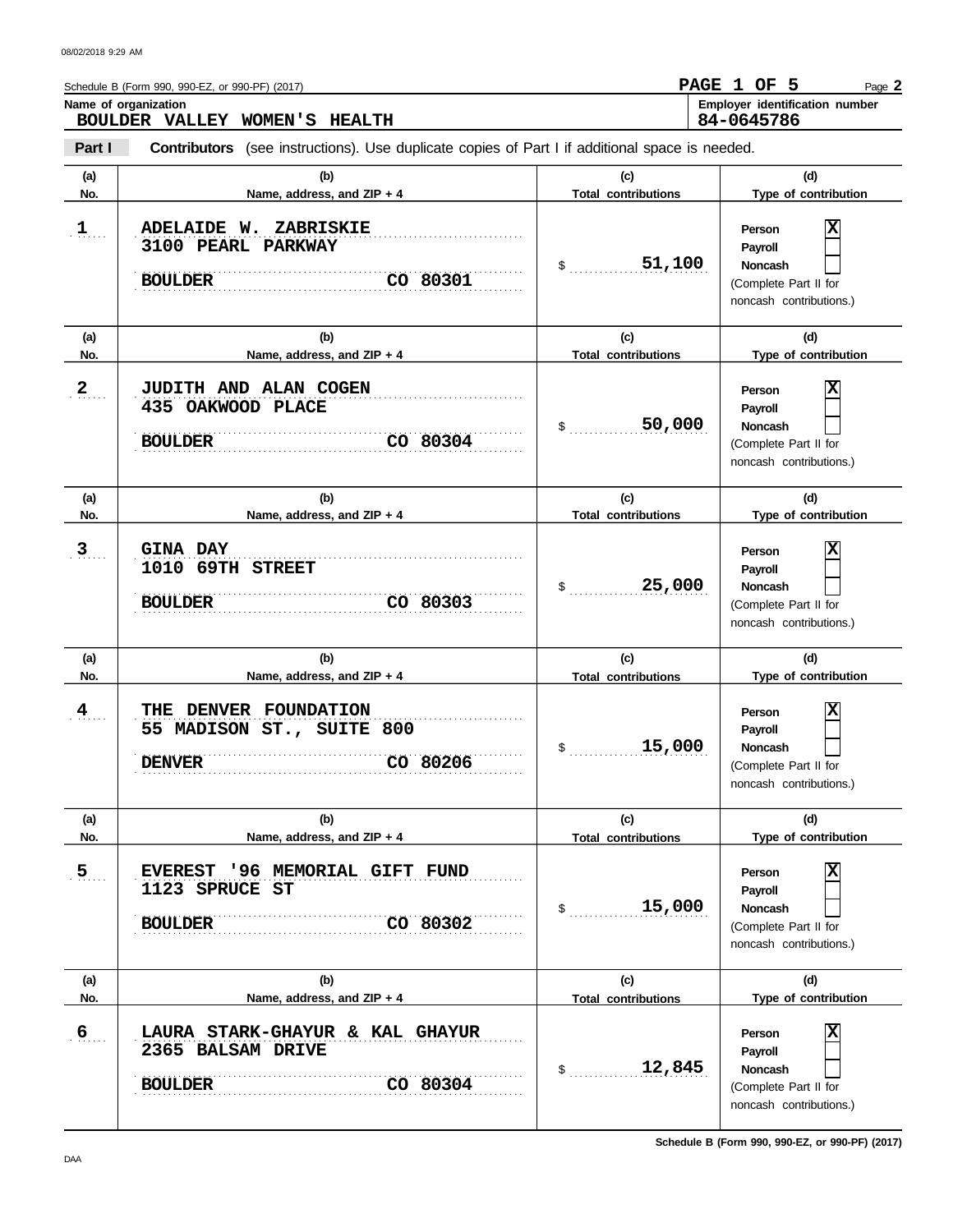| (a)             | (b)                                                                                                    | (c)                               | (d)                                                                                                 |
|-----------------|--------------------------------------------------------------------------------------------------------|-----------------------------------|-----------------------------------------------------------------------------------------------------|
| No.             | Name, address, and ZIP + 4                                                                             | <b>Total contributions</b>        | Type of contribution                                                                                |
| 7               | SUSAN FREEMAN MANN & DANNY MANN<br>1075 REDWOOD AVE<br>CO 80304<br><b>BOULDER</b>                      | 11,000<br>$\frac{1}{2}$           | х<br>Person<br>Payroll<br><b>Noncash</b><br>(Complete Part II for<br>noncash contributions.)        |
| (a)<br>No.      | (b)<br>Name, address, and ZIP + 4                                                                      | (c)<br><b>Total contributions</b> | (d)<br>Type of contribution                                                                         |
| $\overline{8}$  | <b>LAURA</b><br>TERPENNING<br>4562 47TH ST<br><b>BOULDER</b><br>CO 80301                               | 11,000<br>$\frac{1}{2}$           | Χ<br>Person<br>Payroll<br><b>Noncash</b><br>(Complete Part II for<br>noncash contributions.)        |
| (a)<br>No.      | (b)<br>Name, address, and ZIP + 4                                                                      | (c)<br><b>Total contributions</b> | (d)<br>Type of contribution                                                                         |
| 9               | CALEB FUND OF THE MINNEAPOLIS<br><b>FOUNDATION</b><br>800 IDS CENTER<br>MN 55402<br><b>MINNEAPOLIS</b> | 10,000<br>$\mathsf{\$}$           | X<br>Person<br>Payroll<br><b>Noncash</b><br>(Complete Part II for<br>noncash contributions.)        |
| (a)<br>No.      | (b)<br>Name, address, and ZIP + 4                                                                      | (c)<br><b>Total contributions</b> | (d)<br>Type of contribution                                                                         |
| 10 <sub>1</sub> | BRADLEY A FELD & AMY BATCHELOR<br>1050 WALNUT ST, #219<br>CO 80302<br><b>BOULDER</b>                   | 10,000<br>\$                      | X<br>Person<br>Payroll<br><b>Noncash</b><br>(Complete Part II for<br>noncash contributions.)        |
| (a)<br>No.      | (b)<br>Name, address, and ZIP + 4                                                                      | (c)<br><b>Total contributions</b> | (d)<br>Type of contribution                                                                         |
| 11              | MILLENNIUM<br><b>TRUST</b><br>1123 SPRUCE ST<br>CO 80301<br><b>BOULDER</b>                             | 10,000<br>\$                      | X<br>Person<br><b>Payroll</b><br><b>Noncash</b><br>(Complete Part II for<br>noncash contributions.) |
| (a)<br>No.      | (b)<br>Name, address, and ZIP + 4                                                                      | (c)<br><b>Total contributions</b> | (d)<br>Type of contribution                                                                         |
| 12              | LYNN MORGAN<br>1041 ROSEHILL DR<br>CO 80302<br><b>BOULDER</b>                                          | 10,000<br>\$                      | X<br>Person<br><b>Payroll</b><br><b>Noncash</b><br>(Complete Part II for                            |

Name of organization **Name of organization Employer identification** number

Page **2**

**PAGE 2 OF 5**

**84-0645786**

Schedule B (Form 990, 990-EZ, or 990-PF) (2017)

**BOULDER VALLEY WOMEN'S HEALTH**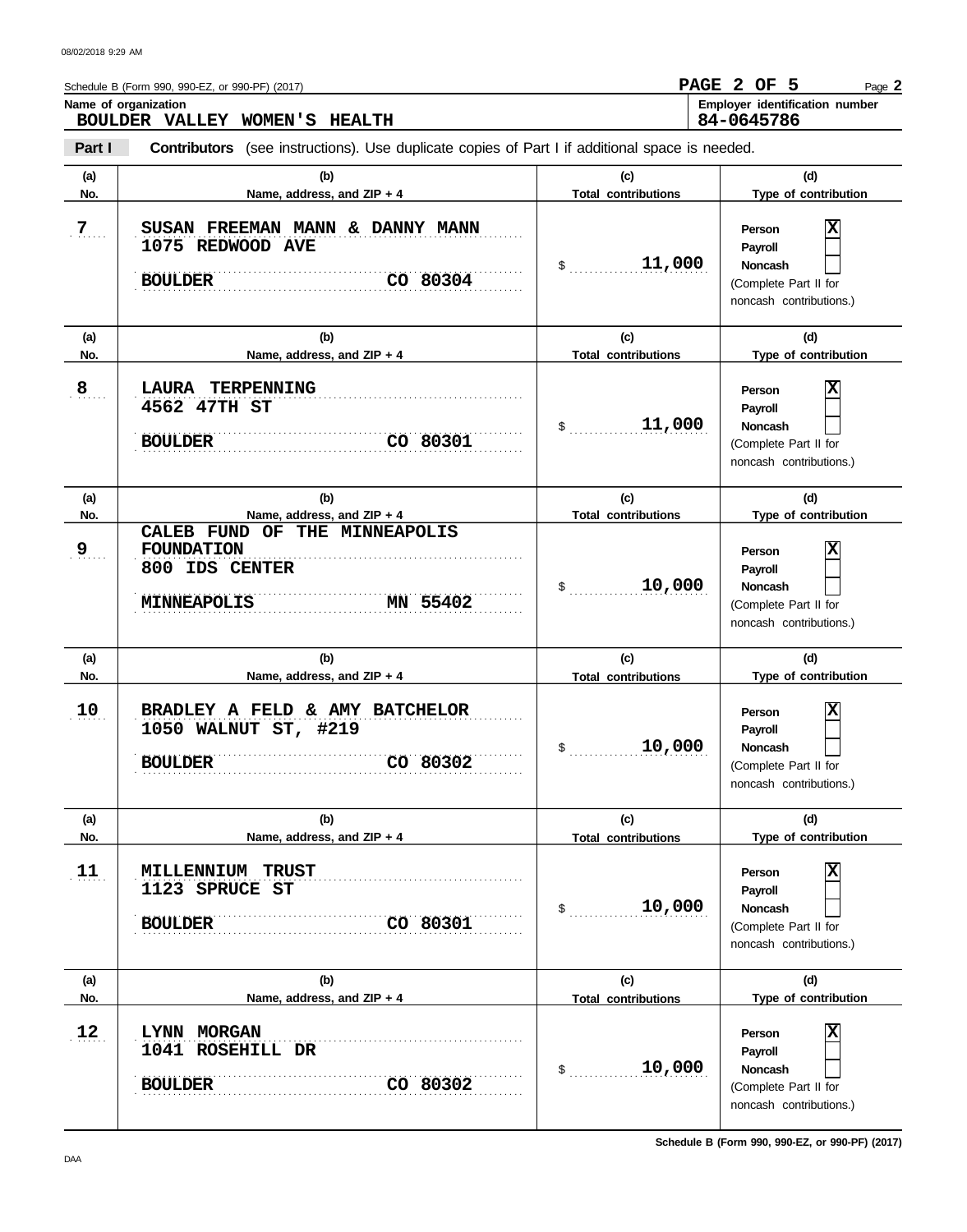**Part I Type of contribution Person Payroll Noncash (a) (b) (c) (d) No. Name, address, and ZIP + 4 Type of contribution Person Payroll Noncash (a) (b) (c) (d) No. Name, address, and ZIP + 4 Type of contribution Person Payroll Noncash (a) (b) (c) (d) No. Name, address, and ZIP + 4 Type of contribution Person Payroll Noncash**  $\mathsf{\$}$ (Complete Part II for noncash contributions.) \$ . . . . . . . . . . . . . . . . . . . . . . . . . . . . **8,120** (Complete Part II for noncash contributions.) \$ . . . . . . . . . . . . . . . . . . . . . . . . . . . . (Complete Part II for noncash contributions.)  $\$\quad$ (Complete Part II for noncash contributions.)  $\$\,$  . . . . . . . . . . . . . . . . . . (Complete Part II for noncash contributions.)  $\frac{1}{2}$ (Complete Part II for noncash contributions.) **Contributors** (see instructions). Use duplicate copies of Part I if additional space is needed. **(a) (b) (c) (d) No. Name, address, and ZIP + 4 Total contributions Type of contribution Person Payroll Noncash (a) (b) (c) (d) No. Name, address, and ZIP + 4 Type of contribution Person Payroll Noncash (a) (b) (c) (d) No. Name, address, and ZIP + 4** Name of organization  $13$  $14$ 15  $16$  $17.$ 18 . . . . . . . . . . . . . . . . . . . . . . . . . . . . . . . . . . . . . . . . . . . . . . . . . . . . . . . . . . . . . . . . . . . . . . . . . . . . . **BOULDER CO 80305** . . . . . . . . . . . . . . . . . . . . . . . . . . . . . . . . . . . . . . . . . . . . . . . . . . . . . . . . . . . . . . . . . . . . . . . . . . . . . . . . . . . . . . . . . . . . . . . . . . . . . . . . . . . . . . . . . . . . . . . . . . . . . . . . . . . . . . . . . . . . . . . . . . . . . . . . . . **18 ELIZABETH TILTON** . . . . . . . . . . . . . . . . . . . . . . . . . . . . . . . . . . . . . . . . . . . . . . . . . . . . . . . . . . . . . . . . . . . . . . . . . . . . . **ANDREW BURWICK** . . . . . . . . . . . . . . . . . . . . . . . . . . . . . . . . . . . . . . . . . . . . . . . . . . . . . . . . . . . . . . . . . . . . . . . . . . . . . . . . . . . . . . . . . . . . . . . . . . . . . . . . . . . . . . . . . . . . . . . . . . . . . . . . . . . . . . . . . . . . . . . . . . . . . . . . . . . . . . . . . . . . . . . . . . . . . . . . . . . . . . . . . . . . . . . . . . . . . . . . . . . . . . . . . . . . . . . . . . . . . . . . . . . . . . . **BOULDER CO 80302** . . . . . . . . . . . . . . . . . . . . . . . . . . . . . . . . . . . . . . . . . . . . . . . . . . . . . . . . . . . . . . . . . . . . . . . . . . . . . . . . . . . . . . . . . . . . . . . . . . . . . . . . . . . . . . . . . . . . . . . . . . . . . . . . . . . . . . . . . . . . . . . . . . . . . . . . . . **16 MARGERY GOLDMAN** . . . . . . . . . . . . . . . . . . . . . . . . . . . . . . . . . . . . . . . . . . . . . . . . . . . . . . . . . . . . . . . . . . . . . . . . . . . . . **15 ERTL FAMILY FUND** . . . . . . . . . . . . . . . . . . . . . . . . . . . . . . . . . . . . . . . . . . . . . . . . . . . . . . . . . . . . . . . . . . . . . . . . . . . . . . . . . . . . . . . . . . . . . . . . . . . . . . . . . . . . . . . . . . . . . . . . . . . . . . . . . . . . . . . . . . . . . . . . . . . . . . . . . . CO 80027 . . . . . . . . . . . . . . . . . . . . . . . . . . . . . . . . . . . . . . . . . . . . . . . . . . . . . . . . . . . . . . . . . . . . . . . . . . . . . . . . . . . . . . . . . . . . . . . . . . . . . . . . . . . . . . . . . . . . . . . . . . . . . . . . . . . . . . . . . . . . . . . . . . . . . . . . . . **14 JEANNE P TAYLOR** . . . . . . . . . . . . . . . . . . . . . . . . . . . . . . . . . . . . . . . . . . . . . . . . . . . . . . . . . . . . . . . . . . . . . . . . . . . . . **1047 N COLUMBINE STREET** . . . . . . . . . . . . . . . . . . . . . . . . . . . . . . . . . . . . . . . . . . . . . . . . . . . . . . . . . . . . . . . . . . . . . . . . . . . . . **GOLDEN CO 80403** . . . . . . . . . . . . . . . . . . . . . . . . . . . . . . . . . . . . . . . . . . . . . . . . . . . . . . . . . . . . . . . . . . . . . . . . . . . . . **Total contributions Total contributions Total contributions Total contributions Total contributions BOULDER VALLEY WOMEN'S HEALTH 84-0645786 13 PHYLLIS SHARP 10,000 X 282 MCCASLIN BLVD LOUISVILLE X 1123 SPRUCE ST BOULDER CO 80302 8,000 X 1043 PINE ST 6,025 X THOMAS CASEY GALLAGHER 920 MAPLETON AVE BOULDER CO 80304 5,692 X 1142 BARBERRY CT 5,140 X**

Page **2**

**PAGE 3 OF 5**

Schedule B (Form 990, 990-EZ, or 990-PF) (2017)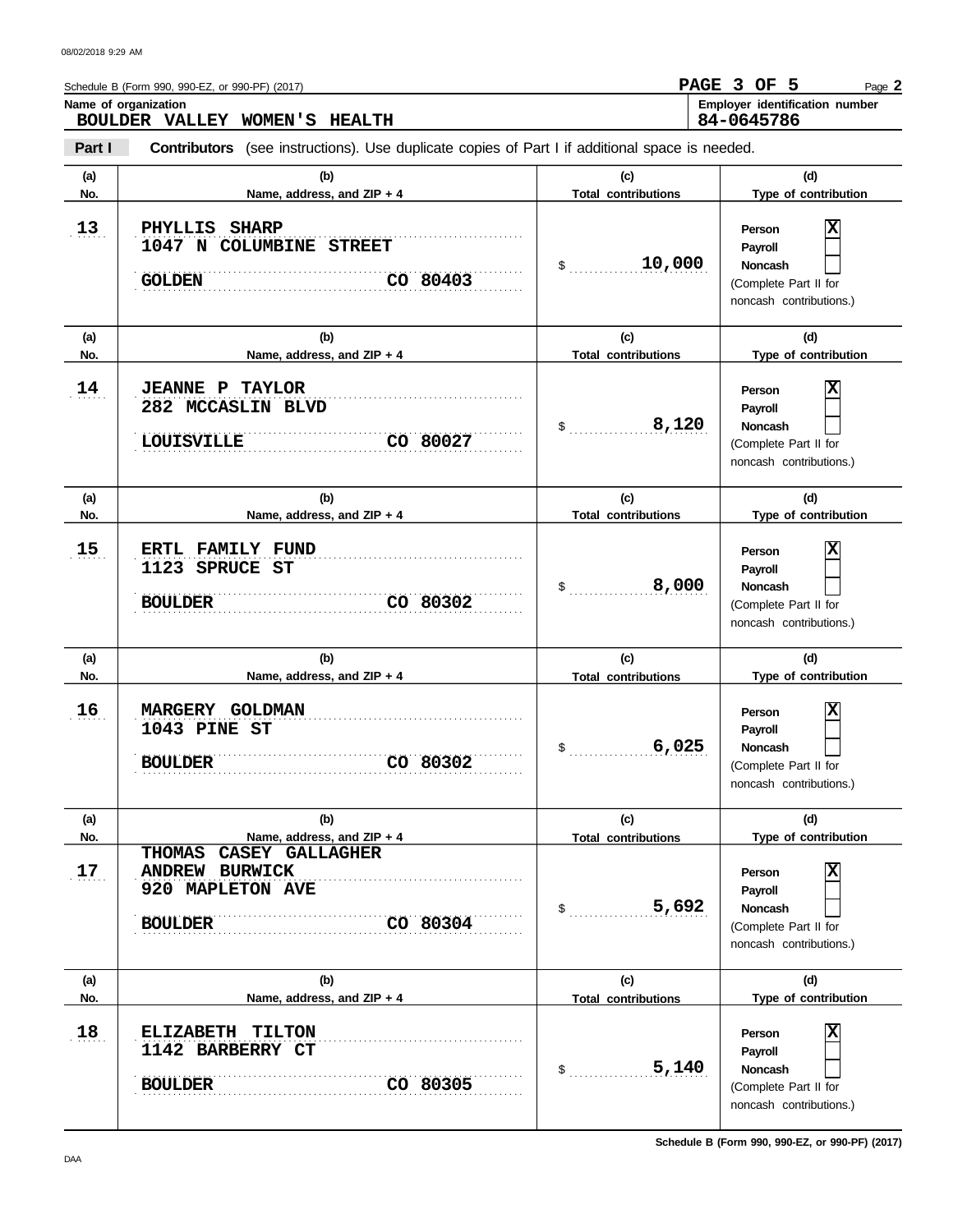|            | Schedule B (Form 990, 990-EZ, or 990-PF) (2017)<br>Name of organization<br>BOULDER VALLEY WOMEN'S HEALTH |                                   | PAGE 4 OF 5<br>Page 2<br>Employer identification number<br>84-0645786                                              |
|------------|----------------------------------------------------------------------------------------------------------|-----------------------------------|--------------------------------------------------------------------------------------------------------------------|
| Part I     | <b>Contributors</b> (see instructions). Use duplicate copies of Part I if additional space is needed.    |                                   |                                                                                                                    |
| (a)<br>No. | (b)<br>Name, address, and ZIP + 4                                                                        | (c)<br><b>Total contributions</b> | (d)<br>Type of contribution                                                                                        |
| 19         | CLASS FUND<br>1123 SPRUCE ST<br>CO 80302<br><b>BOULDER</b>                                               | 5,000<br>\$                       | Χ<br>Person<br>Payroll<br><b>Noncash</b><br>(Complete Part II for<br>noncash contributions.)                       |
| (a)<br>No. | (b)<br>Name, address, and ZIP + 4                                                                        | (c)<br><b>Total contributions</b> | (d)<br>Type of contribution                                                                                        |
| 20         | <b>MARIAN DINES</b><br>3595 NYLAND WAY<br>CO 80026<br><b>LAFAYETTE</b>                                   | 5,000<br>\$                       | X<br>Person<br>Payroll<br><b>Noncash</b><br>(Complete Part II for<br>noncash contributions.)                       |
| (a)<br>No. | (b)<br>Name, address, and ZIP + 4                                                                        | (c)<br><b>Total contributions</b> | (d)<br>Type of contribution                                                                                        |
| 21         | <b>THE FEARLESS FOUNDATION</b><br>8910 PURDUE RD, SUITE 500<br>INDIANAPOLIS<br>IN 46268                  | 5,000<br>\$                       | X<br>Person<br>Payroll<br><b>Noncash</b><br>(Complete Part II for<br>noncash contributions.)                       |
| (a)<br>No. | (b)<br>Name, address, and ZIP + 4                                                                        | (c)<br><b>Total contributions</b> | (d)<br>Type of contribution                                                                                        |
| 22         | <b>TRUST</b><br>AEC<br>3290<br><b>NORTHSIDE PARKWAY</b><br>GA 30327<br><b>ATLANTA</b>                    | 5,000<br>\$                       | $\overline{\mathbf{x}}$<br>Person<br>Payroll<br><b>Noncash</b><br>(Complete Part II for<br>noncash contributions.) |
| (a)<br>No. | (b)<br>Name, address, and ZIP + 4                                                                        | (c)<br><b>Total contributions</b> | (d)<br>Type of contribution                                                                                        |
| 23         | NAMASTE FOUNDATION<br>9704 W RAINTREE DRIVE<br><b>COLUMBUS</b><br>IN 47201                               | 5,000<br>\$                       | X<br>Person<br>Payroll<br>Noncash<br>(Complete Part II for<br>noncash contributions.)                              |
| (a)<br>No. | (b)<br>Name, address, and ZIP + 4                                                                        | (c)<br><b>Total contributions</b> | (d)<br>Type of contribution                                                                                        |
| 24         | KATHERINE MCINTYRE<br>420 PINE ST<br>CO 80302<br><b>BOULDER</b>                                          | 5,000<br>\$                       | X<br>Person<br>Payroll<br>Noncash<br>(Complete Part II for<br>noncash contributions.)                              |

**Schedule B (Form 990, 990-EZ, or 990-PF) (2017)**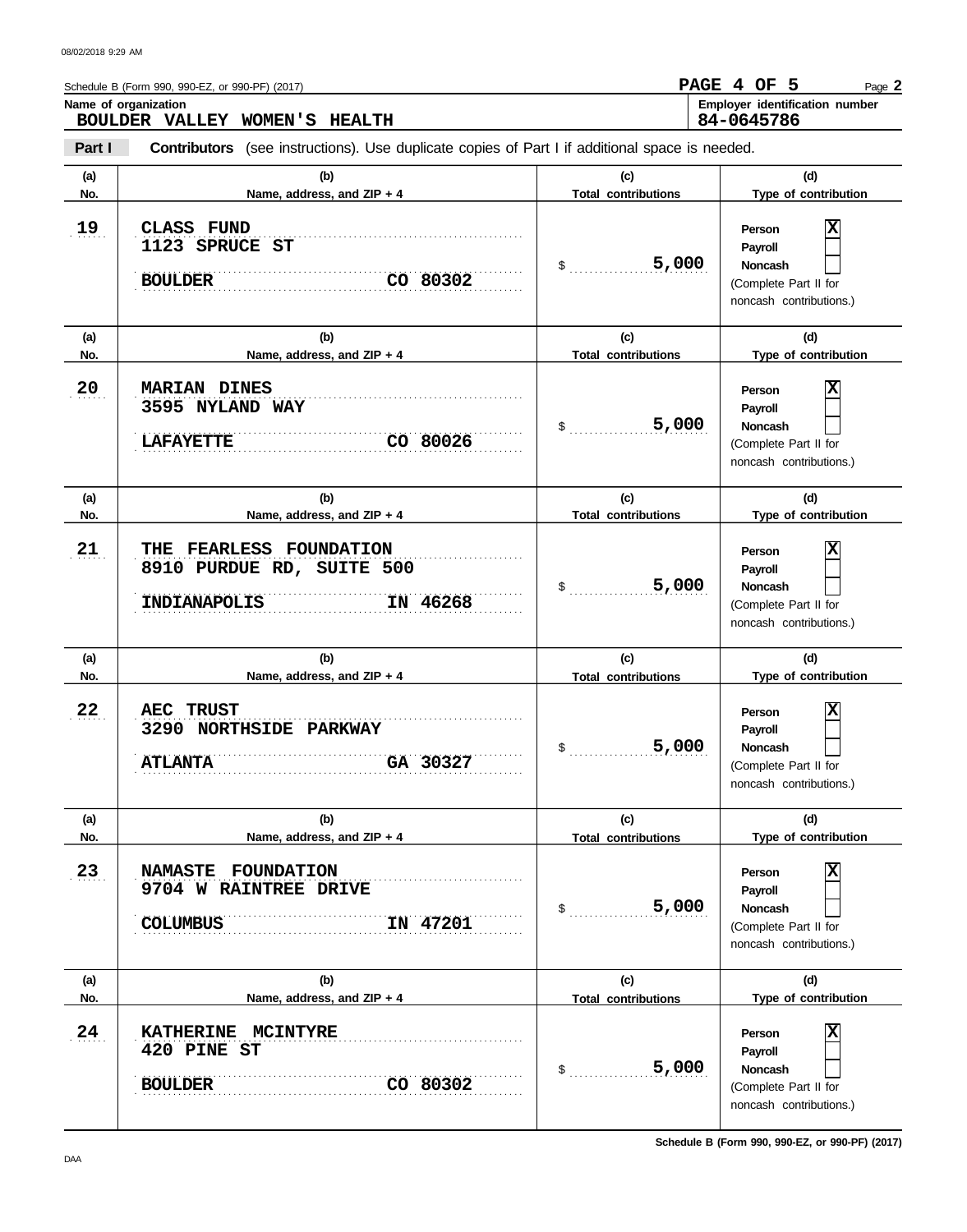|            | Schedule B (Form 990, 990-EZ, or 990-PF) (2017)                                                       |                                   | PAGE 5 OF 5<br>Page 2                                                                          |
|------------|-------------------------------------------------------------------------------------------------------|-----------------------------------|------------------------------------------------------------------------------------------------|
|            | Name of organization<br>BOULDER VALLEY WOMEN'S HEALTH                                                 |                                   | Employer identification number<br>84-0645786                                                   |
| Part I     | <b>Contributors</b> (see instructions). Use duplicate copies of Part I if additional space is needed. |                                   |                                                                                                |
| (a)<br>No. | (b)<br>Name, address, and ZIP + 4                                                                     | (c)<br><b>Total contributions</b> | (d)<br>Type of contribution                                                                    |
| 25         | <b>JARED POLIS FOUNDATION</b><br>P O BOX 4659<br>CO 80306<br><b>BOULDER</b>                           | 5,000<br>\$                       | Х<br>Person<br>Payroll<br>Noncash<br>(Complete Part II for<br>noncash contributions.)          |
| (a)<br>No. | (b)<br>Name, address, and ZIP + 4                                                                     | (c)<br><b>Total contributions</b> | (d)<br>Type of contribution                                                                    |
| 26         | <b>LINDA</b><br><b>STONEROCK</b><br>1795 LOMBARDY DR<br>CO 80304<br><b>BOULDER</b>                    | 5,000<br>\$                       | Х<br>Person<br>Payroll<br>Noncash<br>(Complete Part II for<br>noncash contributions.)          |
| (a)<br>No. | (b)<br>Name, address, and ZIP + 4                                                                     | (c)<br><b>Total contributions</b> | (d)<br>Type of contribution                                                                    |
| 27         | <b>KATHERINE</b><br>YOUNG<br>1407 ROCKMONT CIRCLE<br>CO 80305<br><b>BOULDER</b>                       | 5,000<br>\$                       | х<br>Person<br>Payroll<br><b>Noncash</b><br>(Complete Part II for<br>noncash contributions.)   |
| (a)<br>No. | (b)<br>Name, address, and ZIP + 4                                                                     | (c)<br><b>Total contributions</b> | (d)<br>Type of contribution                                                                    |
|            |                                                                                                       | \$                                | Person<br><b>Payroll</b><br><b>Noncash</b><br>(Complete Part II for<br>noncash contributions.) |
| (a)<br>No. | (b)<br>Name, address, and ZIP + 4                                                                     | (c)<br><b>Total contributions</b> | (d)<br>Type of contribution                                                                    |
|            |                                                                                                       | \$                                | Person<br>Payroll<br><b>Noncash</b><br>(Complete Part II for<br>noncash contributions.)        |
| (a)<br>No. | (b)<br>Name, address, and ZIP + 4                                                                     | (c)<br><b>Total contributions</b> | (d)<br>Type of contribution                                                                    |
| .          |                                                                                                       |                                   | Person<br>Payroll                                                                              |

. . . . . . . . . . . . . . . . . . . . . . . . . . . . . . . . . . . . . . . . . . . . . . . . . . . . . . . . . . . . . . . . . . . . . . . . . . . . . . . . . . . . . . . . . . . . . . . . . . . . . . . . . . . . . . . . . . . . . . . . . . . . . . . . . . . . . . . . . . . . . . . . . . . . . . . . . .

**Schedule B (Form 990, 990-EZ, or 990-PF) (2017)**

(Complete Part II for noncash contributions.)

 $\overline{\phantom{0}}$ 

**Noncash**

\$ . . . . . . . . . . . . . . . . . . . . . . . . . . . .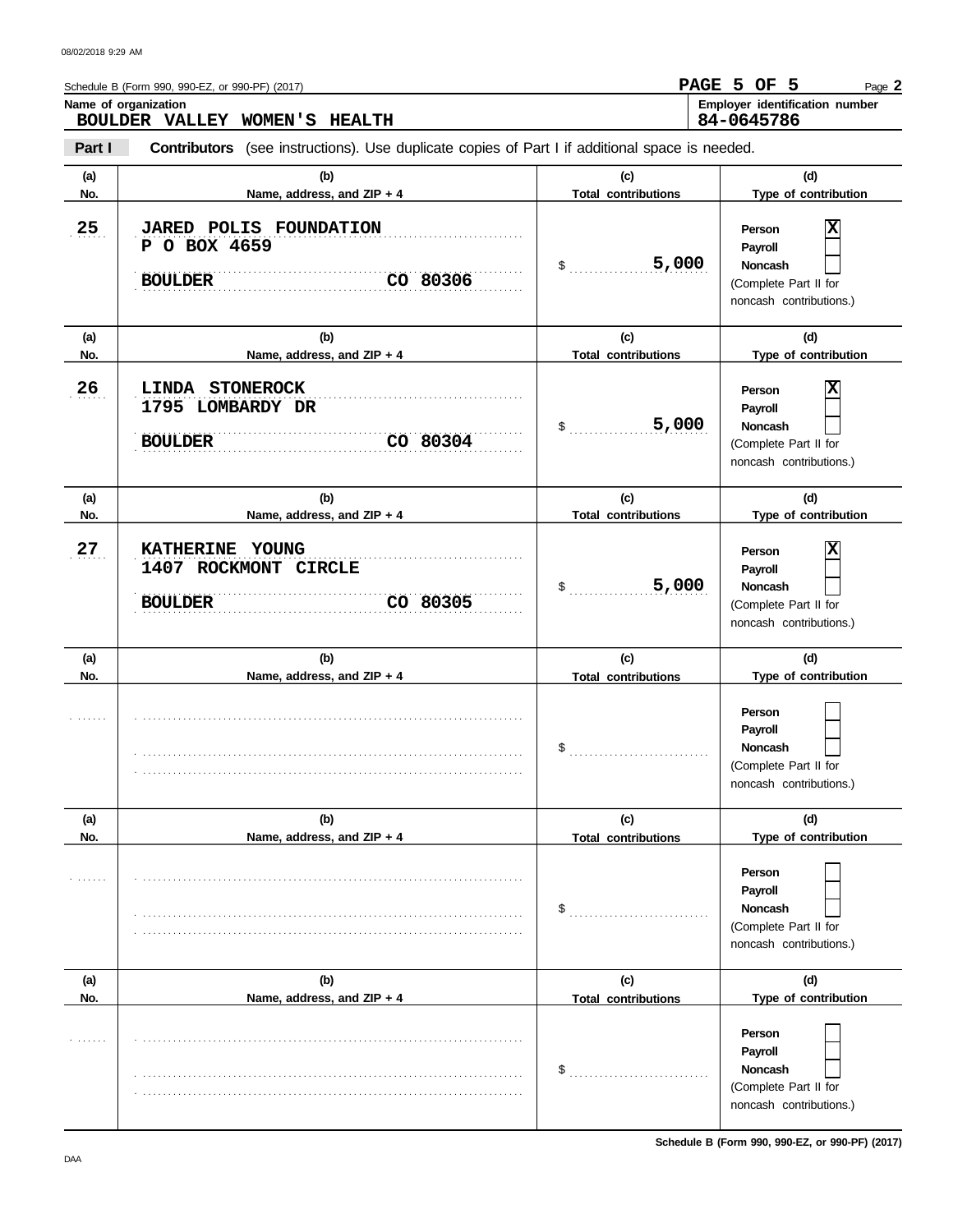| <b>SCHEDULE C</b>                                    |                                                                                                                                                                                                                                                                                                | <b>Political Campaign and Lobbying Activities</b>                               |           |                                                                             | OMB No. 1545-0047                                                                                                                                           |
|------------------------------------------------------|------------------------------------------------------------------------------------------------------------------------------------------------------------------------------------------------------------------------------------------------------------------------------------------------|---------------------------------------------------------------------------------|-----------|-----------------------------------------------------------------------------|-------------------------------------------------------------------------------------------------------------------------------------------------------------|
| (Form 990 or 990-EZ)                                 |                                                                                                                                                                                                                                                                                                | For Organizations Exempt From Income Tax Under section 501(c) and section 527   |           |                                                                             |                                                                                                                                                             |
| Department of the Treasury                           | <b>u</b> Complete if the organization is described below.                                                                                                                                                                                                                                      |                                                                                 |           | L1 Attach to Form 990 or Form 990-EZ.                                       | <b>Open to Public</b>                                                                                                                                       |
| Internal Revenue Service                             |                                                                                                                                                                                                                                                                                                | <b>u</b> Go to www.irs.gov/Form990 for instructions and the latest information. |           |                                                                             | Inspection                                                                                                                                                  |
|                                                      | If the organization answered "Yes," on Form 990, Part IV, line 3, or Form 990-EZ, Part V, line 46 (Political Campaign Activities), then                                                                                                                                                        |                                                                                 |           |                                                                             |                                                                                                                                                             |
|                                                      | • Section 501(c)(3) organizations: Complete Parts I-A and B. Do not complete Part I-C.                                                                                                                                                                                                         |                                                                                 |           |                                                                             |                                                                                                                                                             |
|                                                      | • Section 501(c) (other than section 501(c)(3)) organizations: Complete Parts I-A and C below. Do not complete Part I-B.                                                                                                                                                                       |                                                                                 |           |                                                                             |                                                                                                                                                             |
| • Section 527 organizations: Complete Part I-A only. |                                                                                                                                                                                                                                                                                                |                                                                                 |           |                                                                             |                                                                                                                                                             |
|                                                      | If the organization answered "Yes," on Form 990, Part IV, line 4, or Form 990-EZ, Part VI, line 47 (Lobbying Activities), then                                                                                                                                                                 |                                                                                 |           |                                                                             |                                                                                                                                                             |
|                                                      | • Section 501(c)(3) organizations that have filed Form 5768 (election under section 501(h)): Complete Part II-A. Do not complete Part II-B.<br>· Section 501(c)(3) organizations that have NOT filed Form 5768 (election under section 501(h)): Complete Part II-B. Do not complete Part II-A. |                                                                                 |           |                                                                             |                                                                                                                                                             |
|                                                      |                                                                                                                                                                                                                                                                                                |                                                                                 |           |                                                                             |                                                                                                                                                             |
| Tax) (see separate instructions), then               | If the organization answered "Yes," on Form 990, Part IV, line 5 (Proxy Tax) (see separate instructions) or Form 990-EZ, Part V, line 35c (Proxy                                                                                                                                               |                                                                                 |           |                                                                             |                                                                                                                                                             |
|                                                      |                                                                                                                                                                                                                                                                                                |                                                                                 |           |                                                                             |                                                                                                                                                             |
|                                                      | • Section 501(c)(4), (5), or (6) organizations: Complete Part III.<br>Name of organization BOULDER VALLEY WOMEN'S HEALTH                                                                                                                                                                       |                                                                                 |           |                                                                             | Employer identification number                                                                                                                              |
|                                                      | CENTER, INC.                                                                                                                                                                                                                                                                                   |                                                                                 |           | 84-0645786                                                                  |                                                                                                                                                             |
| Part I-A                                             | Complete if the organization is exempt under section 501(c) or is a section 527 organization.                                                                                                                                                                                                  |                                                                                 |           |                                                                             |                                                                                                                                                             |
|                                                      | Provide a description of the organization's direct and indirect political campaign activities in Part IV. (see instructions for                                                                                                                                                                |                                                                                 |           |                                                                             |                                                                                                                                                             |
| definition of "political campaign activities")       |                                                                                                                                                                                                                                                                                                |                                                                                 |           |                                                                             |                                                                                                                                                             |
| 2                                                    |                                                                                                                                                                                                                                                                                                |                                                                                 |           |                                                                             | $\mathbf{u}$ \$ $\ldots$ $\ldots$ $\ldots$ $\ldots$ $\ldots$ $\ldots$ $\ldots$                                                                              |
| 3                                                    |                                                                                                                                                                                                                                                                                                |                                                                                 |           |                                                                             |                                                                                                                                                             |
| Part I-B                                             | Complete if the organization is exempt under section 501(c)(3).                                                                                                                                                                                                                                |                                                                                 |           |                                                                             |                                                                                                                                                             |
| 1.                                                   | Enter the amount of any excise tax incurred by the organization under section 4955 [[[[[[[[[[[[[[[[[[[[[[[[[[[                                                                                                                                                                                 |                                                                                 |           |                                                                             |                                                                                                                                                             |
| 2                                                    | Enter the amount of any excise tax incurred by organization managers under section 4955 [[[[[[[[[[[[[[[[[[[[[                                                                                                                                                                                  |                                                                                 |           |                                                                             |                                                                                                                                                             |
| З                                                    |                                                                                                                                                                                                                                                                                                |                                                                                 |           |                                                                             | Yes<br>No                                                                                                                                                   |
| 4a Was a correction made?                            |                                                                                                                                                                                                                                                                                                |                                                                                 |           |                                                                             | Yes<br>No.                                                                                                                                                  |
| <b>b</b> If "Yes," describe in Part IV.              |                                                                                                                                                                                                                                                                                                |                                                                                 |           |                                                                             |                                                                                                                                                             |
| Part I-C                                             | Complete if the organization is exempt under section 501(c), except section 501(c)(3).                                                                                                                                                                                                         |                                                                                 |           |                                                                             |                                                                                                                                                             |
| 1<br>activities                                      | Enter the amount directly expended by the filing organization for section 527 exempt function                                                                                                                                                                                                  |                                                                                 |           |                                                                             | <b>u</b> \$                                                                                                                                                 |
|                                                      | Enter the amount of the filing organization's funds contributed to other organizations for section                                                                                                                                                                                             |                                                                                 |           |                                                                             |                                                                                                                                                             |
| 527 exempt function activities                       |                                                                                                                                                                                                                                                                                                |                                                                                 |           |                                                                             |                                                                                                                                                             |
| 3.<br>line 17b                                       | Total exempt function expenditures. Add lines 1 and 2. Enter here and on Form 1120-POL,                                                                                                                                                                                                        |                                                                                 |           | $\mathbf{u} \mathbf{\$}$                                                    |                                                                                                                                                             |
|                                                      |                                                                                                                                                                                                                                                                                                |                                                                                 |           |                                                                             | Yes<br>No                                                                                                                                                   |
|                                                      | Enter the names, addresses and employer identification number (EIN) of all section 527 political organizations to which the filing                                                                                                                                                             |                                                                                 |           |                                                                             |                                                                                                                                                             |
|                                                      | organization made payments. For each organization listed, enter the amount paid from the filing organization's funds. Also enter                                                                                                                                                               |                                                                                 |           |                                                                             |                                                                                                                                                             |
|                                                      | the amount of political contributions received that were promptly and directly delivered to a separate political organization, such                                                                                                                                                            |                                                                                 |           |                                                                             |                                                                                                                                                             |
|                                                      | as a separate segregated fund or a political action committee (PAC). If additional space is needed, provide information in Part IV.                                                                                                                                                            |                                                                                 |           |                                                                             |                                                                                                                                                             |
|                                                      | (a) Name                                                                                                                                                                                                                                                                                       | (b) Address                                                                     | $(c)$ EIN | (d) Amount paid from<br>filing organization's<br>funds. If none, enter -0-. | (e) Amount of political<br>contributions received and<br>promptly and directly<br>delivered to a separate<br>political organization.<br>If none, enter -0-. |
| (1)                                                  |                                                                                                                                                                                                                                                                                                |                                                                                 |           |                                                                             |                                                                                                                                                             |
| (2)                                                  |                                                                                                                                                                                                                                                                                                |                                                                                 |           |                                                                             |                                                                                                                                                             |
| (3)                                                  |                                                                                                                                                                                                                                                                                                |                                                                                 |           |                                                                             |                                                                                                                                                             |
| (4)                                                  |                                                                                                                                                                                                                                                                                                |                                                                                 |           |                                                                             |                                                                                                                                                             |
| (5)                                                  |                                                                                                                                                                                                                                                                                                |                                                                                 |           |                                                                             |                                                                                                                                                             |
| (6)                                                  |                                                                                                                                                                                                                                                                                                |                                                                                 |           |                                                                             |                                                                                                                                                             |
|                                                      |                                                                                                                                                                                                                                                                                                |                                                                                 |           |                                                                             |                                                                                                                                                             |

**For Paperwork Reduction Act Notice, see the Instructions for Form 990 or 990-EZ.**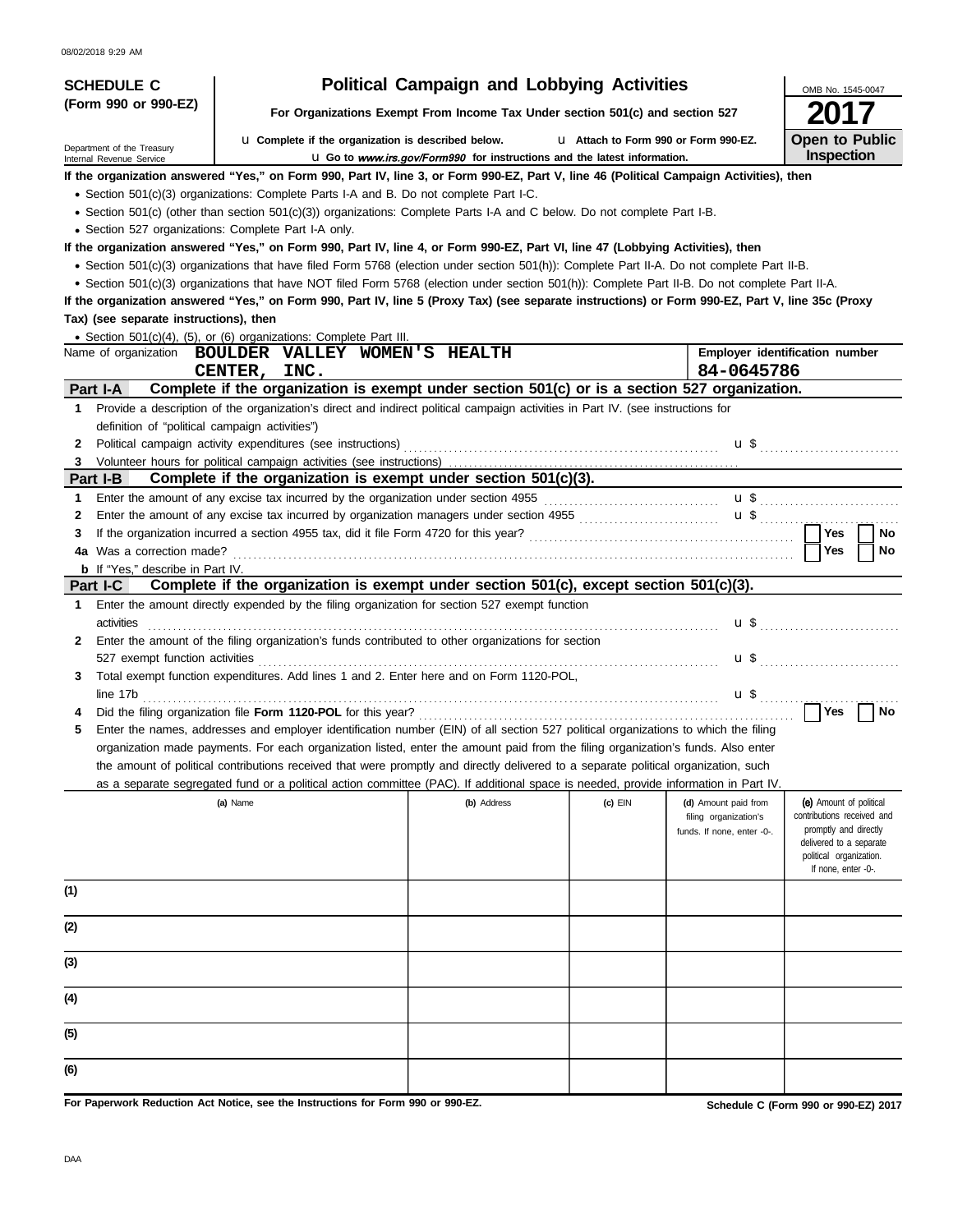|   |                                                                                                               | Schedule C (Form 990 or 990-EZ) 2017 BOULDER VALLEY WOMEN'S HEALTH                                                  | 84-0645786            | Page 2         |
|---|---------------------------------------------------------------------------------------------------------------|---------------------------------------------------------------------------------------------------------------------|-----------------------|----------------|
|   | Part II-A                                                                                                     | Complete if the organization is exempt under section 501(c)(3) and filed Form 5768 (election under                  |                       |                |
|   | section 501(h)).                                                                                              |                                                                                                                     |                       |                |
|   | A Check<br>$\mathbf{u}$                                                                                       | if the filing organization belongs to an affiliated group (and list in Part IV each affiliated group member's name, |                       |                |
|   |                                                                                                               | address, EIN, expenses, and share of excess lobbying expenditures).                                                 |                       |                |
| в | Check<br>$\mathbf{u}$                                                                                         | if the filing organization checked box A and "limited control" provisions apply.                                    |                       |                |
|   |                                                                                                               | <b>Limits on Lobbying Expenditures</b>                                                                              | (a) Filing            | (b) Affiliated |
|   |                                                                                                               | (The term "expenditures" means amounts paid or incurred.)                                                           | organization's totals | group totals   |
|   |                                                                                                               | 1a Total lobbying expenditures to influence public opinion (grass roots lobbying) [[[[[[[[[[[[[[[[[[[[[[[[[[[       | 0                     |                |
|   | Total lobbying expenditures to influence a legislative body (direct lobbying) [[[[[[[[[[[[[[[[[[[[[[[[[[[[[[[ | 784                                                                                                                 |                       |                |
|   | c                                                                                                             |                                                                                                                     | 784                   |                |
|   | Other exempt purpose expenditures<br>d                                                                        |                                                                                                                     | 2,652,924             |                |
|   | е                                                                                                             |                                                                                                                     | 2,653,708             |                |
|   | f Lobbying nontaxable amount. Enter the amount from the following table in both                               |                                                                                                                     |                       |                |
|   | columns.                                                                                                      |                                                                                                                     | 282,685               |                |
|   | If the amount on line 1e, column (a) or (b) is:                                                               | The lobbying nontaxable amount is:                                                                                  |                       |                |
|   | Not over \$500,000                                                                                            | 20% of the amount on line 1e.                                                                                       |                       |                |
|   | Over \$500,000 but not over \$1,000,000                                                                       | \$100,000 plus 15% of the excess over \$500,000.                                                                    |                       |                |
|   | Over \$1,000,000 but not over \$1,500,000                                                                     | \$175,000 plus 10% of the excess over \$1,000,000.                                                                  |                       |                |
|   | Over \$1,500,000 but not over \$17,000,000                                                                    | \$225,000 plus 5% of the excess over \$1,500,000.                                                                   |                       |                |
|   | Over \$17,000,000                                                                                             | \$1,000,000.                                                                                                        |                       |                |
|   | a                                                                                                             |                                                                                                                     | 70,671                |                |
|   |                                                                                                               |                                                                                                                     | 0                     |                |
|   |                                                                                                               |                                                                                                                     | $\mathbf{0}$          |                |
|   |                                                                                                               | If there is an amount other than zero on either line 1h or line 1i, did the organization file Form 4720             |                       |                |
|   |                                                                                                               |                                                                                                                     |                       | No<br>Yes      |

**4-Year Averaging Period Under section 501(h)**

## **(Some organizations that made a section 501(h) election do not have to complete all of the five columns below. See the separate instructions for lines 2a through 2f.)**

| Lobbying Expenditures During 4-Year Averaging Period                                   |            |          |            |            |           |  |  |  |
|----------------------------------------------------------------------------------------|------------|----------|------------|------------|-----------|--|--|--|
| Calendar year (or fiscal year<br>beginning in)                                         | (a) $2014$ | (b) 2015 | $(c)$ 2016 | $(d)$ 2017 | (e) Total |  |  |  |
| 2a Lobbying nontaxable amount                                                          |            |          | 277,206    | 282,685    | 559,891   |  |  |  |
| <b>b</b> Lobbying ceiling amount<br>$(150\% \text{ of line } 2a, \text{ column } (e))$ |            |          |            |            | 839,837   |  |  |  |
| c Total lobbying expenditures                                                          |            |          | 532        | 784        | 1,316     |  |  |  |
| <b>d</b> Grassroots nontaxable amount                                                  |            |          | 69,302     | 70,671     | 139,973   |  |  |  |
| e Grassroots ceiling amount<br>$(150\% \text{ of line } 2d, \text{ column } (e))$      |            |          |            |            | 209,960   |  |  |  |
| Grassroots lobbying expenditures                                                       |            |          |            |            |           |  |  |  |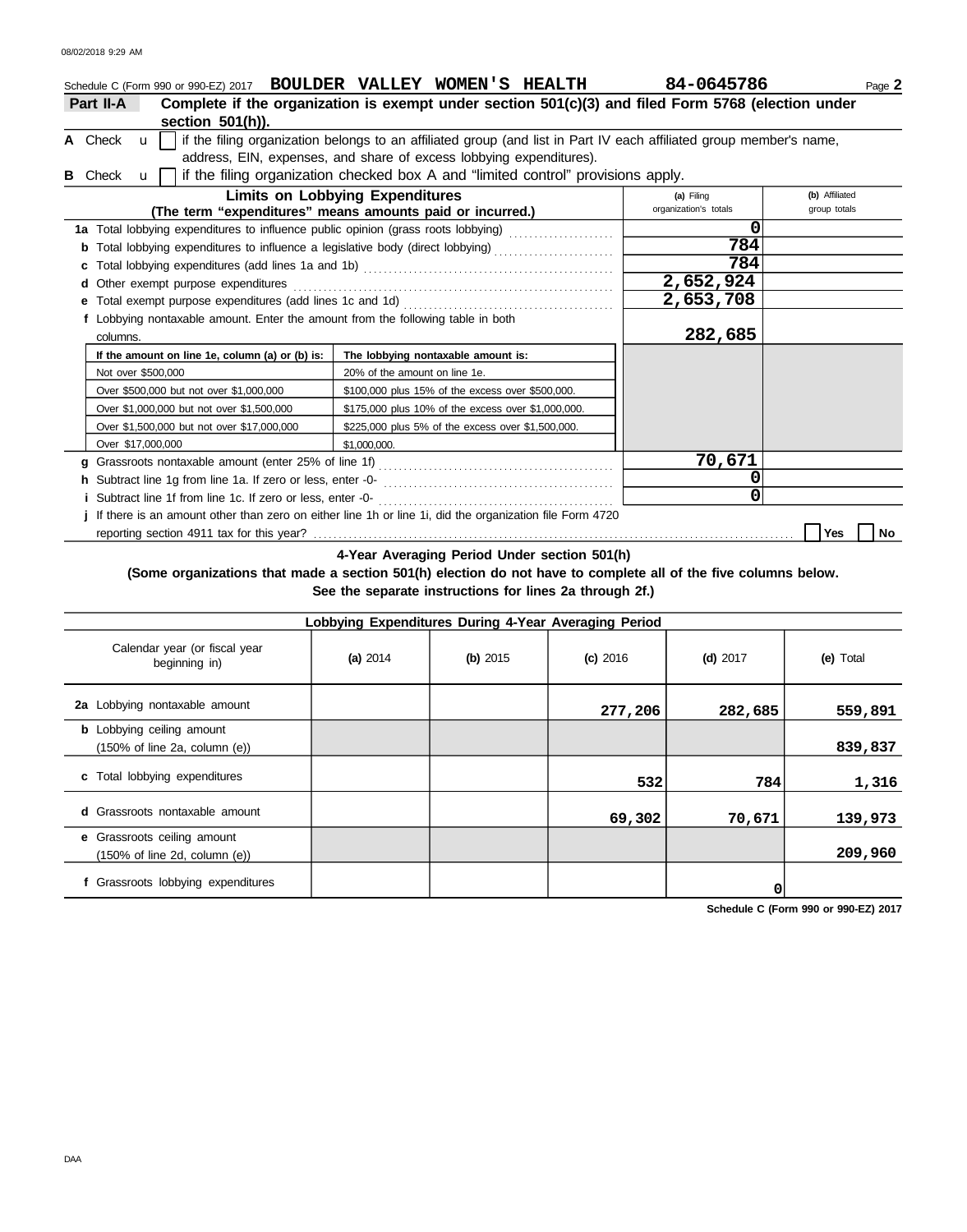| Complete if the organization is exempt under section 501(c)(3) and has NOT filed Form 5768<br>Part II-B<br>(election under section 501(h)).<br>(a)<br>(b)<br>For each "Yes," response on lines 1a through 1i below, provide in Part IV a detailed<br>description of the lobbying activity.<br>Yes<br>No<br>Amount<br>During the year, did the filing organization attempt to influence foreign, national, state or local<br>1<br>legislation, including any attempt to influence public opinion on a legislative matter or<br>referendum, through the use of:<br>a Volunteers?<br><b>b</b> Paid staff or management (include compensation in expenses reported on lines 1c through 1i)?<br>c Media advertisements?<br>h Rallies, demonstrations, seminars, conventions, speeches, lectures, or any similar means?<br><i>i</i> Other activities?<br>2a Did the activities in line 1 cause the organization to be not described in section 501(c)(3)?<br>c If "Yes," enter the amount of any tax incurred by organization managers under section 4912<br>d If the filing organization incurred a section 4912 tax, did it file Form 4720 for this year?<br>Complete if the organization is exempt under section 501(c)(4), section 501(c)(5), or section<br>Part III-A<br>$501(c)(6)$ .<br>Yes<br>$\mathbf{1}$<br>Were substantially all (90% or more) dues received nondeductible by members?<br>1<br>Did the organization make only in-house lobbying expenditures of \$2,000 or less?<br>$\overline{2}$<br>2<br>$\overline{3}$<br>Did the organization agree to carry over lobbying and political campaign activity expenditures from the prior year?<br>Complete if the organization is exempt under section 501(c)(4), section 501(c)(5), or section<br>Part III-B<br>501(c)(6) and if either (a) BOTH Part III-A, lines 1 and 2, are answered "No," OR (b) Part III-A, line 3, is |    |
|---------------------------------------------------------------------------------------------------------------------------------------------------------------------------------------------------------------------------------------------------------------------------------------------------------------------------------------------------------------------------------------------------------------------------------------------------------------------------------------------------------------------------------------------------------------------------------------------------------------------------------------------------------------------------------------------------------------------------------------------------------------------------------------------------------------------------------------------------------------------------------------------------------------------------------------------------------------------------------------------------------------------------------------------------------------------------------------------------------------------------------------------------------------------------------------------------------------------------------------------------------------------------------------------------------------------------------------------------------------------------------------------------------------------------------------------------------------------------------------------------------------------------------------------------------------------------------------------------------------------------------------------------------------------------------------------------------------------------------------------------------------------------------------------------------------------------------------------------------------------------------------|----|
|                                                                                                                                                                                                                                                                                                                                                                                                                                                                                                                                                                                                                                                                                                                                                                                                                                                                                                                                                                                                                                                                                                                                                                                                                                                                                                                                                                                                                                                                                                                                                                                                                                                                                                                                                                                                                                                                                       |    |
|                                                                                                                                                                                                                                                                                                                                                                                                                                                                                                                                                                                                                                                                                                                                                                                                                                                                                                                                                                                                                                                                                                                                                                                                                                                                                                                                                                                                                                                                                                                                                                                                                                                                                                                                                                                                                                                                                       |    |
|                                                                                                                                                                                                                                                                                                                                                                                                                                                                                                                                                                                                                                                                                                                                                                                                                                                                                                                                                                                                                                                                                                                                                                                                                                                                                                                                                                                                                                                                                                                                                                                                                                                                                                                                                                                                                                                                                       |    |
|                                                                                                                                                                                                                                                                                                                                                                                                                                                                                                                                                                                                                                                                                                                                                                                                                                                                                                                                                                                                                                                                                                                                                                                                                                                                                                                                                                                                                                                                                                                                                                                                                                                                                                                                                                                                                                                                                       |    |
|                                                                                                                                                                                                                                                                                                                                                                                                                                                                                                                                                                                                                                                                                                                                                                                                                                                                                                                                                                                                                                                                                                                                                                                                                                                                                                                                                                                                                                                                                                                                                                                                                                                                                                                                                                                                                                                                                       |    |
|                                                                                                                                                                                                                                                                                                                                                                                                                                                                                                                                                                                                                                                                                                                                                                                                                                                                                                                                                                                                                                                                                                                                                                                                                                                                                                                                                                                                                                                                                                                                                                                                                                                                                                                                                                                                                                                                                       |    |
|                                                                                                                                                                                                                                                                                                                                                                                                                                                                                                                                                                                                                                                                                                                                                                                                                                                                                                                                                                                                                                                                                                                                                                                                                                                                                                                                                                                                                                                                                                                                                                                                                                                                                                                                                                                                                                                                                       |    |
|                                                                                                                                                                                                                                                                                                                                                                                                                                                                                                                                                                                                                                                                                                                                                                                                                                                                                                                                                                                                                                                                                                                                                                                                                                                                                                                                                                                                                                                                                                                                                                                                                                                                                                                                                                                                                                                                                       |    |
|                                                                                                                                                                                                                                                                                                                                                                                                                                                                                                                                                                                                                                                                                                                                                                                                                                                                                                                                                                                                                                                                                                                                                                                                                                                                                                                                                                                                                                                                                                                                                                                                                                                                                                                                                                                                                                                                                       |    |
|                                                                                                                                                                                                                                                                                                                                                                                                                                                                                                                                                                                                                                                                                                                                                                                                                                                                                                                                                                                                                                                                                                                                                                                                                                                                                                                                                                                                                                                                                                                                                                                                                                                                                                                                                                                                                                                                                       |    |
|                                                                                                                                                                                                                                                                                                                                                                                                                                                                                                                                                                                                                                                                                                                                                                                                                                                                                                                                                                                                                                                                                                                                                                                                                                                                                                                                                                                                                                                                                                                                                                                                                                                                                                                                                                                                                                                                                       |    |
|                                                                                                                                                                                                                                                                                                                                                                                                                                                                                                                                                                                                                                                                                                                                                                                                                                                                                                                                                                                                                                                                                                                                                                                                                                                                                                                                                                                                                                                                                                                                                                                                                                                                                                                                                                                                                                                                                       |    |
|                                                                                                                                                                                                                                                                                                                                                                                                                                                                                                                                                                                                                                                                                                                                                                                                                                                                                                                                                                                                                                                                                                                                                                                                                                                                                                                                                                                                                                                                                                                                                                                                                                                                                                                                                                                                                                                                                       |    |
|                                                                                                                                                                                                                                                                                                                                                                                                                                                                                                                                                                                                                                                                                                                                                                                                                                                                                                                                                                                                                                                                                                                                                                                                                                                                                                                                                                                                                                                                                                                                                                                                                                                                                                                                                                                                                                                                                       |    |
|                                                                                                                                                                                                                                                                                                                                                                                                                                                                                                                                                                                                                                                                                                                                                                                                                                                                                                                                                                                                                                                                                                                                                                                                                                                                                                                                                                                                                                                                                                                                                                                                                                                                                                                                                                                                                                                                                       |    |
|                                                                                                                                                                                                                                                                                                                                                                                                                                                                                                                                                                                                                                                                                                                                                                                                                                                                                                                                                                                                                                                                                                                                                                                                                                                                                                                                                                                                                                                                                                                                                                                                                                                                                                                                                                                                                                                                                       |    |
|                                                                                                                                                                                                                                                                                                                                                                                                                                                                                                                                                                                                                                                                                                                                                                                                                                                                                                                                                                                                                                                                                                                                                                                                                                                                                                                                                                                                                                                                                                                                                                                                                                                                                                                                                                                                                                                                                       |    |
|                                                                                                                                                                                                                                                                                                                                                                                                                                                                                                                                                                                                                                                                                                                                                                                                                                                                                                                                                                                                                                                                                                                                                                                                                                                                                                                                                                                                                                                                                                                                                                                                                                                                                                                                                                                                                                                                                       |    |
|                                                                                                                                                                                                                                                                                                                                                                                                                                                                                                                                                                                                                                                                                                                                                                                                                                                                                                                                                                                                                                                                                                                                                                                                                                                                                                                                                                                                                                                                                                                                                                                                                                                                                                                                                                                                                                                                                       |    |
|                                                                                                                                                                                                                                                                                                                                                                                                                                                                                                                                                                                                                                                                                                                                                                                                                                                                                                                                                                                                                                                                                                                                                                                                                                                                                                                                                                                                                                                                                                                                                                                                                                                                                                                                                                                                                                                                                       |    |
|                                                                                                                                                                                                                                                                                                                                                                                                                                                                                                                                                                                                                                                                                                                                                                                                                                                                                                                                                                                                                                                                                                                                                                                                                                                                                                                                                                                                                                                                                                                                                                                                                                                                                                                                                                                                                                                                                       | No |
|                                                                                                                                                                                                                                                                                                                                                                                                                                                                                                                                                                                                                                                                                                                                                                                                                                                                                                                                                                                                                                                                                                                                                                                                                                                                                                                                                                                                                                                                                                                                                                                                                                                                                                                                                                                                                                                                                       |    |
|                                                                                                                                                                                                                                                                                                                                                                                                                                                                                                                                                                                                                                                                                                                                                                                                                                                                                                                                                                                                                                                                                                                                                                                                                                                                                                                                                                                                                                                                                                                                                                                                                                                                                                                                                                                                                                                                                       |    |
| answered "Yes."                                                                                                                                                                                                                                                                                                                                                                                                                                                                                                                                                                                                                                                                                                                                                                                                                                                                                                                                                                                                                                                                                                                                                                                                                                                                                                                                                                                                                                                                                                                                                                                                                                                                                                                                                                                                                                                                       |    |
| $\mathbf{1}$<br>Dues, assessments and similar amounts from members<br>1                                                                                                                                                                                                                                                                                                                                                                                                                                                                                                                                                                                                                                                                                                                                                                                                                                                                                                                                                                                                                                                                                                                                                                                                                                                                                                                                                                                                                                                                                                                                                                                                                                                                                                                                                                                                               |    |
| Section 162(e) nondeductible lobbying and political expenditures (do not include amounts of<br>2<br>political expenses for which the section 527(f) tax was paid).                                                                                                                                                                                                                                                                                                                                                                                                                                                                                                                                                                                                                                                                                                                                                                                                                                                                                                                                                                                                                                                                                                                                                                                                                                                                                                                                                                                                                                                                                                                                                                                                                                                                                                                    |    |
| 2a                                                                                                                                                                                                                                                                                                                                                                                                                                                                                                                                                                                                                                                                                                                                                                                                                                                                                                                                                                                                                                                                                                                                                                                                                                                                                                                                                                                                                                                                                                                                                                                                                                                                                                                                                                                                                                                                                    |    |
| a Current year<br>expression of the contract of the current of the contract of the contract of the contract of the contract of the contract of the contract of the contract of the contract of the contract of the contract of t<br>2 <sub>b</sub>                                                                                                                                                                                                                                                                                                                                                                                                                                                                                                                                                                                                                                                                                                                                                                                                                                                                                                                                                                                                                                                                                                                                                                                                                                                                                                                                                                                                                                                                                                                                                                                                                                    |    |
| <b>b</b> Carryover from last year <i>contained as a contained as care a contained as care a contained as care a contained as <math>\alpha</math></i><br>2c<br>I otal<br>c                                                                                                                                                                                                                                                                                                                                                                                                                                                                                                                                                                                                                                                                                                                                                                                                                                                                                                                                                                                                                                                                                                                                                                                                                                                                                                                                                                                                                                                                                                                                                                                                                                                                                                             |    |
| $\overline{\mathbf{3}}$<br>Aggregate amount reported in section 6033(e)(1)(A) notices of nondeductible section 162(e) dues <i>mimimimimimim</i>                                                                                                                                                                                                                                                                                                                                                                                                                                                                                                                                                                                                                                                                                                                                                                                                                                                                                                                                                                                                                                                                                                                                                                                                                                                                                                                                                                                                                                                                                                                                                                                                                                                                                                                                       |    |
| If notices were sent and the amount on line 2c exceeds the amount on line 3, what portion of the<br>4                                                                                                                                                                                                                                                                                                                                                                                                                                                                                                                                                                                                                                                                                                                                                                                                                                                                                                                                                                                                                                                                                                                                                                                                                                                                                                                                                                                                                                                                                                                                                                                                                                                                                                                                                                                 |    |
| excess does the organization agree to carryover to the reasonable estimate of nondeductible lobbying                                                                                                                                                                                                                                                                                                                                                                                                                                                                                                                                                                                                                                                                                                                                                                                                                                                                                                                                                                                                                                                                                                                                                                                                                                                                                                                                                                                                                                                                                                                                                                                                                                                                                                                                                                                  |    |
| and political expenditure next year?<br>4                                                                                                                                                                                                                                                                                                                                                                                                                                                                                                                                                                                                                                                                                                                                                                                                                                                                                                                                                                                                                                                                                                                                                                                                                                                                                                                                                                                                                                                                                                                                                                                                                                                                                                                                                                                                                                             |    |
| 5                                                                                                                                                                                                                                                                                                                                                                                                                                                                                                                                                                                                                                                                                                                                                                                                                                                                                                                                                                                                                                                                                                                                                                                                                                                                                                                                                                                                                                                                                                                                                                                                                                                                                                                                                                                                                                                                                     |    |
| Part IV<br>Supplemental Information<br>Provide the descriptions required for Part I-A, line 1; Part I-B, line 4; Part I-C, line 5; Part II-A (affiliated group list); Part II-A, lines 1 and<br>2 (see instructions); and Part II-B, line 1. Also, complete this part for any additional information.                                                                                                                                                                                                                                                                                                                                                                                                                                                                                                                                                                                                                                                                                                                                                                                                                                                                                                                                                                                                                                                                                                                                                                                                                                                                                                                                                                                                                                                                                                                                                                                 |    |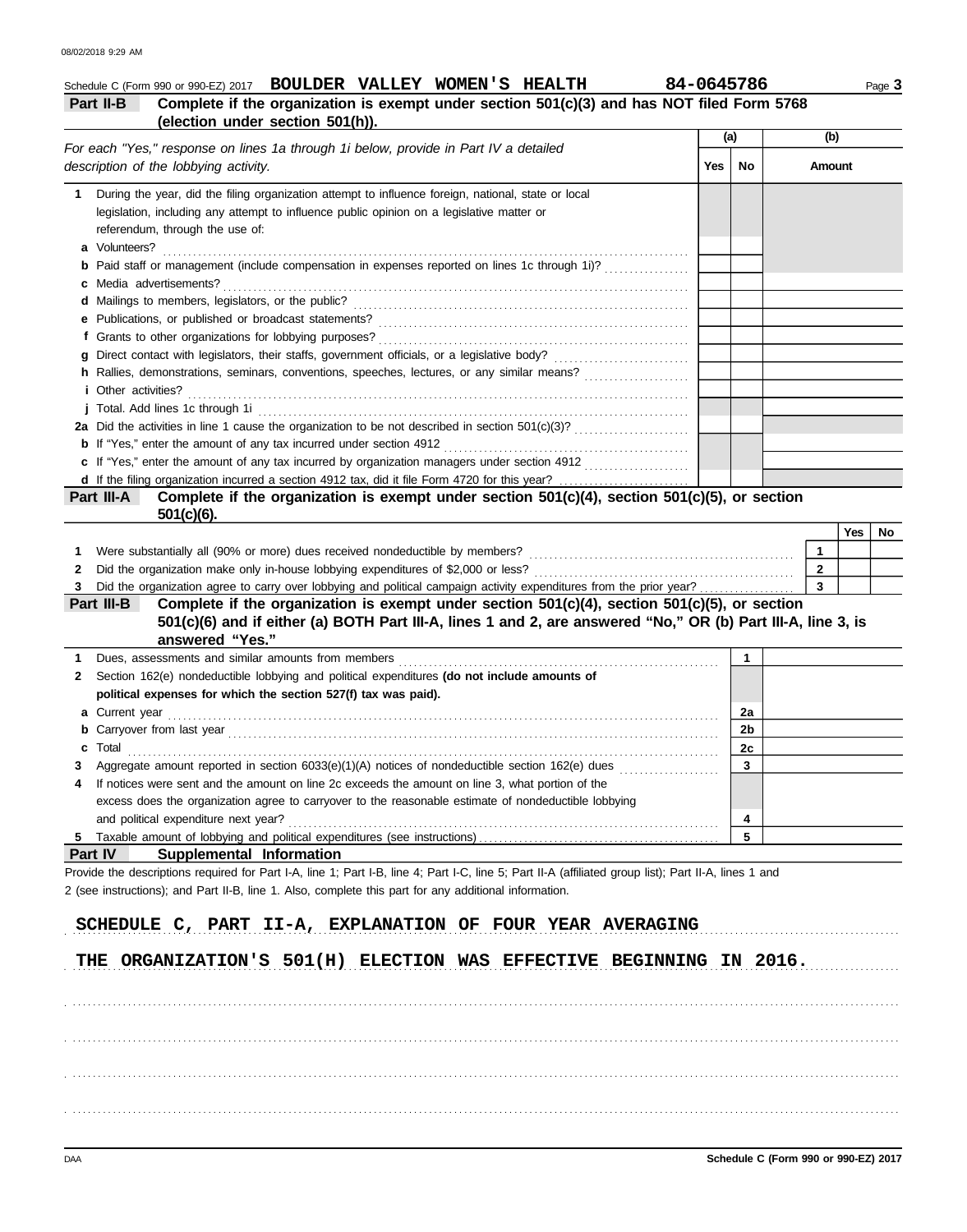|         | Schedule C (Form 990 or 990-EZ) 2017 BOULDER VALLEY WOMEN'S HEALTH |  |  | 84-0645786 | Page 4 |
|---------|--------------------------------------------------------------------|--|--|------------|--------|
| Part IV | Supplemental Information (continued)                               |  |  |            |        |
|         |                                                                    |  |  |            |        |
|         |                                                                    |  |  |            |        |
|         |                                                                    |  |  |            |        |
|         |                                                                    |  |  |            |        |
|         |                                                                    |  |  |            |        |
|         |                                                                    |  |  |            |        |
|         |                                                                    |  |  |            |        |
|         |                                                                    |  |  |            |        |
|         |                                                                    |  |  |            |        |
|         |                                                                    |  |  |            |        |
|         |                                                                    |  |  |            |        |
|         |                                                                    |  |  |            |        |
|         |                                                                    |  |  |            |        |
|         |                                                                    |  |  |            |        |
|         |                                                                    |  |  |            |        |
|         |                                                                    |  |  |            |        |
|         |                                                                    |  |  |            |        |
|         |                                                                    |  |  |            |        |
|         |                                                                    |  |  |            |        |
|         |                                                                    |  |  |            |        |
|         |                                                                    |  |  |            |        |
|         |                                                                    |  |  |            |        |
|         |                                                                    |  |  |            |        |
|         |                                                                    |  |  |            |        |
|         |                                                                    |  |  |            |        |
|         |                                                                    |  |  |            |        |
|         |                                                                    |  |  |            |        |
|         |                                                                    |  |  |            |        |
|         |                                                                    |  |  |            |        |
|         |                                                                    |  |  |            |        |
|         |                                                                    |  |  |            |        |
|         |                                                                    |  |  |            |        |
|         |                                                                    |  |  |            |        |
|         |                                                                    |  |  |            |        |
|         |                                                                    |  |  |            |        |
|         |                                                                    |  |  |            |        |
|         |                                                                    |  |  |            |        |
|         |                                                                    |  |  |            |        |
|         |                                                                    |  |  |            |        |
|         |                                                                    |  |  |            |        |
| .       |                                                                    |  |  |            |        |
|         |                                                                    |  |  |            |        |
| .       |                                                                    |  |  |            |        |
|         |                                                                    |  |  |            |        |
|         |                                                                    |  |  |            |        |
|         |                                                                    |  |  |            |        |
|         |                                                                    |  |  |            |        |
|         |                                                                    |  |  |            |        |
| .       |                                                                    |  |  |            |        |
|         |                                                                    |  |  |            |        |
|         |                                                                    |  |  |            |        |
|         |                                                                    |  |  |            |        |
|         |                                                                    |  |  |            |        |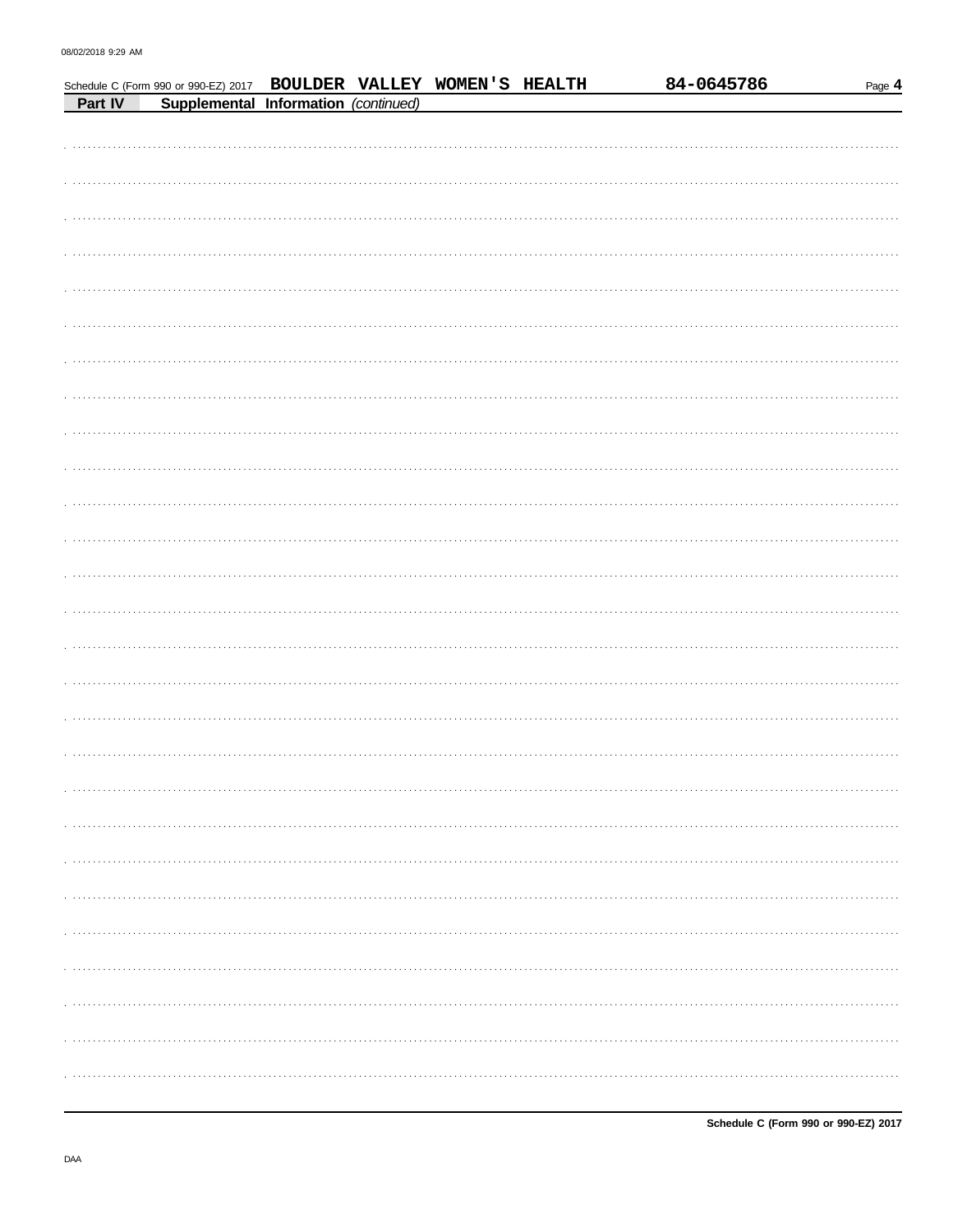| 08/02/2018 9:29 AM |  |
|--------------------|--|
|                    |  |

|   | <b>SCHEDULE D</b>                                     |                                |                                                                                             | <b>Supplemental Financial Statements</b>                                                                                                                                                                                                                              |                                |                                 | OMB No. 1545-0047     |        |
|---|-------------------------------------------------------|--------------------------------|---------------------------------------------------------------------------------------------|-----------------------------------------------------------------------------------------------------------------------------------------------------------------------------------------------------------------------------------------------------------------------|--------------------------------|---------------------------------|-----------------------|--------|
|   | (Form 990)                                            |                                |                                                                                             | u Complete if the organization answered "Yes" on Form 990,<br>Part IV, line 6, 7, 8, 9, 10, 11a, 11b, 11c, 11d, 11e, 11f, 12a, or 12b.                                                                                                                                |                                |                                 |                       |        |
|   | Department of the Treasury                            |                                |                                                                                             | u Attach to Form 990.                                                                                                                                                                                                                                                 |                                |                                 | <b>Open to Public</b> |        |
|   | Internal Revenue Service<br>Name of the organization  |                                |                                                                                             | u Go to www.irs.gov/Form990 for instructions and the latest information.                                                                                                                                                                                              | Employer identification number |                                 | Inspection            |        |
|   | BOULDER VALLEY WOMEN'S HEALTH                         |                                |                                                                                             |                                                                                                                                                                                                                                                                       |                                |                                 |                       |        |
|   | INC.<br>CENTER,                                       |                                |                                                                                             |                                                                                                                                                                                                                                                                       | 84-0645786                     |                                 |                       |        |
|   | Part I                                                |                                |                                                                                             | Organizations Maintaining Donor Advised Funds or Other Similar Funds or Accounts.                                                                                                                                                                                     |                                |                                 |                       |        |
|   |                                                       |                                |                                                                                             | Complete if the organization answered "Yes" on Form 990, Part IV, line 6.                                                                                                                                                                                             |                                |                                 |                       |        |
| 1 | Total number at end of year                           |                                |                                                                                             | (a) Donor advised funds                                                                                                                                                                                                                                               |                                | (b) Funds and other accounts    |                       |        |
| 2 |                                                       |                                |                                                                                             |                                                                                                                                                                                                                                                                       |                                |                                 |                       |        |
| 3 |                                                       |                                |                                                                                             | the control of the control of the control of the control of the control of                                                                                                                                                                                            |                                |                                 |                       |        |
| 4 |                                                       |                                |                                                                                             |                                                                                                                                                                                                                                                                       |                                |                                 |                       |        |
| 5 |                                                       |                                |                                                                                             | Did the organization inform all donors and donor advisors in writing that the assets held in donor advised                                                                                                                                                            |                                |                                 |                       |        |
|   |                                                       |                                |                                                                                             |                                                                                                                                                                                                                                                                       |                                |                                 | Yes                   | No     |
| 6 |                                                       |                                |                                                                                             | Did the organization inform all grantees, donors, and donor advisors in writing that grant funds can be used<br>only for charitable purposes and not for the benefit of the donor or donor advisor, or for any other purpose                                          |                                |                                 |                       |        |
|   |                                                       |                                |                                                                                             |                                                                                                                                                                                                                                                                       |                                |                                 | <b>Yes</b>            | No     |
|   | Part II                                               | <b>Conservation Easements.</b> |                                                                                             |                                                                                                                                                                                                                                                                       |                                |                                 |                       |        |
|   |                                                       |                                |                                                                                             | Complete if the organization answered "Yes" on Form 990, Part IV, line 7.                                                                                                                                                                                             |                                |                                 |                       |        |
|   |                                                       |                                | Purpose(s) of conservation easements held by the organization (check all that apply).       |                                                                                                                                                                                                                                                                       |                                |                                 |                       |        |
|   | Protection of natural habitat                         |                                | Preservation of land for public use (e.g., recreation or education)                         | Preservation of a historically important land area<br>Preservation of a certified historic structure                                                                                                                                                                  |                                |                                 |                       |        |
|   | Preservation of open space                            |                                |                                                                                             |                                                                                                                                                                                                                                                                       |                                |                                 |                       |        |
| 2 |                                                       |                                |                                                                                             | Complete lines 2a through 2d if the organization held a qualified conservation contribution in the form of a conservation                                                                                                                                             |                                |                                 |                       |        |
|   | easement on the last day of the tax year.             |                                |                                                                                             |                                                                                                                                                                                                                                                                       |                                | Held at the End of the Tax Year |                       |        |
|   | a Total number of conservation easements              |                                |                                                                                             |                                                                                                                                                                                                                                                                       | 2a                             |                                 |                       |        |
| b |                                                       |                                |                                                                                             |                                                                                                                                                                                                                                                                       | 2b                             |                                 |                       |        |
|   |                                                       |                                |                                                                                             | c Number of conservation easements on a certified historic structure included in (a) [[[[[ [ [ ]]]                                                                                                                                                                    | 2c                             |                                 |                       |        |
|   | historic structure listed in the National Register    |                                | d Number of conservation easements included in (c) acquired after 7/25/06, and not on a     |                                                                                                                                                                                                                                                                       | 2d                             |                                 |                       |        |
| 3 |                                                       |                                |                                                                                             | Number of conservation easements modified, transferred, released, extinguished, or terminated by the organization during the                                                                                                                                          |                                |                                 |                       |        |
|   | tax year <b>u</b>                                     |                                |                                                                                             |                                                                                                                                                                                                                                                                       |                                |                                 |                       |        |
|   |                                                       |                                | Number of states where property subject to conservation easement is located u               |                                                                                                                                                                                                                                                                       |                                |                                 |                       |        |
| 5 |                                                       |                                |                                                                                             | Does the organization have a written policy regarding the periodic monitoring, inspection, handling of                                                                                                                                                                |                                |                                 |                       |        |
|   |                                                       |                                |                                                                                             | violations, and enforcement of the conservation easements it holds? $\Box$ Yes $\Box$ No                                                                                                                                                                              |                                |                                 |                       |        |
| 6 |                                                       |                                |                                                                                             | Staff and volunteer hours devoted to monitoring, inspecting, handling of violations, and enforcing conservation easements during the year                                                                                                                             |                                |                                 |                       |        |
| 7 | ${\bf u}$ ,                                           |                                |                                                                                             | Amount of expenses incurred in monitoring, inspecting, handling of violations, and enforcing conservation easements during the year                                                                                                                                   |                                |                                 |                       |        |
|   |                                                       |                                |                                                                                             |                                                                                                                                                                                                                                                                       |                                |                                 |                       |        |
| 8 |                                                       |                                |                                                                                             | Does each conservation easement reported on line 2(d) above satisfy the requirements of section 170(h)(4)(B)(i)                                                                                                                                                       |                                |                                 |                       |        |
|   |                                                       |                                |                                                                                             |                                                                                                                                                                                                                                                                       |                                |                                 | Yes                   | $ $ No |
| 9 |                                                       |                                |                                                                                             | In Part XIII, describe how the organization reports conservation easements in its revenue and expense statement, and                                                                                                                                                  |                                |                                 |                       |        |
|   | organization's accounting for conservation easements. |                                |                                                                                             | balance sheet, and include, if applicable, the text of the footnote to the organization's financial statements that describes the                                                                                                                                     |                                |                                 |                       |        |
|   | Part III                                              |                                |                                                                                             | Organizations Maintaining Collections of Art, Historical Treasures, or Other Similar Assets.                                                                                                                                                                          |                                |                                 |                       |        |
|   |                                                       |                                |                                                                                             | Complete if the organization answered "Yes" on Form 990, Part IV, line 8.                                                                                                                                                                                             |                                |                                 |                       |        |
|   |                                                       |                                |                                                                                             | 1a If the organization elected, as permitted under SFAS 116 (ASC 958), not to report in its revenue statement and balance sheet                                                                                                                                       |                                |                                 |                       |        |
|   |                                                       |                                |                                                                                             | works of art, historical treasures, or other similar assets held for public exhibition, education, or research in furtherance of                                                                                                                                      |                                |                                 |                       |        |
|   |                                                       |                                |                                                                                             | public service, provide, in Part XIII, the text of the footnote to its financial statements that describes these items.                                                                                                                                               |                                |                                 |                       |        |
|   |                                                       |                                |                                                                                             | <b>b</b> If the organization elected, as permitted under SFAS 116 (ASC 958), to report in its revenue statement and balance sheet<br>works of art, historical treasures, or other similar assets held for public exhibition, education, or research in furtherance of |                                |                                 |                       |        |
|   |                                                       |                                | public service, provide the following amounts relating to these items:                      |                                                                                                                                                                                                                                                                       |                                |                                 |                       |        |
|   |                                                       |                                |                                                                                             |                                                                                                                                                                                                                                                                       |                                |                                 |                       |        |
|   | (ii) Assets included in Form 990, Part X              |                                |                                                                                             |                                                                                                                                                                                                                                                                       |                                |                                 |                       |        |
| 2 |                                                       |                                |                                                                                             | If the organization received or held works of art, historical treasures, or other similar assets for financial gain, provide the                                                                                                                                      |                                |                                 |                       |        |
|   |                                                       |                                | following amounts required to be reported under SFAS 116 (ASC 958) relating to these items: |                                                                                                                                                                                                                                                                       |                                |                                 |                       |        |
| a |                                                       |                                |                                                                                             |                                                                                                                                                                                                                                                                       |                                |                                 |                       |        |
|   |                                                       |                                |                                                                                             |                                                                                                                                                                                                                                                                       |                                |                                 |                       |        |

For Paperwork Reduction Act Notice, see the Instructions for Form 990.<br><sub>DAA</sub>

| Schedule D (Form 990) 2017 |  |  |
|----------------------------|--|--|
|                            |  |  |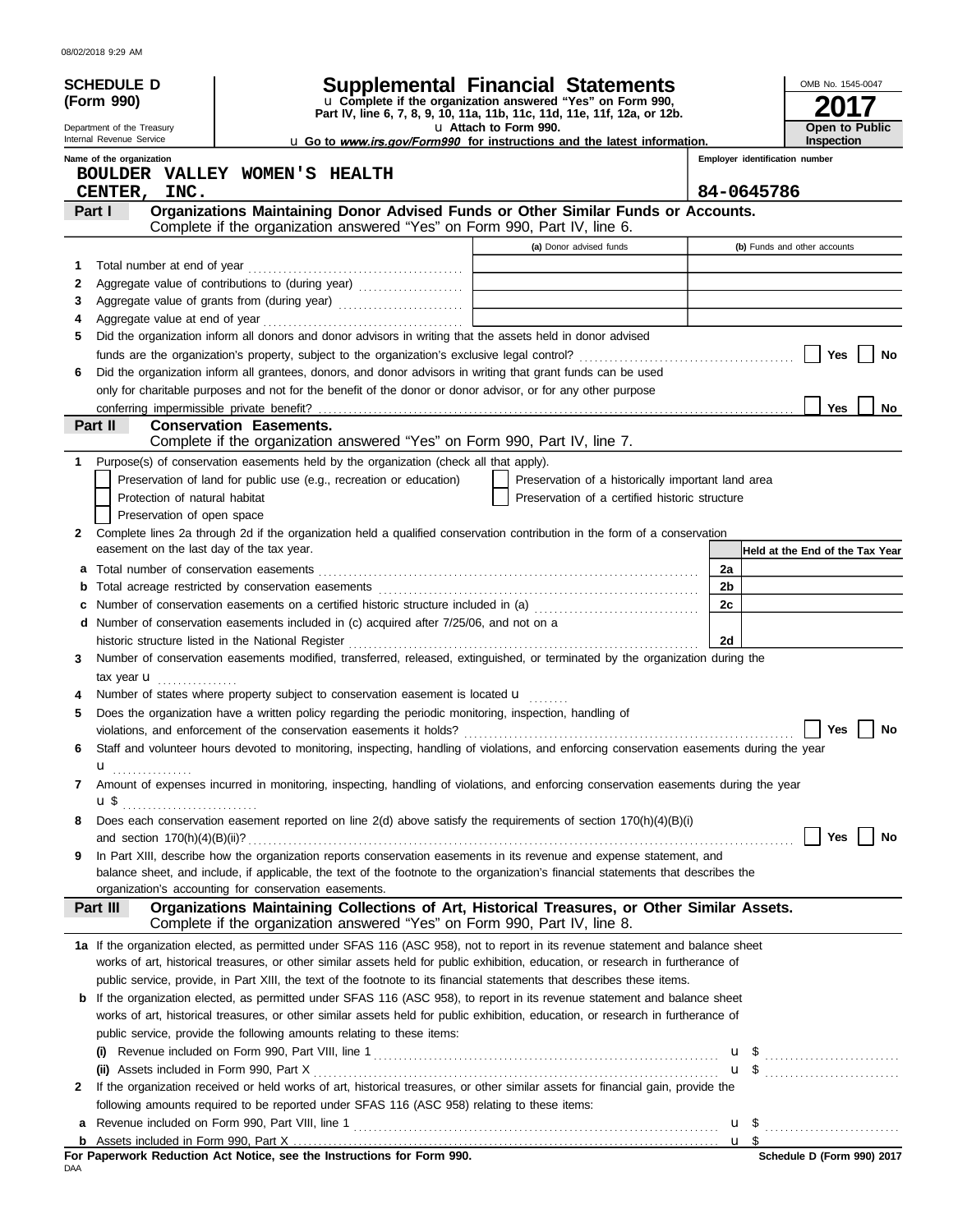|   | Schedule D (Form 990) 2017 BOULDER VALLEY WOMEN'S HEALTH                                                                                                                                                                             |                         |                           |                    | 84-0645786      |                      |                     |            | Page 2  |
|---|--------------------------------------------------------------------------------------------------------------------------------------------------------------------------------------------------------------------------------------|-------------------------|---------------------------|--------------------|-----------------|----------------------|---------------------|------------|---------|
|   | Organizations Maintaining Collections of Art, Historical Treasures, or Other Similar Assets (continued)<br>Part III                                                                                                                  |                         |                           |                    |                 |                      |                     |            |         |
| 3 | Using the organization's acquisition, accession, and other records, check any of the following that are a significant use of its<br>collection items (check all that apply):                                                         |                         |                           |                    |                 |                      |                     |            |         |
| a | Public exhibition                                                                                                                                                                                                                    | d                       | Loan or exchange programs |                    |                 |                      |                     |            |         |
| b | Scholarly research                                                                                                                                                                                                                   | е                       |                           |                    |                 |                      |                     |            |         |
| c | Preservation for future generations                                                                                                                                                                                                  |                         |                           |                    |                 |                      |                     |            |         |
|   | Provide a description of the organization's collections and explain how they further the organization's exempt purpose in Part                                                                                                       |                         |                           |                    |                 |                      |                     |            |         |
|   | XIII.                                                                                                                                                                                                                                |                         |                           |                    |                 |                      |                     |            |         |
| 5 | During the year, did the organization solicit or receive donations of art, historical treasures, or other similar                                                                                                                    |                         |                           |                    |                 |                      |                     |            |         |
|   | assets to be sold to raise funds rather than to be maintained as part of the organization's collection?                                                                                                                              |                         |                           |                    |                 |                      | <b>Yes</b>          |            | No      |
|   | <b>Part IV</b><br><b>Escrow and Custodial Arrangements.</b>                                                                                                                                                                          |                         |                           |                    |                 |                      |                     |            |         |
|   | Complete if the organization answered "Yes" on Form 990, Part IV, line 9, or reported an amount on Form<br>990, Part X, line 21.                                                                                                     |                         |                           |                    |                 |                      |                     |            |         |
|   | 1a Is the organization an agent, trustee, custodian or other intermediary for contributions or other assets not                                                                                                                      |                         |                           |                    |                 |                      | Yes                 |            | No      |
|   | b If "Yes," explain the arrangement in Part XIII and complete the following table:                                                                                                                                                   |                         |                           |                    |                 |                      |                     |            |         |
|   |                                                                                                                                                                                                                                      |                         |                           |                    |                 |                      | Amount              |            |         |
|   | c Beginning balance <b>contract to the contract of the contract of the contract of the contract of the contract of the contract of the contract of the contract of the contract of the contract of the contract of the contract </b> |                         |                           |                    |                 | 1с.                  |                     |            |         |
|   |                                                                                                                                                                                                                                      |                         |                           |                    |                 | 1 <sub>d</sub>       |                     |            |         |
|   |                                                                                                                                                                                                                                      |                         |                           |                    |                 | 1e                   |                     |            |         |
|   | Ending balance contains and a series of the contact of the contact of the contact of the contact of the contact of the contact of the contact of the contact of the contact of the contact of the contact of the contact of th       |                         |                           |                    |                 | 1f                   |                     |            |         |
|   |                                                                                                                                                                                                                                      |                         |                           |                    |                 |                      | Yes                 |            | No      |
|   |                                                                                                                                                                                                                                      |                         |                           |                    |                 |                      |                     |            |         |
|   | Part V<br><b>Endowment Funds.</b><br>Complete if the organization answered "Yes" on Form 990, Part IV, line 10.                                                                                                                      |                         |                           |                    |                 |                      |                     |            |         |
|   |                                                                                                                                                                                                                                      | (a) Current year        | (b) Prior year            | (c) Two years back |                 | (d) Three years back | (e) Four years back |            |         |
|   | <b>1a</b> Beginning of year balance                                                                                                                                                                                                  |                         |                           |                    |                 |                      |                     |            |         |
|   | Contributions                                                                                                                                                                                                                        |                         |                           |                    |                 |                      |                     |            |         |
|   | Net investment earnings, gains, and                                                                                                                                                                                                  |                         |                           |                    |                 |                      |                     |            |         |
|   |                                                                                                                                                                                                                                      |                         |                           |                    |                 |                      |                     |            |         |
|   | d Grants or scholarships                                                                                                                                                                                                             |                         |                           |                    |                 |                      |                     |            |         |
|   | e Other expenditures for facilities and                                                                                                                                                                                              |                         |                           |                    |                 |                      |                     |            |         |
|   |                                                                                                                                                                                                                                      |                         |                           |                    |                 |                      |                     |            |         |
| f |                                                                                                                                                                                                                                      |                         |                           |                    |                 |                      |                     |            |         |
|   |                                                                                                                                                                                                                                      |                         |                           |                    |                 |                      |                     |            |         |
|   | Provide the estimated percentage of the current year end balance (line 1g, column (a)) held as:                                                                                                                                      |                         |                           |                    |                 |                      |                     |            |         |
|   | a Board designated or quasi-endowment u                                                                                                                                                                                              |                         |                           |                    |                 |                      |                     |            |         |
|   | <b>b</b> Permanent endowment <b>u</b><br>. %                                                                                                                                                                                         |                         |                           |                    |                 |                      |                     |            |         |
|   | c Temporarily restricted endowment <b>u</b> %                                                                                                                                                                                        |                         |                           |                    |                 |                      |                     |            |         |
|   | The percentages on lines 2a, 2b, and 2c should equal 100%.                                                                                                                                                                           |                         |                           |                    |                 |                      |                     |            |         |
|   | 3a Are there endowment funds not in the possession of the organization that are held and administered for the                                                                                                                        |                         |                           |                    |                 |                      |                     |            |         |
|   | organization by:                                                                                                                                                                                                                     |                         |                           |                    |                 |                      |                     | <b>Yes</b> | No      |
|   | (ii) related organizations                                                                                                                                                                                                           |                         |                           |                    |                 |                      | 3a(i)<br>3a(ii)     |            |         |
|   |                                                                                                                                                                                                                                      |                         |                           |                    |                 |                      | 3b                  |            |         |
|   | Describe in Part XIII the intended uses of the organization's endowment funds.                                                                                                                                                       |                         |                           |                    |                 |                      |                     |            |         |
|   | Part VI<br>Land, Buildings, and Equipment.                                                                                                                                                                                           |                         |                           |                    |                 |                      |                     |            |         |
|   | Complete if the organization answered "Yes" on Form 990, Part IV, line 11a. See Form 990, Part X, line 10.                                                                                                                           |                         |                           |                    |                 |                      |                     |            |         |
|   | Description of property                                                                                                                                                                                                              | (a) Cost or other basis | (b) Cost or other basis   |                    | (c) Accumulated |                      | (d) Book value      |            |         |
|   |                                                                                                                                                                                                                                      | (investment)            | (other)                   |                    | depreciation    |                      |                     |            |         |
|   |                                                                                                                                                                                                                                      |                         |                           | 117,357            |                 |                      |                     |            | 117,357 |
|   | <b>b</b> Buildings                                                                                                                                                                                                                   |                         |                           | 1,586,661          |                 | 729,184              |                     | 857,477    |         |
|   | c Leasehold improvements                                                                                                                                                                                                             |                         |                           |                    |                 |                      |                     |            |         |
|   |                                                                                                                                                                                                                                      |                         |                           | 89,201             |                 | 76,122               |                     |            | 13,079  |
|   |                                                                                                                                                                                                                                      |                         |                           | 265,037            |                 | 199,523              |                     |            | 65,514  |

**Schedule D (Form 990) 2017**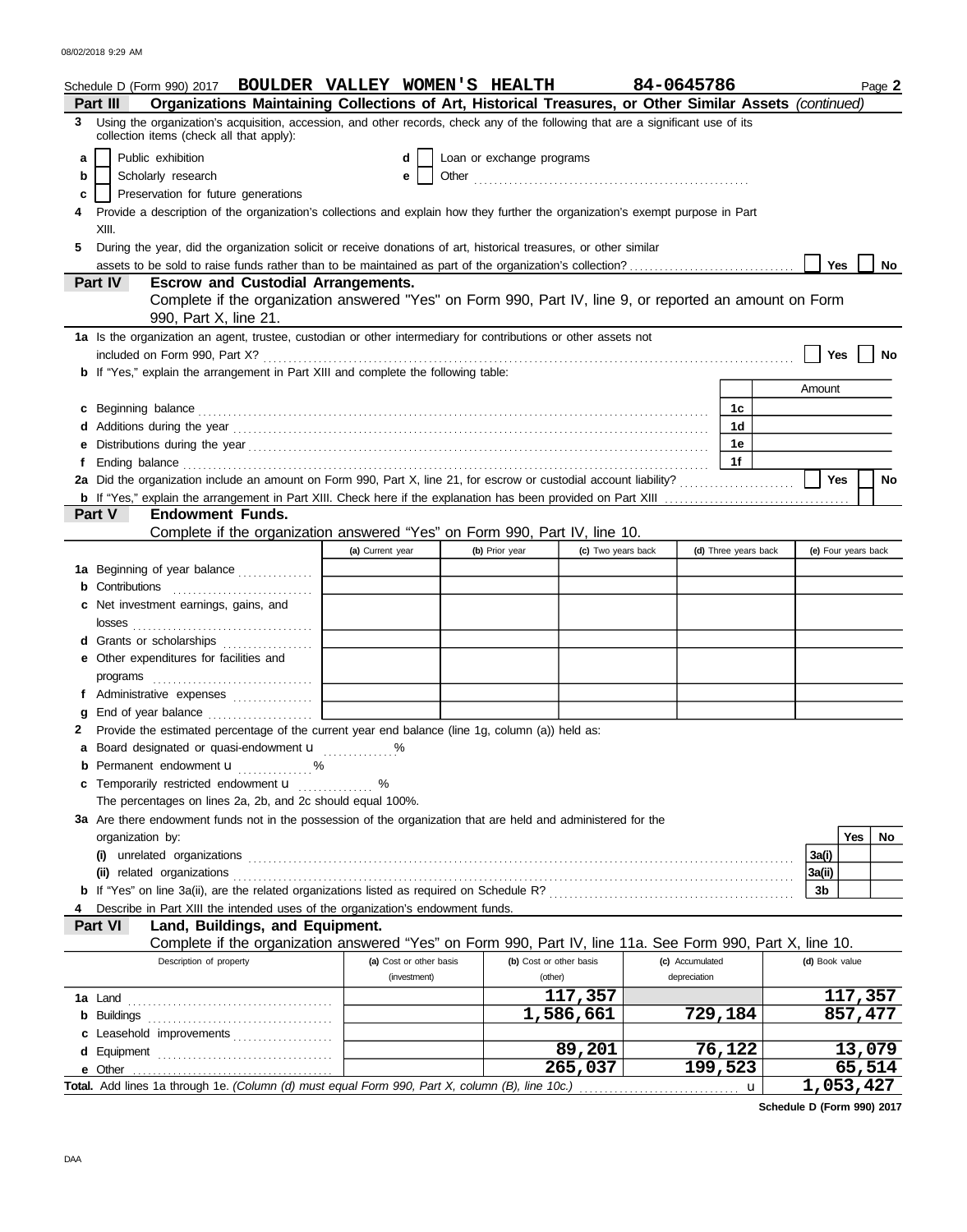### Cost or end-of-year market value **(b)** Book value **(c)** Method of valuation: Page **3 Part VII Investments—Other Securities.** Schedule D (Form 990) 2017 **BOULDER VALLEY WOMEN'S HEALTH 84-0645786 (a)** Description of security or category (including name of security) Financial derivatives . . . . . . . . . . . . . . . . . . . . . . . . . . . . . . . . . . . . . . . . . . . . . . . . . . . . . (1) Closely-held equity interests . . . . . . . . . . . . . . . . . . . . . . . . . . . . . . . . . . . . . . . . . . . . . (2) Other . . . . . . . . . . . . . . . . . . . . . . . . . . . . . . . . . . . . . . . . . . . . . . . . . . . . . . . . . . . . . . . . . . . . . (3) **Total.** *(Column (b) must equal Form 990, Part X, col. (B) line 12.)* u **(a)** Description of investment **Part VIII Investments—Program Related. (b)** Book value **(c)** Method of valuation: Cost or end-of-year market value **(b)** Book value **Other Assets. (a)** Description **Part IX Part X (a)** Description of liability **Other Liabilities. (b)** Book value Federal income taxes **Total.** *(Column (b) must equal Form 990, Part X, col. (B) line 13.)* u **Total.** *(Column (b) must equal Form 990, Part X, col. (B) line 15.)* . . . . . . . . . . . . . . . . . . . . . . . . . . . . . . . . . . . . . . . . . . . . . . . . . . . . . . . . . . . . . . . u **1.** . . . . . . . . . . . . . . . . . . . . . . . . . . . . . . . . . . . . . . . . . . . . . . . . . . . . . . . . . . . . . . . . . . . . . . . . . . . . . . . . . . . . . . . . . . . . . . . . . . . . . . . . . . . . . . . . . . . . . . . . . . . . . . . . . . . . . . . . . . . . . . . . . . . . . . . . . . . . . . (B) . . . . . . . . . . . . . . . . . . . . . . . . . . . . . . . . . . . . . . . . . . . . . . . . . . . . . . . . . . . . . . . . . . . . . . . . . . . . . . . (C) . . . . . . . . . . . . . . . . . . . . . . . . . . . . . . . . . . . . . . . . . . . . . . . . . . . . . . . . . . . . . . . . . . . . . . . . . . . . . . . . . . . . . . . . . . . . . . . . . . . . . . . . . . . . . . . . . . . . . . . . . . . . . . . . . . . . . . . . . . . . . . . . . . . . . . . . . . . . . . . . . . . . . . . . . . . . . . . . . . . . . . . . . . . . . . . . . . . . . . . . . . . . . . . . . . . . . . . . . . . . . . . . . . . . . . . . . . . . . . . . . . . . . . . . . . . . . . . . . . . . . . . . . . . . . . . . . . . . . . . . . . . . . . . . . . . . . . . . . . . . . . . . . . . . . . . . . . . . (A) (D) (E) (F) (G) (H) . . . . . . . . . . . . . . . . . . . . . . . . . . . . . . . . . . . . . . . . . . . . . . . . . . . . . . . . . . . . . . . . . . . . . . . . . . . . . . . **(9) (8) (7) (6) (5) (4) (3) (2) (1) (1) (2) (3) (4) (5) (6) (7) (8) (9)** (6) (5) (4) (3) (2) (1) Complete if the organization answered "Yes" on Form 990, Part IV, line 11e or 11f. See Form 990, Part X, line 25. Complete if the organization answered "Yes" on Form 990, Part IV, line 11d. See Form 990, Part X, line 15. Complete if the organization answered "Yes" on Form 990, Part IV, line 11c. See Form 990, Part X, line 13. Complete if the organization answered "Yes" on Form 990, Part IV, line 11b. See Form 990, Part X, line 12. **AGENCY OBLIGATION LIABILITY 25,615**

**Total.** *(Column (b) must equal Form 990, Part X, col. (B) line 25.)* u **25,615**

Liability for uncertain tax positions. In Part XIII, provide the text of the footnote to the organization's financial statements that reports the **2.**

organization's liability for uncertain tax positions under FIN 48 (ASC 740). Check here if the text of the footnote has been provided in Part XIII

**X**

(9) (8) (7)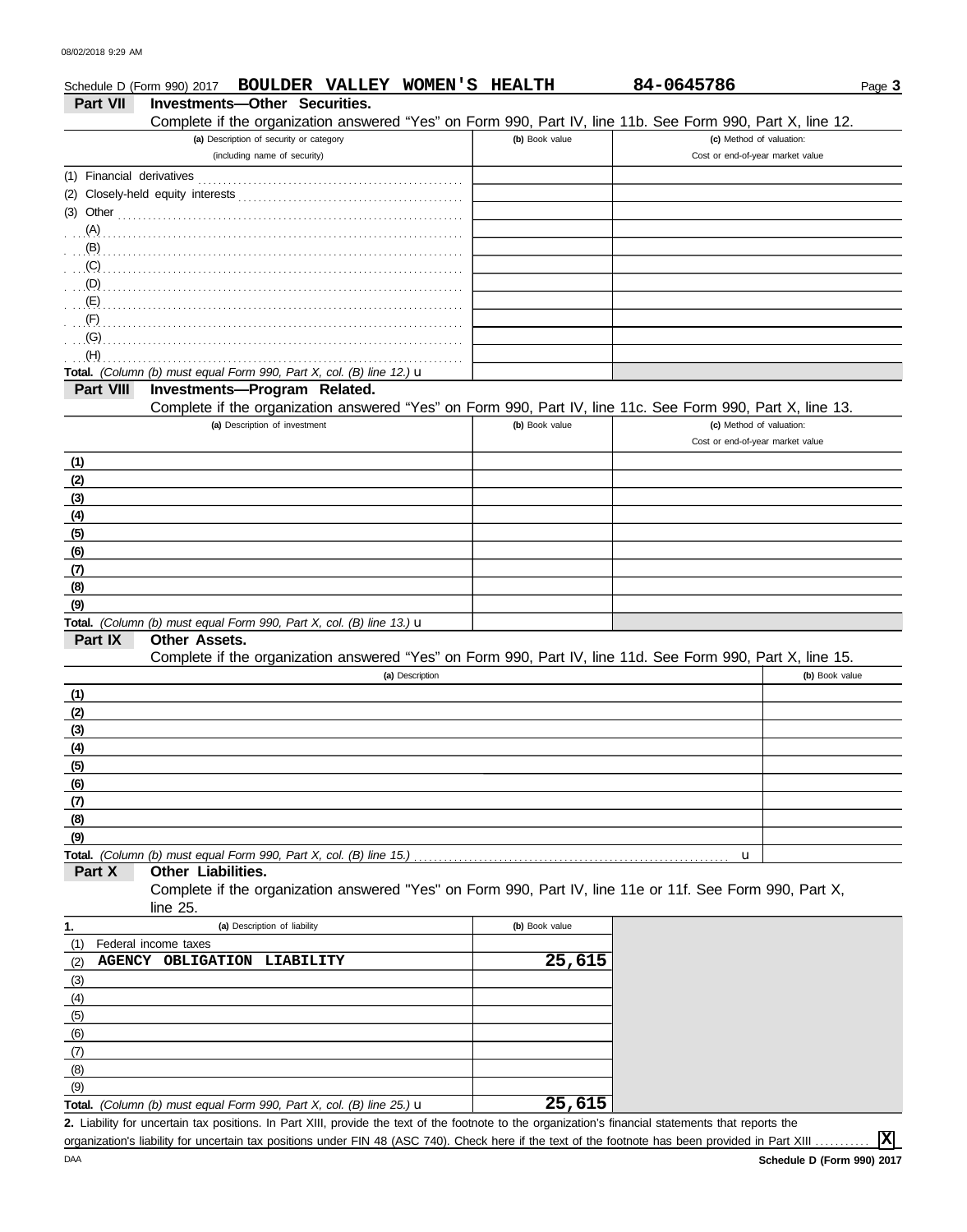| Schedule D (Form 990) 2017 BOULDER VALLEY WOMEN'S HEALTH<br>Reconciliation of Revenue per Audited Financial Statements With Revenue per Return.<br><b>Part XI</b><br>Complete if the organization answered "Yes" on Form 990, Part IV, line 12a.                                                             |                | 84-0645786   | Page 4    |
|--------------------------------------------------------------------------------------------------------------------------------------------------------------------------------------------------------------------------------------------------------------------------------------------------------------|----------------|--------------|-----------|
| 1.                                                                                                                                                                                                                                                                                                           |                | $\mathbf{1}$ | 2,739,290 |
| Amounts included on line 1 but not on Form 990, Part VIII, line 12:<br>2                                                                                                                                                                                                                                     |                |              |           |
|                                                                                                                                                                                                                                                                                                              | 2a             |              |           |
| a                                                                                                                                                                                                                                                                                                            | 2 <sub>b</sub> |              |           |
| b                                                                                                                                                                                                                                                                                                            | 2 <sub>c</sub> |              |           |
| c                                                                                                                                                                                                                                                                                                            |                |              |           |
| d                                                                                                                                                                                                                                                                                                            | 2d             |              |           |
| Add lines 2a through 2d [11] All and the contract of the contract of the contract of the contract of the contract of the contract of the contract of the contract of the contract of the contract of the contract of the contr<br>е                                                                          |                | 2e           | 2,739,290 |
| З                                                                                                                                                                                                                                                                                                            |                | 3            |           |
| Amounts included on Form 990, Part VIII, line 12, but not on line 1:<br>4                                                                                                                                                                                                                                    |                |              |           |
| a Investment expenses not included on Form 990, Part VIII, line 7b                                                                                                                                                                                                                                           | 4a             |              |           |
| b                                                                                                                                                                                                                                                                                                            | 4b             |              |           |
| Add lines 4a and 4b<br>c                                                                                                                                                                                                                                                                                     |                | 4c           |           |
| 5.                                                                                                                                                                                                                                                                                                           |                | 5            | 2,739,290 |
| Reconciliation of Expenses per Audited Financial Statements With Expenses per Return.<br><b>Part XII</b>                                                                                                                                                                                                     |                |              |           |
| Complete if the organization answered "Yes" on Form 990, Part IV, line 12a.                                                                                                                                                                                                                                  |                |              |           |
| 1.                                                                                                                                                                                                                                                                                                           |                | $\mathbf 1$  | 2,653,708 |
| Amounts included on line 1 but not on Form 990, Part IX, line 25:<br>2                                                                                                                                                                                                                                       |                |              |           |
| a                                                                                                                                                                                                                                                                                                            | 2a             |              |           |
| b                                                                                                                                                                                                                                                                                                            | 2 <sub>b</sub> |              |           |
| C                                                                                                                                                                                                                                                                                                            | 2с             |              |           |
| d                                                                                                                                                                                                                                                                                                            | 2d             |              |           |
| Add lines 2a through 2d [11, 12] Add [12] Add lines 2a through 2d [12] Add lines 2a through 2d [12] Add lines 20 through 2d [12] Additional Additional Additional Additional Additional Additional Additional Additional Addit<br>е                                                                          |                | 2e           |           |
| 3                                                                                                                                                                                                                                                                                                            |                | 3            | 2,653,708 |
| Amounts included on Form 990, Part IX, line 25, but not on line 1:<br>4                                                                                                                                                                                                                                      |                |              |           |
| а                                                                                                                                                                                                                                                                                                            | 4a             |              |           |
| b                                                                                                                                                                                                                                                                                                            | 4b             |              |           |
| c Add lines 4a and 4b                                                                                                                                                                                                                                                                                        |                | 4c           |           |
| 5.                                                                                                                                                                                                                                                                                                           |                | 5            | 2,653,708 |
| Part XIII Supplemental Information.                                                                                                                                                                                                                                                                          |                |              |           |
| Provide the descriptions required for Part II, lines 3, 5, and 9; Part III, lines 1a and 4; Part IV, lines 1b and 2b; Part V, line 4; Part X, line<br>2; Part XI, lines 2d and 4b; and Part XII, lines 2d and 4b. Also complete this part to provide any additional information.<br>PART X - FIN 48 FOOTNOTE |                |              |           |
| ORGANIZATION IS EXEMPT FROM FEDERAL INCOME TAXES UNDER SECTION 501(C)<br>THE<br>(3) OF THE INTERNAL REVENUE CODE, EXCEPT ON INCOME DERIVED FROM UNRELATED                                                                                                                                                    |                |              |           |
| BUSINESS ACTIVITIES. THE ORGANIZATION BELIEVES THAT IT HAS APPROPRIATE                                                                                                                                                                                                                                       |                |              |           |
| SUPPORT FOR ANY TAX POSITIONS TAKEN, AND AS SUCH DOES NOT HAVE ANY<br>UNCERTAIN TAX POSITIONS THAT ARE MATERIAL TO THE FINANCIAL STATEMENTS. THE                                                                                                                                                             |                |              |           |
| ORGANIZATION'S FEDERAL EXEMPT ORGANIZATION INCOME TAX RETURNS FORM 990 FOR                                                                                                                                                                                                                                   |                |              |           |
|                                                                                                                                                                                                                                                                                                              |                |              |           |
| 2014, 2015 AND 2016 ARE SUBJECT TO EXAMINATION BY THE IRS, GENERALLY FOR                                                                                                                                                                                                                                     |                |              |           |
| <b>THREE YEARS AFTER THEY ARE FILED.</b>                                                                                                                                                                                                                                                                     |                |              |           |
|                                                                                                                                                                                                                                                                                                              |                |              |           |
|                                                                                                                                                                                                                                                                                                              |                |              |           |
|                                                                                                                                                                                                                                                                                                              |                |              |           |

**Schedule D (Form 990) 2017**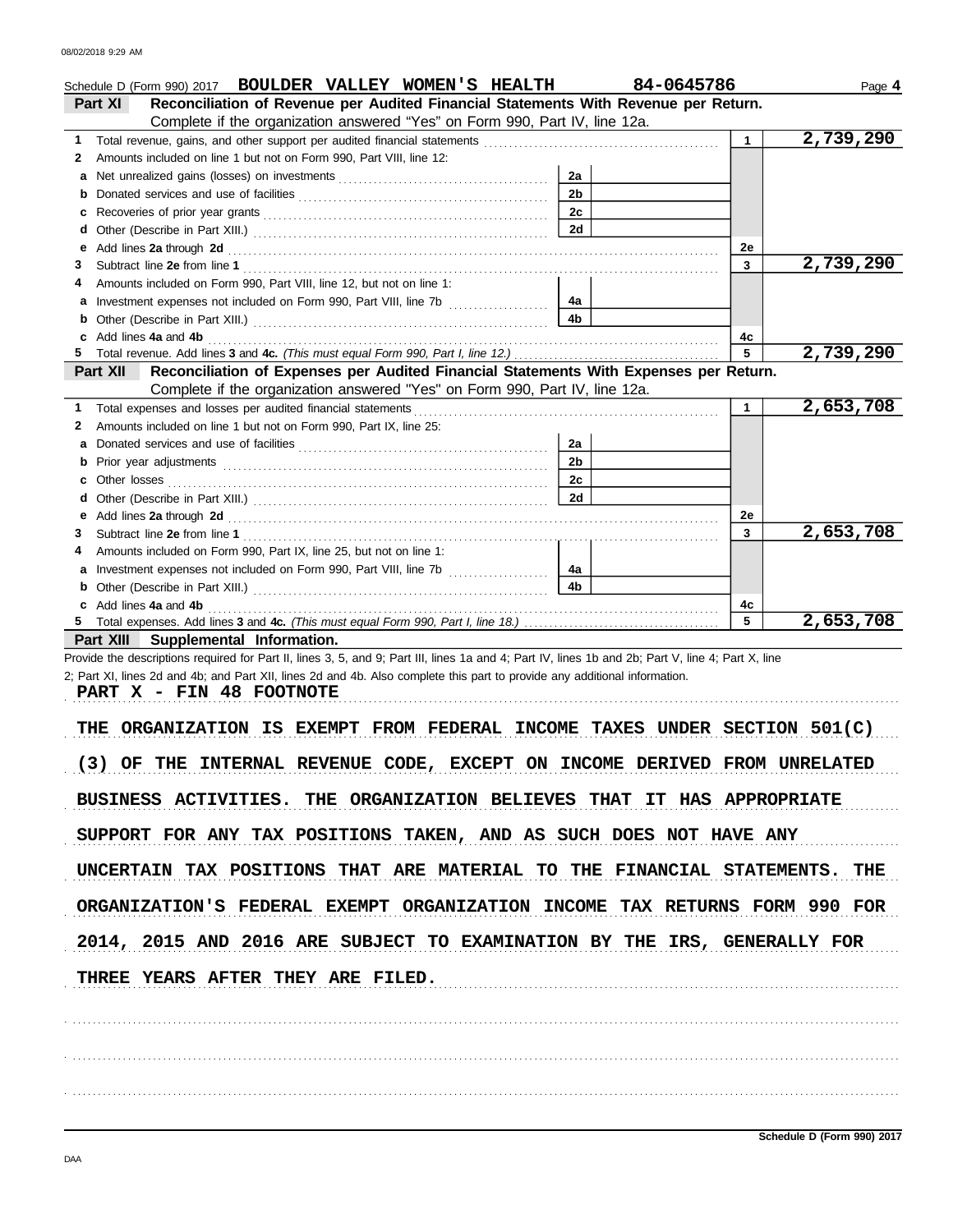|  |  |                                                                                                            | 84-0645786 | Page 5 |
|--|--|------------------------------------------------------------------------------------------------------------|------------|--------|
|  |  | Schedule D (Form 990) 2017 BOULDER VALLEY WOMEN'S HEALTH<br>Part XIII Supplemental Information (continued) |            |        |
|  |  |                                                                                                            |            |        |
|  |  |                                                                                                            |            |        |
|  |  |                                                                                                            |            |        |
|  |  |                                                                                                            |            |        |
|  |  |                                                                                                            |            |        |
|  |  |                                                                                                            |            |        |
|  |  |                                                                                                            |            |        |
|  |  |                                                                                                            |            |        |
|  |  |                                                                                                            |            |        |
|  |  |                                                                                                            |            |        |
|  |  |                                                                                                            |            |        |
|  |  |                                                                                                            |            |        |
|  |  |                                                                                                            |            |        |
|  |  |                                                                                                            |            |        |
|  |  |                                                                                                            |            |        |
|  |  |                                                                                                            |            |        |
|  |  |                                                                                                            |            |        |
|  |  |                                                                                                            |            |        |
|  |  |                                                                                                            |            |        |
|  |  |                                                                                                            |            |        |
|  |  |                                                                                                            |            |        |
|  |  |                                                                                                            |            |        |
|  |  |                                                                                                            |            |        |
|  |  |                                                                                                            |            |        |
|  |  |                                                                                                            |            |        |
|  |  |                                                                                                            |            |        |
|  |  |                                                                                                            |            |        |
|  |  |                                                                                                            |            |        |
|  |  |                                                                                                            |            |        |
|  |  |                                                                                                            |            |        |
|  |  |                                                                                                            |            |        |
|  |  |                                                                                                            |            |        |
|  |  |                                                                                                            |            |        |
|  |  |                                                                                                            |            |        |
|  |  |                                                                                                            |            |        |
|  |  |                                                                                                            |            |        |
|  |  |                                                                                                            |            |        |
|  |  |                                                                                                            |            |        |
|  |  |                                                                                                            |            |        |
|  |  |                                                                                                            |            |        |
|  |  |                                                                                                            |            |        |
|  |  |                                                                                                            |            |        |
|  |  |                                                                                                            |            |        |
|  |  |                                                                                                            |            |        |
|  |  |                                                                                                            |            |        |
|  |  |                                                                                                            |            |        |
|  |  |                                                                                                            |            |        |
|  |  |                                                                                                            |            |        |
|  |  |                                                                                                            |            |        |
|  |  |                                                                                                            |            |        |
|  |  |                                                                                                            |            |        |
|  |  |                                                                                                            |            |        |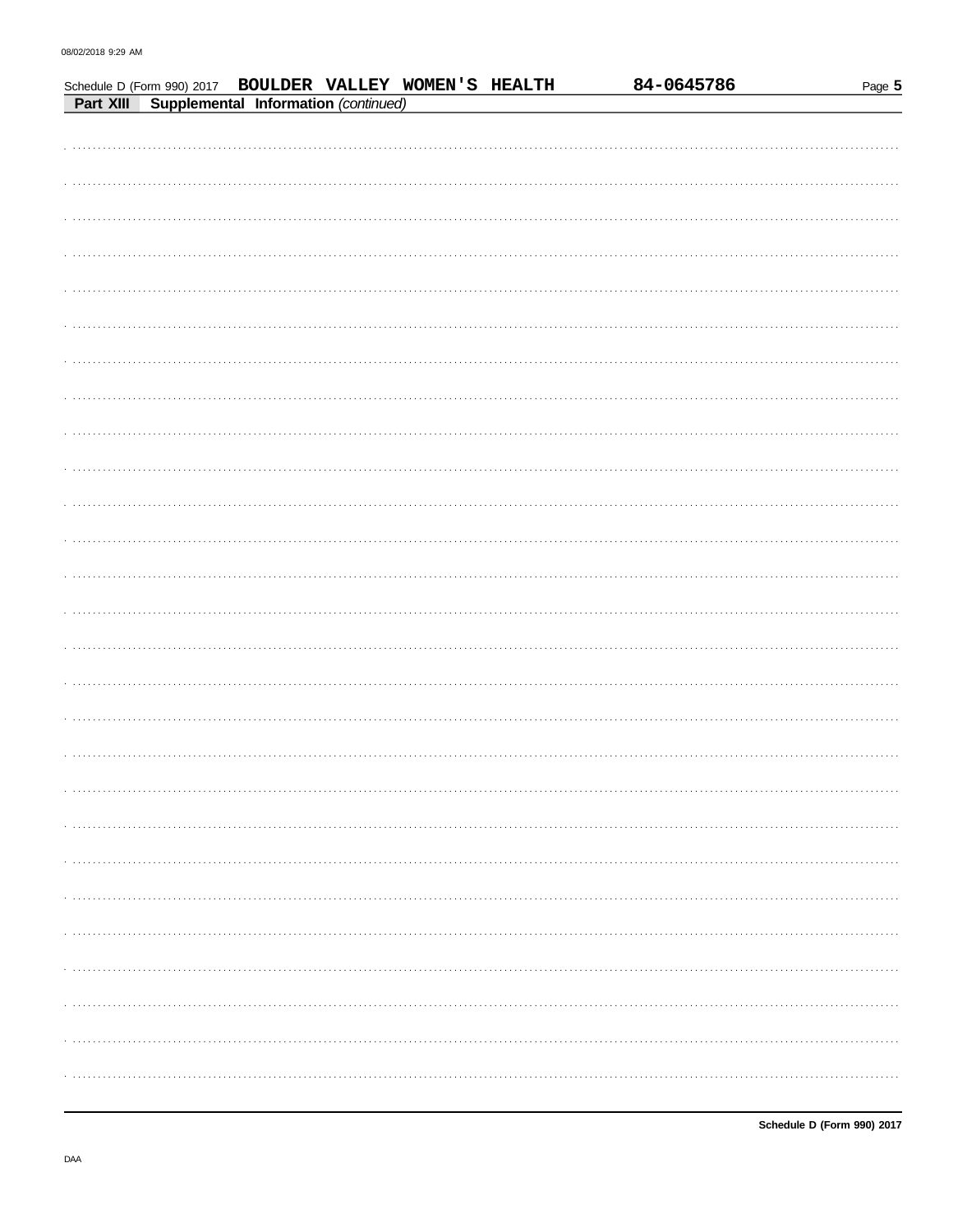| <b>SCHEDULE G</b><br>Supplemental Information Regarding Fundraising or Gaming Activities                                                                                                                                                 |                                                                                                    |                              |    | Complete if the organization answered "Yes" on Form 990, Part IV, line 17, 18, or 19, or if the |                                        | OMB No. 1545-0047            |
|------------------------------------------------------------------------------------------------------------------------------------------------------------------------------------------------------------------------------------------|----------------------------------------------------------------------------------------------------|------------------------------|----|-------------------------------------------------------------------------------------------------|----------------------------------------|------------------------------|
| (Form 990 or 990-EZ)                                                                                                                                                                                                                     | organization entered more than \$15,000 on Form 990-EZ, line 6a.                                   |                              |    |                                                                                                 |                                        |                              |
| Department of the Treasury<br>Internal Revenue Service                                                                                                                                                                                   | LI Attach to Form 990 or Form 990-EZ.<br>LI Go to www.irs.gov/Form990 for the latest instructions. |                              |    |                                                                                                 |                                        | Open to Public<br>Inspection |
| <b>BOULDER VALLEY</b><br>Name of the organization                                                                                                                                                                                        | WOMEN'S HEALTH                                                                                     |                              |    |                                                                                                 | Employer identification number         |                              |
| INC.<br>CENTER,<br>Fundraising Activities. Complete if the organization answered "Yes" on Form 990, Part IV, line 17.<br>Part I                                                                                                          |                                                                                                    |                              |    |                                                                                                 | 84-0645786                             |                              |
| Form 990-EZ filers are not required to complete this part.                                                                                                                                                                               |                                                                                                    |                              |    |                                                                                                 |                                        |                              |
| 1 Indicate whether the organization raised funds through any of the following activities. Check all that apply.                                                                                                                          |                                                                                                    |                              |    |                                                                                                 |                                        |                              |
| Mail solicitations<br>a                                                                                                                                                                                                                  | e                                                                                                  |                              |    | Solicitation of non-government grants                                                           |                                        |                              |
| Internet and email solicitations<br>b                                                                                                                                                                                                    | Solicitation of government grants                                                                  |                              |    |                                                                                                 |                                        |                              |
| Phone solicitations                                                                                                                                                                                                                      | Special fundraising events<br>q                                                                    |                              |    |                                                                                                 |                                        |                              |
| In-person solicitations<br>d                                                                                                                                                                                                             |                                                                                                    |                              |    |                                                                                                 |                                        |                              |
| 2a Did the organization have a written or oral agreement with any individual (including officers, directors, trustees,<br>or key employees listed in Form 990, Part VII) or entity in connection with professional fundraising services? |                                                                                                    |                              |    |                                                                                                 |                                        | Yes<br>No                    |
| <b>b</b> If "Yes," list the 10 highest paid individuals or entities (fundraisers) pursuant to agreements under which the fundraiser is to be                                                                                             |                                                                                                    |                              |    |                                                                                                 |                                        |                              |
| compensated at least \$5,000 by the organization.                                                                                                                                                                                        |                                                                                                    | (iii) Did fund-              |    |                                                                                                 |                                        | (vi) Amount paid to          |
| (i) Name and address of individual                                                                                                                                                                                                       |                                                                                                    | raiser have<br>custody or    |    | (iv) Gross receipts                                                                             | (v) Amount paid to<br>(or retained by) | (or retained by)             |
| or entity (fundraiser)                                                                                                                                                                                                                   | (ii) Activity                                                                                      | control of<br>contributions? |    | from activity                                                                                   | fundraiser listed in<br>col. (i)       | organization                 |
|                                                                                                                                                                                                                                          |                                                                                                    | Yes                          | No |                                                                                                 |                                        |                              |
| 1                                                                                                                                                                                                                                        |                                                                                                    |                              |    |                                                                                                 |                                        |                              |
|                                                                                                                                                                                                                                          |                                                                                                    |                              |    |                                                                                                 |                                        |                              |
| $\mathbf{2}$                                                                                                                                                                                                                             |                                                                                                    |                              |    |                                                                                                 |                                        |                              |
|                                                                                                                                                                                                                                          |                                                                                                    |                              |    |                                                                                                 |                                        |                              |
| 3                                                                                                                                                                                                                                        |                                                                                                    |                              |    |                                                                                                 |                                        |                              |
|                                                                                                                                                                                                                                          |                                                                                                    |                              |    |                                                                                                 |                                        |                              |
| 4                                                                                                                                                                                                                                        |                                                                                                    |                              |    |                                                                                                 |                                        |                              |
|                                                                                                                                                                                                                                          |                                                                                                    |                              |    |                                                                                                 |                                        |                              |
| 5                                                                                                                                                                                                                                        |                                                                                                    |                              |    |                                                                                                 |                                        |                              |
|                                                                                                                                                                                                                                          |                                                                                                    |                              |    |                                                                                                 |                                        |                              |
|                                                                                                                                                                                                                                          |                                                                                                    |                              |    |                                                                                                 |                                        |                              |
| 6                                                                                                                                                                                                                                        |                                                                                                    |                              |    |                                                                                                 |                                        |                              |
|                                                                                                                                                                                                                                          |                                                                                                    |                              |    |                                                                                                 |                                        |                              |
| 7                                                                                                                                                                                                                                        |                                                                                                    |                              |    |                                                                                                 |                                        |                              |
|                                                                                                                                                                                                                                          |                                                                                                    |                              |    |                                                                                                 |                                        |                              |
| 8                                                                                                                                                                                                                                        |                                                                                                    |                              |    |                                                                                                 |                                        |                              |
|                                                                                                                                                                                                                                          |                                                                                                    |                              |    |                                                                                                 |                                        |                              |
| 9                                                                                                                                                                                                                                        |                                                                                                    |                              |    |                                                                                                 |                                        |                              |
|                                                                                                                                                                                                                                          |                                                                                                    |                              |    |                                                                                                 |                                        |                              |
|                                                                                                                                                                                                                                          |                                                                                                    |                              |    |                                                                                                 |                                        |                              |
| 10                                                                                                                                                                                                                                       |                                                                                                    |                              |    |                                                                                                 |                                        |                              |
|                                                                                                                                                                                                                                          |                                                                                                    |                              |    |                                                                                                 |                                        |                              |
| Total                                                                                                                                                                                                                                    |                                                                                                    |                              |    |                                                                                                 |                                        |                              |
| List all states in which the organization is registered or licensed to solicit contributions or has been notified it is exempt from<br>3<br>registration or licensing.                                                                   |                                                                                                    |                              |    |                                                                                                 |                                        |                              |
|                                                                                                                                                                                                                                          |                                                                                                    |                              |    |                                                                                                 |                                        |                              |
|                                                                                                                                                                                                                                          |                                                                                                    |                              |    |                                                                                                 |                                        |                              |
|                                                                                                                                                                                                                                          |                                                                                                    |                              |    |                                                                                                 |                                        |                              |
|                                                                                                                                                                                                                                          |                                                                                                    |                              |    |                                                                                                 |                                        |                              |
|                                                                                                                                                                                                                                          |                                                                                                    |                              |    |                                                                                                 |                                        |                              |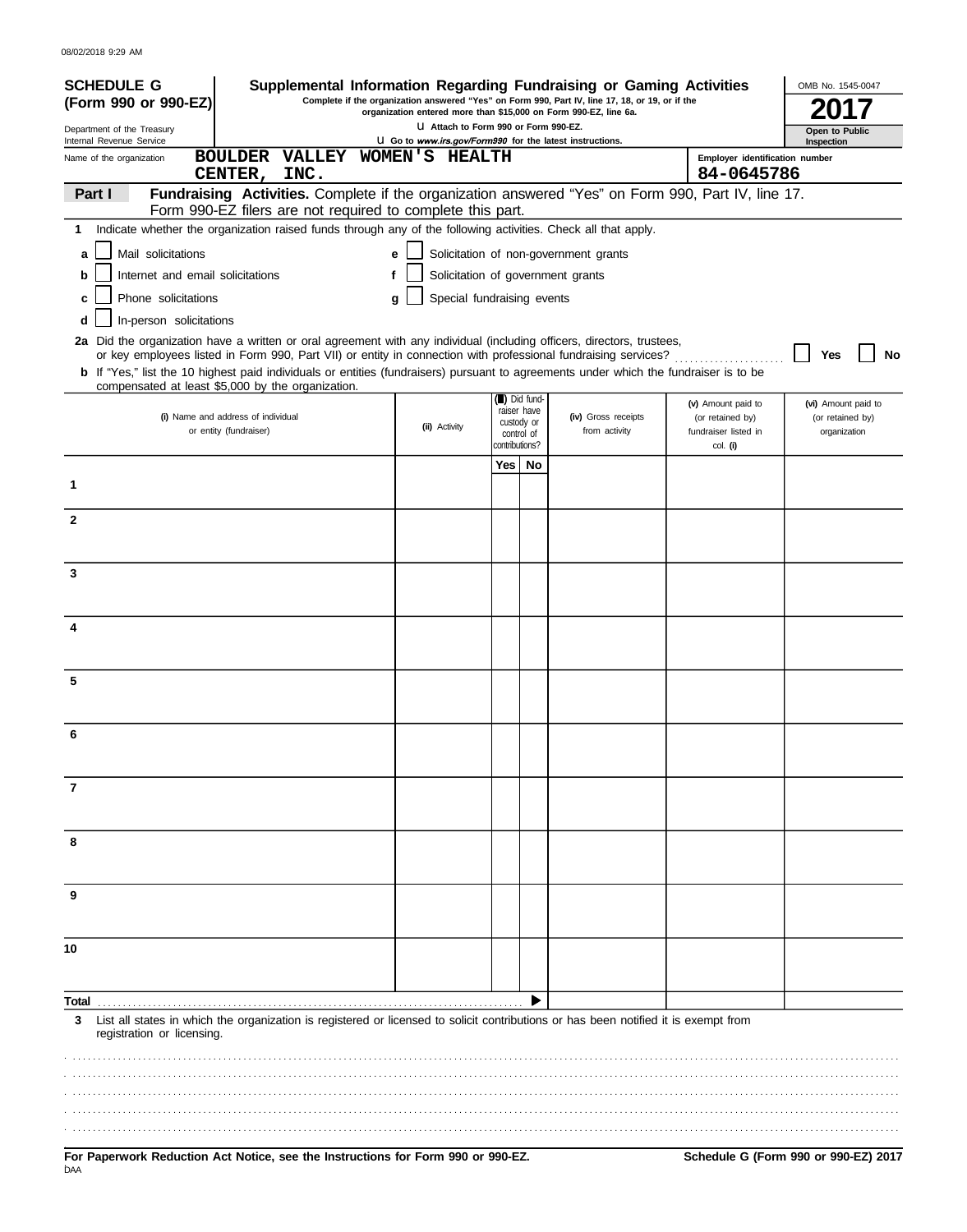|          |                              | gross receipts greater than \$5,000.                                                                |                                                  |                                                   |                                                                  |
|----------|------------------------------|-----------------------------------------------------------------------------------------------------|--------------------------------------------------|---------------------------------------------------|------------------------------------------------------------------|
|          |                              | (a) Event #1<br>SPECIAL EVENTS<br>(event type)                                                      | (b) Event #2<br>(event type)                     | (c) Other events<br><b>NONE</b><br>(total number) | (d) Total events<br>(add col. (a) through<br>col. (c)            |
| Revenue  | 1 Gross receipts             | 161,413                                                                                             |                                                  |                                                   | 161,413                                                          |
|          | 2 Less: Contributions        | 124,213                                                                                             |                                                  |                                                   | 124,213                                                          |
|          | 3 Gross income (line 1 minus | 37,200                                                                                              |                                                  |                                                   | 37,200                                                           |
|          | 4 Cash prizes                |                                                                                                     |                                                  |                                                   |                                                                  |
|          | 5 Noncash prizes             |                                                                                                     |                                                  |                                                   |                                                                  |
|          | 6 Rent/facility costs        |                                                                                                     |                                                  |                                                   |                                                                  |
| Expenses | 7 Food and beverages         |                                                                                                     |                                                  |                                                   |                                                                  |
| Direct   | 8 Entertainment              |                                                                                                     |                                                  |                                                   |                                                                  |
|          | 9 Other direct expenses      | 53,948                                                                                              |                                                  |                                                   | 53,948                                                           |
|          |                              |                                                                                                     |                                                  |                                                   |                                                                  |
|          |                              |                                                                                                     |                                                  |                                                   | 53,948                                                           |
|          | Part III                     | Gaming. Complete if the organization answered "Yes" on Form 990, Part IV, line 19, or reported more |                                                  |                                                   |                                                                  |
|          |                              | than \$15,000 on Form 990-EZ, line 6a.<br>(a) Bingo                                                 | (b) Pull tabs/instant<br>bingo/progressive bingo | (c) Other gaming                                  | $-16,748$<br>(d) Total gaming (add<br>col. (a) through col. (c)) |
| Revenue  | 1 Gross revenue              |                                                                                                     |                                                  |                                                   |                                                                  |
|          | 2 Cash prizes                |                                                                                                     |                                                  |                                                   |                                                                  |
| s.       | 3 Noncash prizes             |                                                                                                     |                                                  |                                                   |                                                                  |
| Expenses | 4 Rent/facility costs        |                                                                                                     |                                                  |                                                   |                                                                  |
|          | 5 Other direct expenses      |                                                                                                     |                                                  |                                                   |                                                                  |
| Direct   | 6 Volunteer labor            | Yes $%$<br>No                                                                                       | No                                               | %<br>No                                           |                                                                  |
|          |                              |                                                                                                     |                                                  |                                                   |                                                                  |
|          |                              |                                                                                                     |                                                  |                                                   |                                                                  |

. . . . . . . . . . . . . . . . . . . . . . . . . . . . . . . . . . . . . . . . . . . . . . . . . . . . . . . . . . . . . . . . . . . . . . . . . . . . . . . . . . . . . . . . . . . . . . . . . . . . . . . . . . . . . . . . . . . . . . . . . . . . . . . . . . . . . . . . . . . . . . . . . . . . . . . . . . . . . . . . . . . . . . . . . . . . . . . . . . . . . . . . . . . . . . . . . . . . . . . . . . . . . . . . . . . . . . . . . . . . . . . . . . . . . . . . . . . . . . . . . . . . . . . . . . . . . . . . . . . . . . . . . . . . . . . . . . . . . . . . . . . . . . . . . . . . . . . . . . . . . . . . . . . . . . . . . . . . . . . . . .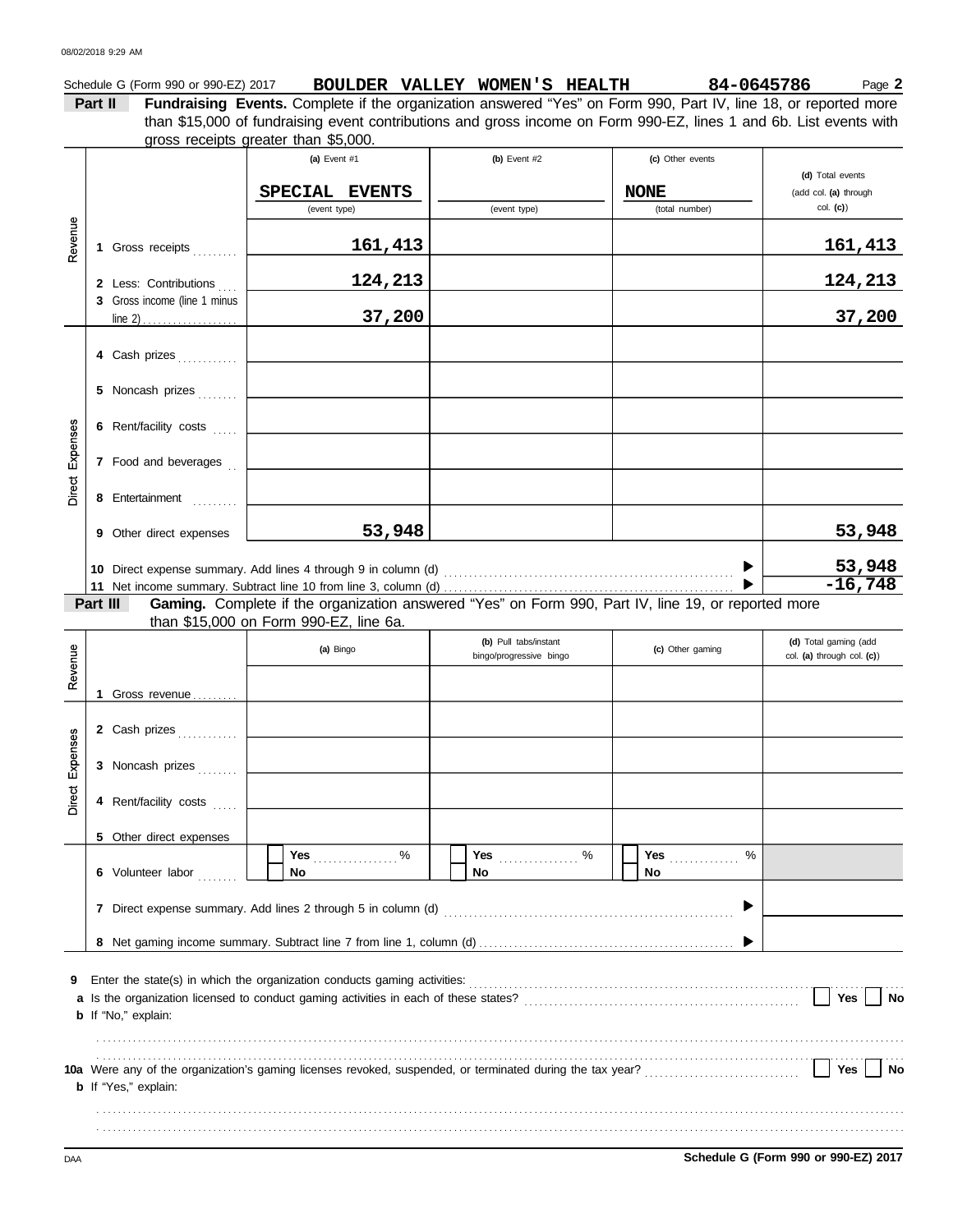08/02/2018 9:29 AM

|     | BOULDER VALLEY WOMEN'S HEALTH 84-0645786<br>Schedule G (Form 990 or 990-EZ) 2017                                                                                                                                                    |                 |     | Page 3    |
|-----|-------------------------------------------------------------------------------------------------------------------------------------------------------------------------------------------------------------------------------------|-----------------|-----|-----------|
| 11  |                                                                                                                                                                                                                                     |                 | Yes | <b>No</b> |
| 12  | Is the organization a grantor, beneficiary or trustee of a trust, or a member of a partnership or other entity                                                                                                                      |                 | Yes | $ $ No    |
| 13  | Indicate the percentage of gaming activity conducted in:                                                                                                                                                                            |                 |     |           |
| a   |                                                                                                                                                                                                                                     | 13a             |     | %         |
| b   |                                                                                                                                                                                                                                     | 13 <sub>b</sub> |     | $\%$      |
| 14  | Enter the name and address of the person who prepares the organization's gaming/special events books and<br>records:                                                                                                                |                 |     |           |
|     |                                                                                                                                                                                                                                     |                 |     |           |
|     | Address <b>u</b>                                                                                                                                                                                                                    |                 |     |           |
| 15a | Does the organization have a contract with a third party from whom the organization receives gaming<br>revenue?                                                                                                                     |                 | Yes | No        |
| b   |                                                                                                                                                                                                                                     |                 |     |           |
|     |                                                                                                                                                                                                                                     |                 |     |           |
| c   | If "Yes," enter name and address of the third party:                                                                                                                                                                                |                 |     |           |
|     |                                                                                                                                                                                                                                     |                 |     |           |
|     |                                                                                                                                                                                                                                     |                 |     |           |
|     |                                                                                                                                                                                                                                     |                 |     |           |
|     |                                                                                                                                                                                                                                     |                 |     |           |
| 16  | Gaming manager information:                                                                                                                                                                                                         |                 |     |           |
|     |                                                                                                                                                                                                                                     |                 |     |           |
|     |                                                                                                                                                                                                                                     |                 |     |           |
|     |                                                                                                                                                                                                                                     |                 |     |           |
|     | Description of services provided <b>u</b> electron contract the contract of the contract of the contract of the contract of the contract of the contract of the contract of the contract of the contract of the contract of the con |                 |     |           |
|     |                                                                                                                                                                                                                                     |                 |     |           |
|     | Director/officer<br>Employee<br>Independent contractor                                                                                                                                                                              |                 |     |           |
|     |                                                                                                                                                                                                                                     |                 |     |           |
| 17  | Mandatory distributions:                                                                                                                                                                                                            |                 |     |           |
| а   | Is the organization required under state law to make charitable distributions from the gaming proceeds to                                                                                                                           |                 |     |           |
|     | retain the state gaming license?                                                                                                                                                                                                    |                 | Yes | No        |
|     | <b>b</b> Enter the amount of distributions required under state law to be distributed to other exempt organizations or                                                                                                              |                 |     |           |
|     | spent in the organization's own exempt activities during the tax year $\mathbf{u}$ \$<br>Supplemental Information. Provide the explanations required by Part I, line 2b, columns (iii) and (v); and<br>Part IV                      |                 |     |           |
|     | Part III, lines 9, 9b, 10b, 15b, 15c, 16, and 17b, as applicable. Also provide any additional information.<br>See instructions.                                                                                                     |                 |     |           |
|     |                                                                                                                                                                                                                                     |                 |     |           |
|     |                                                                                                                                                                                                                                     |                 |     |           |
|     |                                                                                                                                                                                                                                     |                 |     |           |
|     |                                                                                                                                                                                                                                     |                 |     |           |
|     |                                                                                                                                                                                                                                     |                 |     |           |
|     |                                                                                                                                                                                                                                     |                 |     |           |
|     |                                                                                                                                                                                                                                     |                 |     |           |
|     |                                                                                                                                                                                                                                     |                 |     |           |
|     |                                                                                                                                                                                                                                     |                 |     |           |
|     |                                                                                                                                                                                                                                     |                 |     |           |
|     |                                                                                                                                                                                                                                     |                 |     |           |
|     |                                                                                                                                                                                                                                     |                 |     |           |
|     | Schedule G (Form 990 or 990-EZ) 2017                                                                                                                                                                                                |                 |     |           |

DAA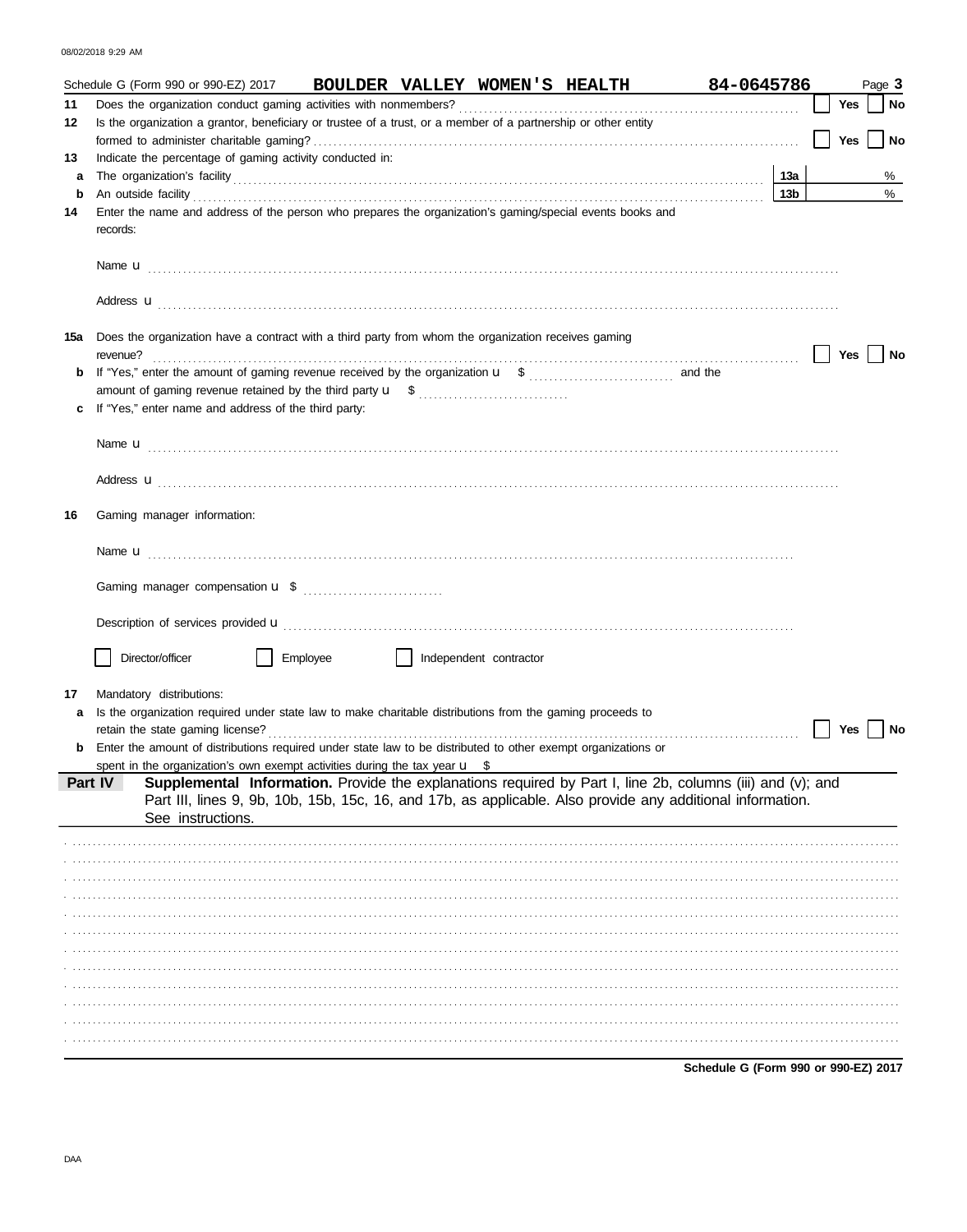|            | <b>SCHEDULE M</b>                                                                                                     |                              |                                                                |                                                                                       |                       | OMB No. 1545-0047                   |
|------------|-----------------------------------------------------------------------------------------------------------------------|------------------------------|----------------------------------------------------------------|---------------------------------------------------------------------------------------|-----------------------|-------------------------------------|
|            | (Form 990)                                                                                                            |                              |                                                                | <b>Noncash Contributions</b>                                                          |                       | 2017                                |
|            |                                                                                                                       |                              |                                                                | La Complete if the organizations answered "Yes" on Form 990, Part IV, lines 29 or 30. |                       |                                     |
|            | Department of the Treasury                                                                                            | <b>u</b> Attach to Form 990. | <b>u</b> Go to www.irs.gov/Form990 for the latest information. |                                                                                       |                       | <b>Open To Public</b><br>Inspection |
|            | Internal Revenue Service<br>Name of the organization                                                                  |                              | BOULDER VALLEY WOMEN'S HEALTH                                  |                                                                                       |                       | Employer identification number      |
|            | CENTER,                                                                                                               | INC.                         |                                                                |                                                                                       |                       | 84-0645786                          |
|            | Part I<br><b>Types of Property</b>                                                                                    |                              |                                                                |                                                                                       |                       |                                     |
|            |                                                                                                                       | (a)                          | (b)                                                            | (c)                                                                                   |                       | (d)                                 |
|            |                                                                                                                       | Check if                     | Number of contributions or                                     | Noncash contribution<br>amounts reported on                                           |                       | Method of determining               |
|            |                                                                                                                       | applicable                   | items contributed                                              | Form 990, Part VIII, line 1g                                                          |                       | noncash contribution amounts        |
| 1          | Art - Works of art                                                                                                    |                              |                                                                |                                                                                       |                       |                                     |
| 2          | Art - Historical treasures                                                                                            |                              |                                                                |                                                                                       |                       |                                     |
| 3          | Art - Fractional interests                                                                                            |                              |                                                                |                                                                                       |                       |                                     |
| 4          | Books and publications                                                                                                |                              |                                                                |                                                                                       |                       |                                     |
| 5          | Clothing and household                                                                                                |                              |                                                                |                                                                                       |                       |                                     |
|            |                                                                                                                       |                              |                                                                |                                                                                       |                       |                                     |
| 6          | Cars and other vehicles                                                                                               |                              |                                                                |                                                                                       |                       |                                     |
| 7          | Boats and planes                                                                                                      |                              |                                                                |                                                                                       |                       |                                     |
| 8          | Intellectual property                                                                                                 |                              |                                                                |                                                                                       |                       |                                     |
| 9          | Securities - Publicly traded                                                                                          |                              |                                                                |                                                                                       |                       |                                     |
| 10         | Securities - Closely held stock                                                                                       |                              |                                                                |                                                                                       |                       |                                     |
| 11         | Securities - Partnership, LLC,                                                                                        |                              |                                                                |                                                                                       |                       |                                     |
|            | or trust interests                                                                                                    |                              |                                                                |                                                                                       |                       |                                     |
| 12         | Securities - Miscellaneous                                                                                            |                              |                                                                |                                                                                       |                       |                                     |
| 13         | Qualified conservation                                                                                                |                              |                                                                |                                                                                       |                       |                                     |
|            | contribution - Historic                                                                                               |                              |                                                                |                                                                                       |                       |                                     |
|            |                                                                                                                       |                              |                                                                |                                                                                       |                       |                                     |
| 14         | Qualified conservation                                                                                                |                              |                                                                |                                                                                       |                       |                                     |
|            | contribution - Other                                                                                                  |                              |                                                                |                                                                                       |                       |                                     |
| 15         | Real estate - Residential                                                                                             |                              |                                                                |                                                                                       |                       |                                     |
| 16         | Real estate - Commercial                                                                                              |                              |                                                                |                                                                                       |                       |                                     |
| 17         | Real estate - Other                                                                                                   |                              |                                                                |                                                                                       |                       |                                     |
| 18         | Collectibles                                                                                                          |                              |                                                                |                                                                                       |                       |                                     |
| 19         | Food inventory                                                                                                        |                              |                                                                |                                                                                       |                       |                                     |
| 20         | Drugs and medical supplies                                                                                            |                              |                                                                |                                                                                       |                       |                                     |
| 21         | Taxidermy                                                                                                             |                              |                                                                |                                                                                       |                       |                                     |
| 22         | Historical artifacts                                                                                                  |                              |                                                                |                                                                                       |                       |                                     |
| 23         | Scientific specimens                                                                                                  |                              |                                                                |                                                                                       |                       |                                     |
| 24         | Archeological artifacts                                                                                               | $\mathbf x$                  |                                                                | 33,385                                                                                | DONOR'S ESTIMATED FMV |                                     |
| 25         | Other <b>u</b> ( <b>AUCTION ITEMS</b> )                                                                               |                              |                                                                |                                                                                       |                       |                                     |
| 26<br>27   | Other $\mathbf{u}(\dots, \dots, \dots, \dots, \dots)$<br>Other $\mathbf{u}(\dots, \dots, \dots, \dots, \dots, \dots)$ |                              |                                                                |                                                                                       |                       |                                     |
| 28         | Other $\mathbf{u}$ (                                                                                                  |                              |                                                                |                                                                                       |                       |                                     |
| 29         | Number of Forms 8283 received by the organization during the tax year for contributions for                           |                              |                                                                |                                                                                       |                       |                                     |
|            | which the organization completed Form 8283, Part IV, Donee Acknowledgement                                            |                              |                                                                |                                                                                       | $\mathbf 0$<br>29     |                                     |
|            |                                                                                                                       |                              |                                                                |                                                                                       |                       | Yes<br>No                           |
| <b>30a</b> | During the year, did the organization receive by contribution any property reported in Part I, lines 1 through        |                              |                                                                |                                                                                       |                       |                                     |
|            | 28, that it must hold for at least three years from the date of the initial contribution, and which isn't required    |                              |                                                                |                                                                                       |                       |                                     |
|            |                                                                                                                       |                              |                                                                |                                                                                       |                       | X<br>30a                            |
| b          | If "Yes," describe the arrangement in Part II.                                                                        |                              |                                                                |                                                                                       |                       |                                     |
| 31         | Does the organization have a gift acceptance policy that requires the review of any nonstandard                       |                              |                                                                |                                                                                       |                       |                                     |
|            | contributions?                                                                                                        |                              |                                                                |                                                                                       |                       | X<br>31                             |
| 32a        | Does the organization hire or use third parties or related organizations to solicit, process, or sell noncash         |                              |                                                                |                                                                                       |                       |                                     |
|            | contributions?                                                                                                        |                              |                                                                |                                                                                       |                       | x<br>32a                            |
| b          | If "Yes," describe in Part II.                                                                                        |                              |                                                                |                                                                                       |                       |                                     |
| 33         | If the organization didn't report an amount in column (c) for a type of property for which column (a) is checked,     |                              |                                                                |                                                                                       |                       |                                     |
|            | describe in Part II.                                                                                                  |                              |                                                                |                                                                                       |                       |                                     |

**For Paperwork Reduction Act Notice, see the Instructions for Form 990. Schedule M (Form 990) 2017**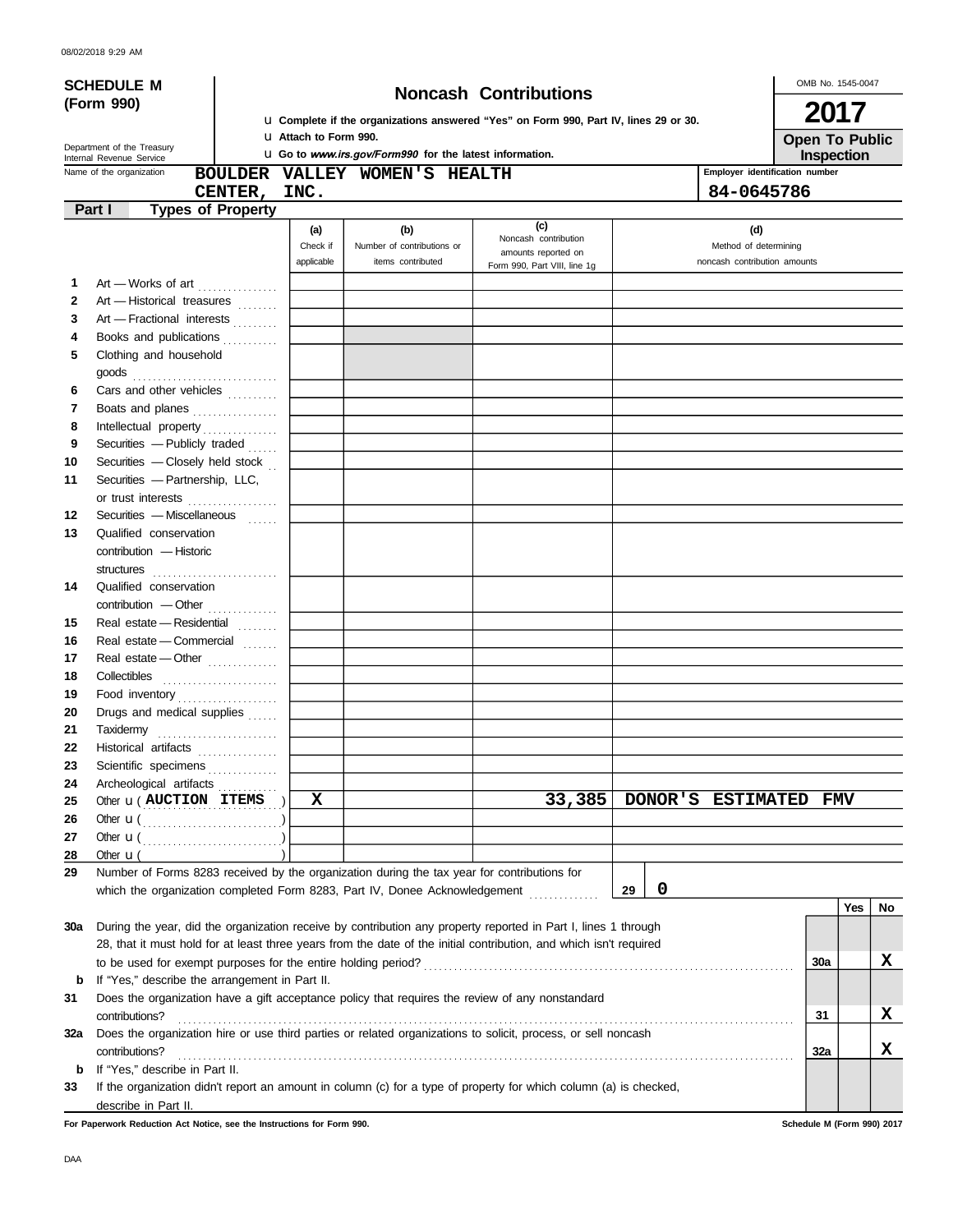| Schedule M (Form 990) 2017 |                                                                                   | BOULDER VALLEY WOMEN'S HEALTH |  |  | 84-0645786 |                                                                                                                                                                                                                              | Page 2 |
|----------------------------|-----------------------------------------------------------------------------------|-------------------------------|--|--|------------|------------------------------------------------------------------------------------------------------------------------------------------------------------------------------------------------------------------------------|--------|
| Part II                    |                                                                                   |                               |  |  |            | Supplemental Information. Provide the information required by Part I, lines 30b, 32b, and 33, and whether<br>the organization is reporting in Part I, column (b), the number of contributions, the number of items received, |        |
|                            | or a combination of both. Also complete this part for any additional information. |                               |  |  |            |                                                                                                                                                                                                                              |        |
|                            |                                                                                   |                               |  |  |            |                                                                                                                                                                                                                              |        |
|                            |                                                                                   |                               |  |  |            |                                                                                                                                                                                                                              |        |
|                            |                                                                                   |                               |  |  |            |                                                                                                                                                                                                                              |        |
|                            |                                                                                   |                               |  |  |            |                                                                                                                                                                                                                              |        |
|                            |                                                                                   |                               |  |  |            |                                                                                                                                                                                                                              |        |
|                            |                                                                                   |                               |  |  |            |                                                                                                                                                                                                                              |        |
|                            |                                                                                   |                               |  |  |            |                                                                                                                                                                                                                              |        |
|                            |                                                                                   |                               |  |  |            |                                                                                                                                                                                                                              |        |
|                            |                                                                                   |                               |  |  |            |                                                                                                                                                                                                                              |        |
|                            |                                                                                   |                               |  |  |            |                                                                                                                                                                                                                              |        |
|                            |                                                                                   |                               |  |  |            |                                                                                                                                                                                                                              |        |
|                            |                                                                                   |                               |  |  |            |                                                                                                                                                                                                                              |        |
|                            |                                                                                   |                               |  |  |            |                                                                                                                                                                                                                              |        |
|                            |                                                                                   |                               |  |  |            |                                                                                                                                                                                                                              |        |
|                            |                                                                                   |                               |  |  |            |                                                                                                                                                                                                                              |        |
|                            |                                                                                   |                               |  |  |            |                                                                                                                                                                                                                              |        |
|                            |                                                                                   |                               |  |  |            |                                                                                                                                                                                                                              |        |
|                            |                                                                                   |                               |  |  |            |                                                                                                                                                                                                                              |        |
|                            |                                                                                   |                               |  |  |            |                                                                                                                                                                                                                              |        |
|                            |                                                                                   |                               |  |  |            |                                                                                                                                                                                                                              |        |
|                            |                                                                                   |                               |  |  |            |                                                                                                                                                                                                                              |        |
|                            |                                                                                   |                               |  |  |            |                                                                                                                                                                                                                              |        |
|                            |                                                                                   |                               |  |  |            |                                                                                                                                                                                                                              |        |
|                            |                                                                                   |                               |  |  |            |                                                                                                                                                                                                                              |        |
|                            |                                                                                   |                               |  |  |            |                                                                                                                                                                                                                              |        |
|                            |                                                                                   |                               |  |  |            |                                                                                                                                                                                                                              |        |
|                            |                                                                                   |                               |  |  |            |                                                                                                                                                                                                                              |        |
|                            |                                                                                   |                               |  |  |            |                                                                                                                                                                                                                              |        |
|                            |                                                                                   |                               |  |  |            |                                                                                                                                                                                                                              |        |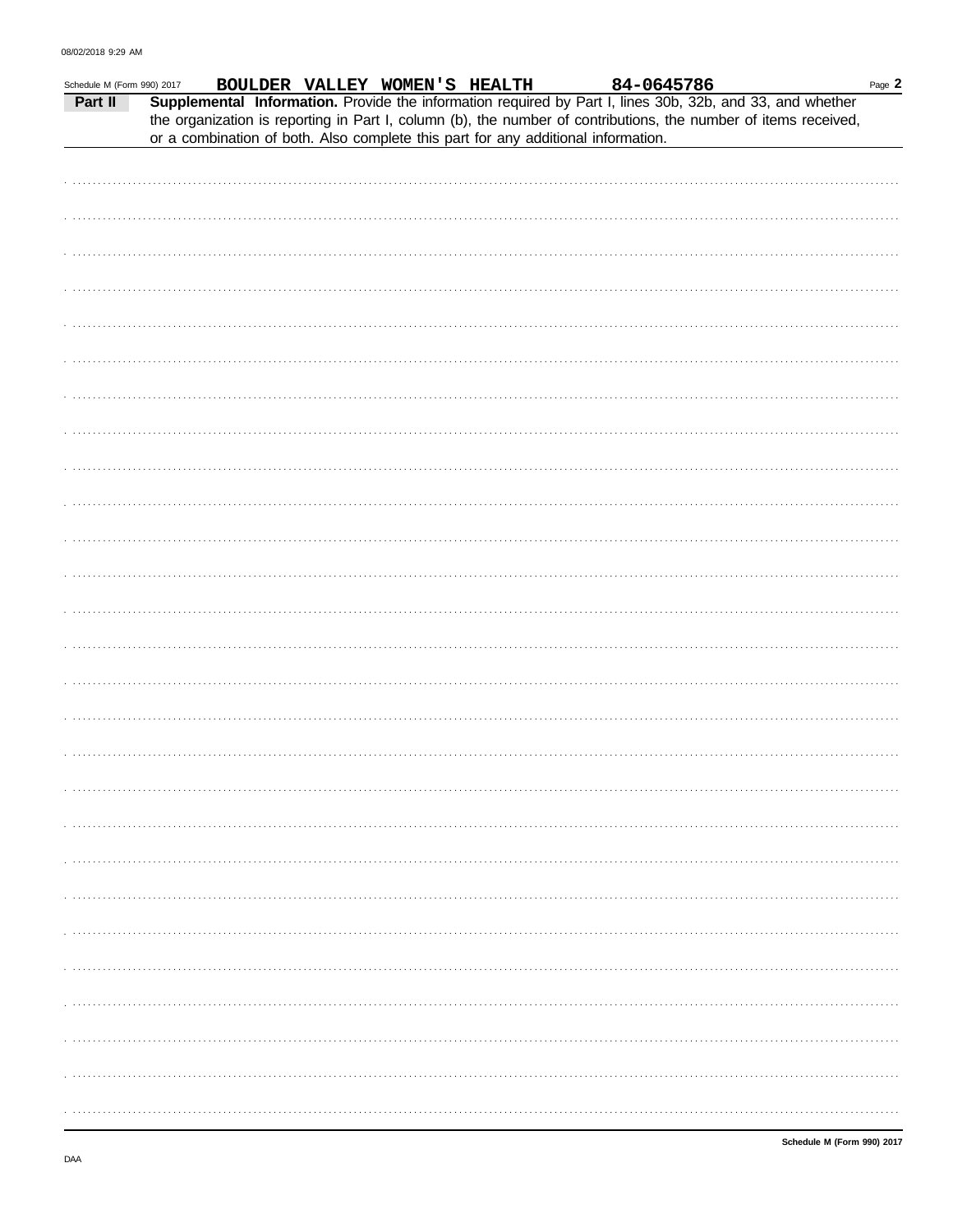| Supplemental Information to Form 990 or 990-EZ<br><b>SCHEDULE O</b><br>Complete to provide information for responses to specific questions on<br>(Form 990 or 990-EZ)<br>Form 990 or 990-EZ or to provide any additional information. |                                                                                            |                                              |  |  |
|---------------------------------------------------------------------------------------------------------------------------------------------------------------------------------------------------------------------------------------|--------------------------------------------------------------------------------------------|----------------------------------------------|--|--|
| Department of the Treasury<br>Internal Revenue Service                                                                                                                                                                                | u Attach to Form 990 or 990-EZ.<br>u Go to www.irs.gov/Form990 for the latest information. | <b>Open to Public</b><br><b>Inspection</b>   |  |  |
| Name of the organization                                                                                                                                                                                                              | WOMEN'S<br><b>BOULDER</b><br><b>VALLEY</b><br><b>HEALTH</b><br>CENTER,<br>INC.             | Employer identification number<br>84-0645786 |  |  |
|                                                                                                                                                                                                                                       | FORM 990, PART III, LINE 4A - FIRST ACCOMPLISHMENT                                         |                                              |  |  |
|                                                                                                                                                                                                                                       | ADVANCED PRACTICE NURSES<br>(APNS) PROVIDE WELL WOMAN CARE, PRESCRIBE,                     |                                              |  |  |
| <b>DISPENSE</b><br>OR.                                                                                                                                                                                                                | CONTROL METHODS<br>BEST<br><b>BIRTH</b><br>THAT<br><b>MEET</b><br><b>INSERT</b><br>THE     | AND<br>NEEDS                                 |  |  |
| <b>DESIRES</b><br>OF                                                                                                                                                                                                                  | INCLUDING LONG ACTING REVERSIBLE<br>THE PATIENT,                                           | <b>METHODS</b><br>OF                         |  |  |
|                                                                                                                                                                                                                                       |                                                                                            |                                              |  |  |

CONTRACEPTION (LARC). MEN AND WOMEN CAN BE SCREENED AND TESTED FOR

SEXUALLY TRANSMITTED INFECTIONS AND RECEIVE APPROPRIATE TREATMENT AND FOLLOW UP WHEN NECESSARY. WOMEN REQUIRING GYNECOLOGY SERVICES BEYOND THE SCOPE OF PRACTICE OF THE APN ARE SEEN BY A BOARD-CERTIFIED GYNECOLOGIST FOR DIAGNOSIS AND TREATMENT. VASECTOMY, A PERMANENT METHOD OF CONTRACEPTION, IS AVAILABLE IN-HOUSE FOR MEN. TRANSGENDER PEOPLE RECEIVE APPROPRIATE, RESPECTFUL HEALTH CARE THAT MEETS THEIR NEEDS INCLUDING HORMONAL THERAPY. AS A PATIENT-CENTERED MEDICAL PROVIDER (PCMP) FOR THE MEDICAID PROGRAM, WE

PROVIDE THOROUGH HEALTH SCREENINGS INCLUDING BREAST, CERVICAL AND COLON

CANCER SCREENING. THE BREAST HEALTH FUND AT WOMEN'S HEALTH CAN PAY FOR

ADDITIONAL DIAGNOSTIC SERVICES THAT MAY BE NEEDED FOLLOWING AN ABNORMAL

MAMMOGRAM. WE ALSO SCREEN FOR INDICATIONS OF MENTAL HEALTH ISSUES.

REFERRALS ARE MADE TO OUTSIDE PROVIDERS WHEN NECESSARY AND PATIENT ADVOCATES FOLLOW UP ON REFERRALS AND ASSURE THAT PATIENTS HAVE ACCESS TO

OTHER COMMUNITY RESOURCES WHEN NEEDED.

WOMEN'S HEALTH STRIVES TO REMOVE BARRIERS TO HEALTHCARE ACCESS BY PROVIDING SPECIALIZED OUTREACH AND EDUCATION TO MONOLINGUAL SPANISH SPEAKERS, YOUTH, THE LGBTO COMMUNITY AND OTHER MARGINALIZED POPULATIONS. SOME CLINIC HOURS AT BOTH LOCATIONS ARE RESERVED TO EXCLUSIVELY SERVE YOUTH, INCREASING CONFIDENTIALITY. IN ADDITION, WOMEN'S HEALTH PROVIDED COMPREHENSIVE SEXUAL HEALTH EDUCATION TO OVER 9,000 STUDENTS IN 2017. THE YOUTH SERVICES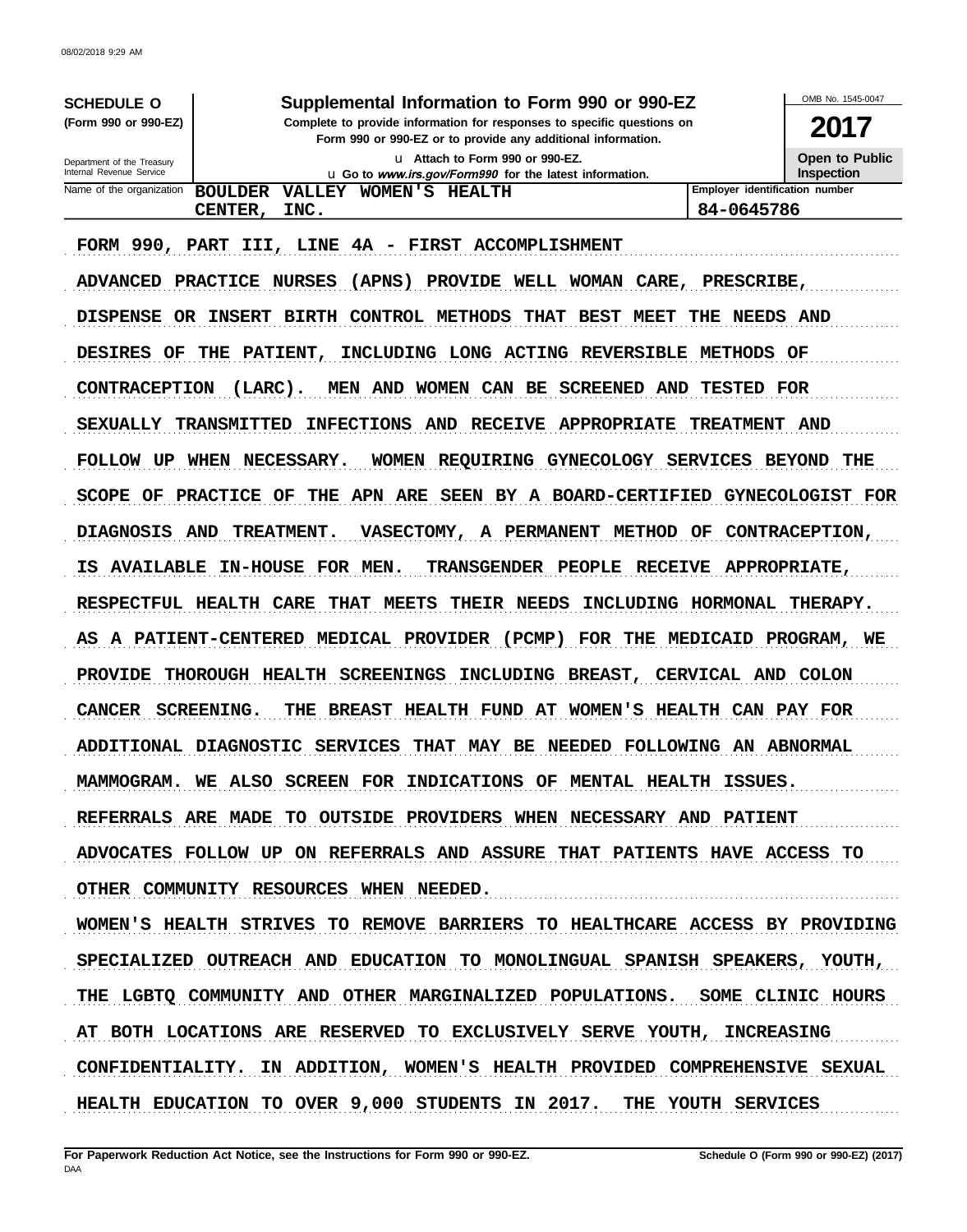| Name of the organization<br>BOULDER VALLEY WOMEN'S HEALTH                     | Employer identification number<br>84-0645786   |
|-------------------------------------------------------------------------------|------------------------------------------------|
| PROGRAM AT WOMEN'S HEALTH ALSO PROVIDES INTERESTED YOUTH WITH AN              |                                                |
| OPPORTUNITY TO VOLUNTEER AS A PEER EDUCATOR IN THE SEXUAL HEALTH AND PEER     |                                                |
| (SHAPE) PROGRAM.<br><b>EDUCATION</b>                                          | WOMEN'S HEALTH PROVIDED HEALTHCARE SERVICES IN |
| THE FAMILY PLANNING AND GYNECOLOGY PROGRAM TO OVER 4,000 PEOPLE IN 2017.      |                                                |
| FORM 990, PART III, LINE 4B - SECOND ACCOMPLISHMENT                           |                                                |
| BE PROVIDED POST-PROCEDURE AND THE COST CAN BE OFFSET FOR THOSE WHO           |                                                |
| FINANCIALLY QUALIFY. THIS REDUCES THE LIKELIHOOD OF A SUBSEQUENT UNWANTED     |                                                |
| NO GOVERNMENTAL FUNDING, EITHER FEDERAL OR STATE, IS USED<br>PREGNANCY.       |                                                |
| INDIRECTLY TO SUBSIDIZE ABORTION CARE. THE COLORADO DEPARTMENT<br>DIRECTLY OR |                                                |
| OF PUBLIC HEALTH AND ENVIRONMENT PERFORMS A YEARLY SEPARATION AUDIT,          |                                                |
| SPECIFICALLY LOOKING AT THE ISSUE OF ADEQUATE SEPARATION OF GOVERNMENT        |                                                |
| FUNDS FROM EXPENSES FOR ABORTION CARE. IN 2017, CDPHE DETERMINED THAT         |                                                |
| WOMEN'S HEALTH ESTABLISHED ADEQUATE SEPARATION OF FUNDS.                      |                                                |
| FORM 990, PART VI, LINE 4 - SIGNIFICANT CHANGES TO ORGANIZATIONAL DOCUMENTS   |                                                |
| BYLAWS WERE AMENDED TO CLEAN UP VARIOUS TERMINOLOGY ITEMS.                    |                                                |
| FORM 990, PART VI, LINE 11B - ORGANIZATION'S PROCESS TO REVIEW FORM 990       |                                                |
| THE AUDIT COMMITTEE OF THE BOARD REVIEWED THE FORM 990 BEFORE PRESENTING IT   |                                                |
| TO THE BOARD OF DIRECTORS FOR APPROVAL. THE 990 WAS AVAILABLE TO ALL BOARD    |                                                |
| MEMBERS TO DOWNLOAD AND REVIEW BEFORE THE PRESENTATION. THE ORGANIZATION'S    |                                                |
| CPA ATTENDED BOTH OF THESE MEETINGS TO ANSWER QUESTIONS AND SUPPLY            |                                                |
| INFORMATION REGARDING THE RETURN.                                             |                                                |

REVIEWED AND SIGNED ANNUALLY BY ALL OFFICERS, DIRECTORS AND KEY EMPLOYEES.

PAGE 1 OF 2

Schedule O (Form 990 or 990-EZ) (2017)